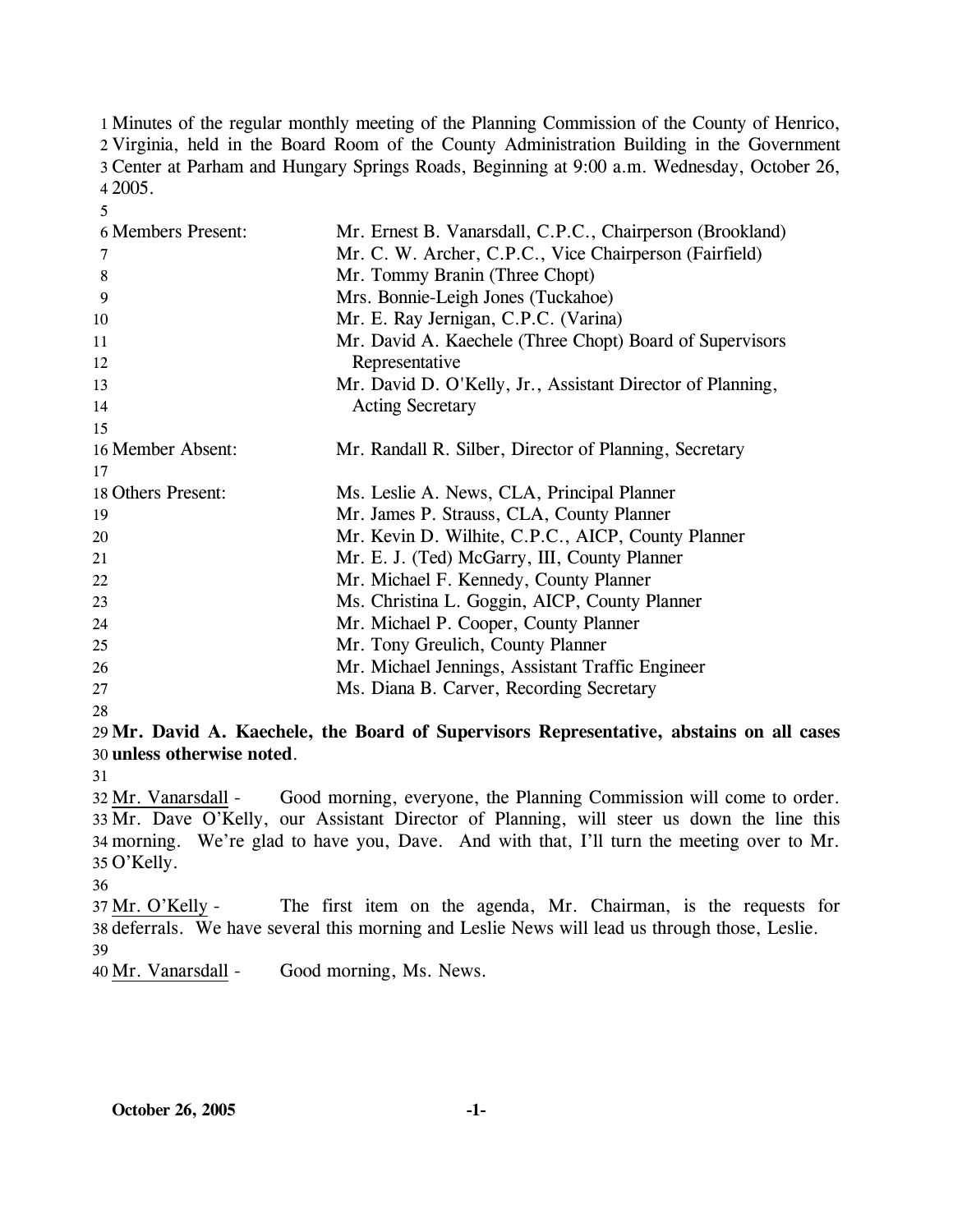Good morning, Mr. Chairman, Mr. Secretary, members of the Commission. Staff is aware of five requests for deferral. The first request is found on page 2 42 43 in your agenda and it is located in the Brookland District. This is a transfer of approval POD-55-75 and POD-46-94, Brookfield Commons. The applicant is requesting a deferral to the 44 November 16, 2005 meeting. 45 41 Ms. News -

46

48

# 47 **TRANSFER OF APPROVAL (Deferred from the September 28, 2005 Meeting)**

POD-55-75 and POD-46-94 Brookfield Commons **Hirschler Fleischer for Direct Invest Ventures, LLC:**  Request for transfer of approval as required by Chapter 24, Section 24-106 of the Henrico County Code from Chamberlin, L.P. to Direct Invest Ventures, LLC. The 6.822-acre site is located at 6600 W. Broad Street (U. S. Route 250) at the northeast corner of the intersection of W. Broad Street and Dickens Road on parcel 768-743-7194 The zoning is O-3, Office District. County water and sewer. **(Brookland)** 

49

Is there anyone in the audience in opposition to the deferral of POD-55-75 and POD-46-94, Brookfield Commons, in the Brookland District? Before I make a motion, 51 52 what is this? Is it one of those cloak and dagger things you read and all that, and you can't tell 53 what it is. What are we deferring? 50 Mr. Vanarsdall -

54

59

61

This is a transfer of approval for one of the buildings in the Brookfield 56 complex. It's  $\dots$ 55 Ms. News -57

58 Mr. Vanarsdall - Who is the builder, the University of Phoenix or is it Genworth?

60 Ms. News - Let me check with the staff member.

I don't mind deferring something but I would like to know what it is that 63 I am deferring. 62 Mr. Vanarsdall -

64

Sorry, Mr. Chairman, the staff person working on that has stepped out 66 of the room and we will find out exactly which building it is in there. I will get that 67 information for you in a second. 65 Ms. News -

68

69 Mr. Vanarsdall - You mean no one knows what it is and we've got it on the docket.

70

Mr. Chairman, Penny Koch with Hirschler Fleischer has been handling 72 this with staff and apparently she is not here this morning. 71 Mr. O'Kelly -

73

74 Mr. Vanarsdall - What is it?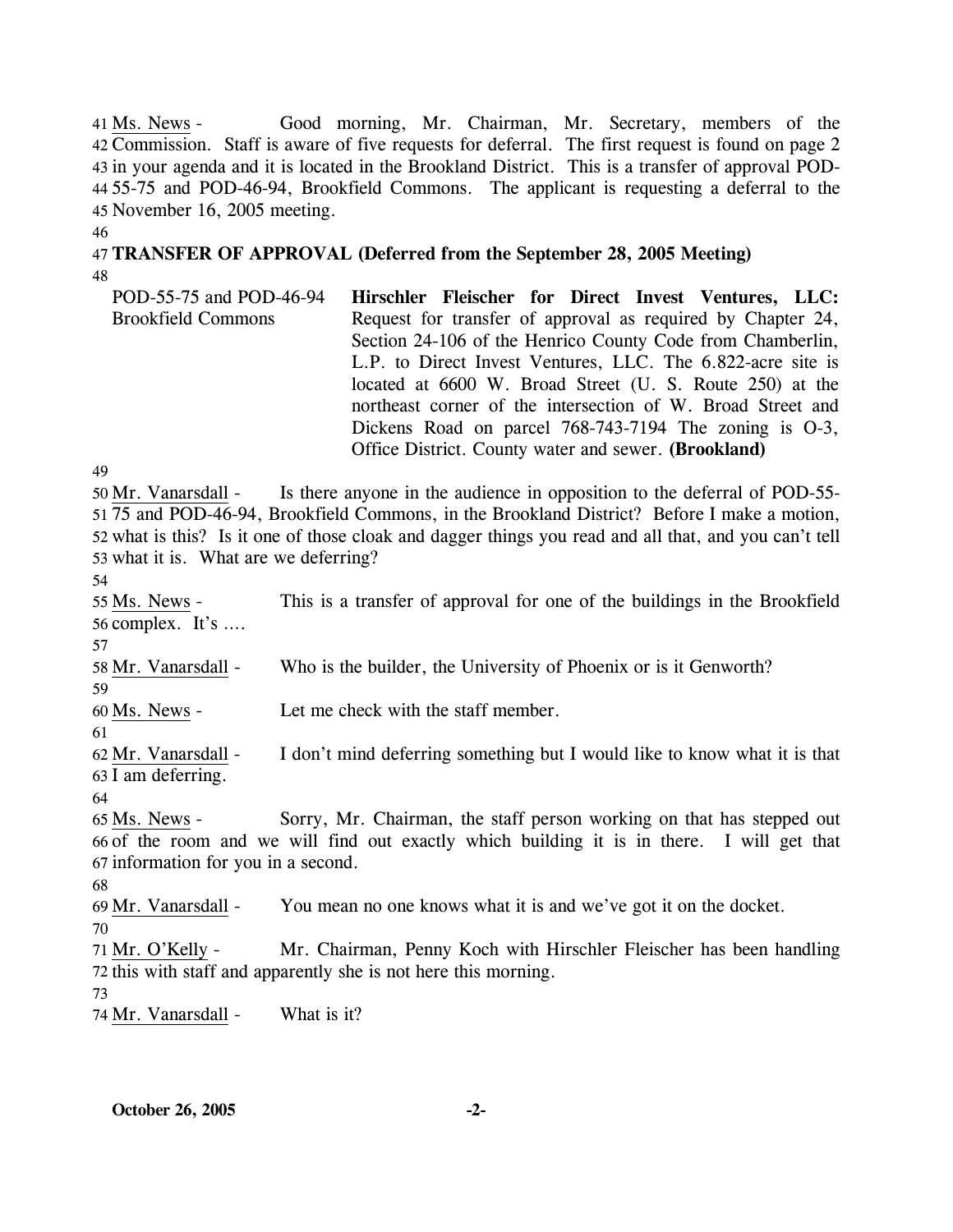76 is an existing office building and it is being purchased by another party who is interested in 77 transferring the plan of development approval to their name. 78 79 Mr. Vanarsdall - So, right now they don't know what they are going to use it for? 80 It is going to continue to be an office building. One of the tenants is also 82 the University of Phoenix. 81 Mr. O'Kelly -83 84 Mr. Vanarsdall - Is that who it is going to be? 85 86 Mr. O'Kelly - That is one of the tenants. 87 Well, that's good enough. Thank you. I move that POD-55-75 and POD-46-94, Brookfield Commons, be deferred to November 16 at the applicant's request. 89 88 Mr. Vanarsdall -90 91 Mr. Archer - Second, Mr. Chairman. 92 The motion was made by Mr. Vanarsdall and seconded by Mr. Archer. All in favor say aye…all opposed say nay. The motion passes. 94 93 Mr. Vanarsdall -95 96 At the request of the applicant, the Planning Commission deferred the transfer of approval 97 request for POD-55-75 and POD-46-94 Brookfield Commons, to its November 16, 2005 98 meeting. 99 The next request is on page 20 in your agenda and this is located in the 101 Varina District - subdivision Hoke Brady Farms (October 2005 Plan) for 43 lots. The applicant 102 has requested a deferral to the November 16, 2005 meeting. 100 Ms. News -

It's the building at the corner of Dickens Road and W. Broad Street. It

103

# 104 **SUBDIVISION**

75 Mr. O'Kelly -

105

Hoke Brady Farms (October 2005 Plan) Kingland Road

**Engineering Design Associates for Charlie H. Purks, Sr. and D. P. Purks Trust and G & G Limited:** The 126.30-acre site proposed for a subdivision of 43 single-family homes is located on the north line of Kingsland Road between Varina Road and the U.S. Park Service property on parcel 812-674- 1758 The zoning is A-1, Agricultural District. Individual well and septic tank/drainfield. **(Varina) 43 Lots** 

106

Is there anyone in the audience in opposition to the deferral of 108 subdivision Hoke Brady Farms (October 2005 Plan) in the Varina District? No opposition. 107 Mr. Vanarsdall -109

Mr. Chairman, I move for deferral of subdivision Hoke Brady Farms (October 2005 Plan) to November 16, 2005, by request of the applicant. 111 110 Mr. Jernigan -112

**October 26, 2005 -3-**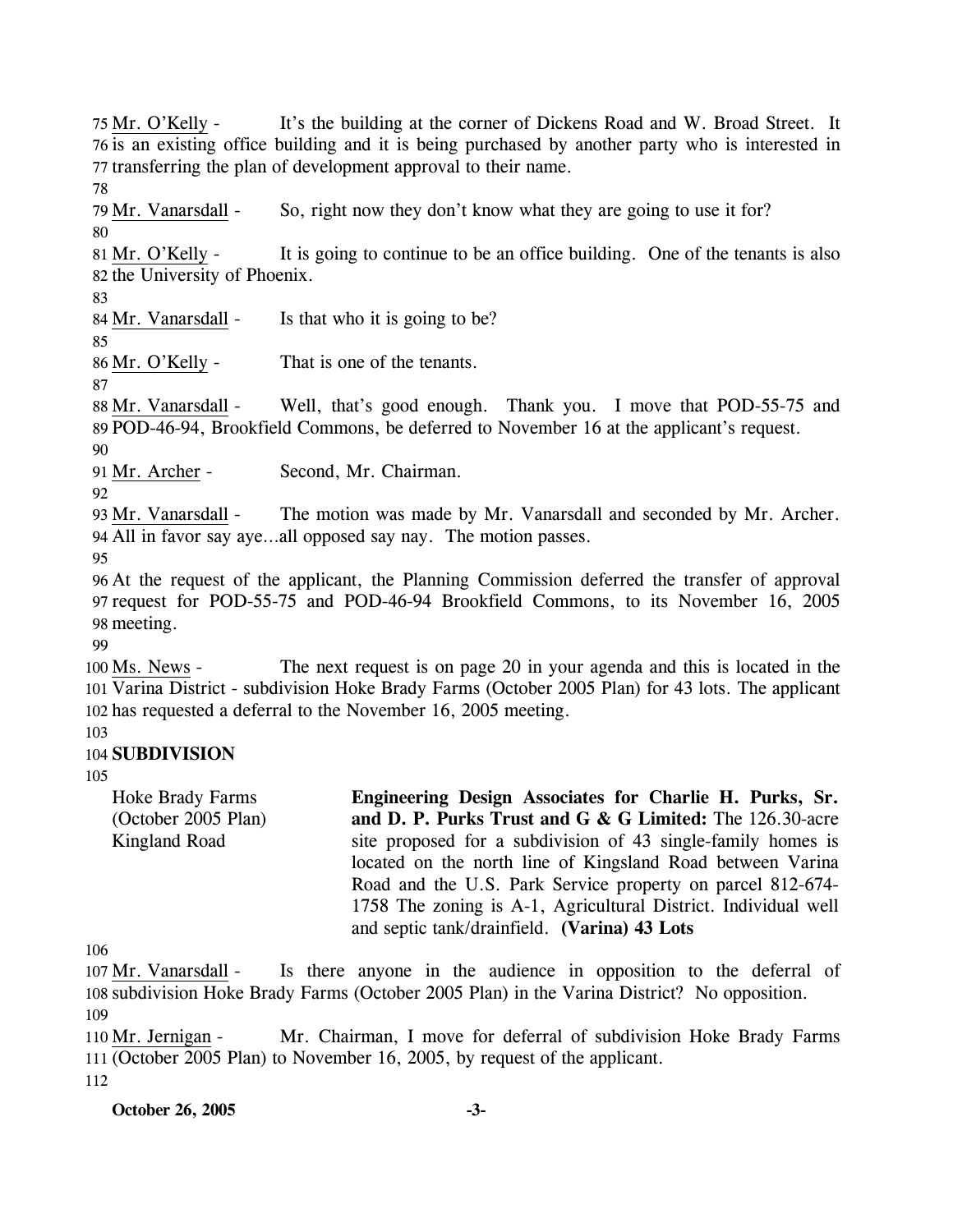113 Mr. Archer - Second. 114

The motion was made by Mr. Jernigan and seconded by Mr. Archer. 116 All in favor say aye...all opposed say nay. The motion passes. 115 Mr. Vanarsdall -

117

118 At the request of the applicant, the Planning Commission deferred subdivision Hoke Brady 119 Farms (October 2005 Plan), to its November 16, 2005 meeting.

120

The next request is on page 27 in your agenda and located in the Varina 122 District - subdivision Wilton Collector Roads (October 2005 Plan) for a zero lot subdivision. 123 The applicant has requested a deferral to the November 16, 2005 meeting. 121 Ms. News -

124

# 125 **SUBDIVISION**

126

Wilton Collector Roads, Phase 1 (October 2005 Plan) **Youngblood, Tyler & Associates, P.C. for WF Hunt, LLC and HHHunt Corporation:** The 47.35-acre portion of the 1185-acre site proposed for a subdivision for public roads is located on property adjacent to the north and south lines of the Pocahontas Parkway (State Route 895) and the James River shore line on parcel 798-683-5459. The zoning is UMUC, Urban Mixed Use District (Conditional). County water and sewer. **(Varina) 0 Lot** 

127

Is there anyone in the audience in opposition to the deferral of 129 subdivision Wilton Collector Roads (October 2005 Plan) in the Varina District? No 130 opposition. Mr. Jernigan. 128 Mr. Vanarsdall -

131

Mr. Chairman, I move for deferral of subdivision case Wilton Collector 133 Roads (October 2005 Plan) to November 16, 2005, by request of the applicant. 132 Mr. Jernigan -

134

135 Mrs. Jones - Second.

136

The motion was made by Mr. Jernigan and seconded by Mrs. Jones. All 138 in favor say aye...all opposed say nay. The motion passes. 137 Mr. Vanarsdall -

139

140 At the request of the applicant, the Planning Commission deferred subdivision Wilton 141 Collector Roads, Phase I (October 2005 Plan), to its November 16, 2005 meeting.

142

The next request on page 30 in your agenda and located in the Fairfield 144 District is subdivision Sweetbay Hill (October 2005 Plan) for 144 lots. The applicant is 145 requests a deferral to the November 16, 2005 meeting. 143 Ms. News -146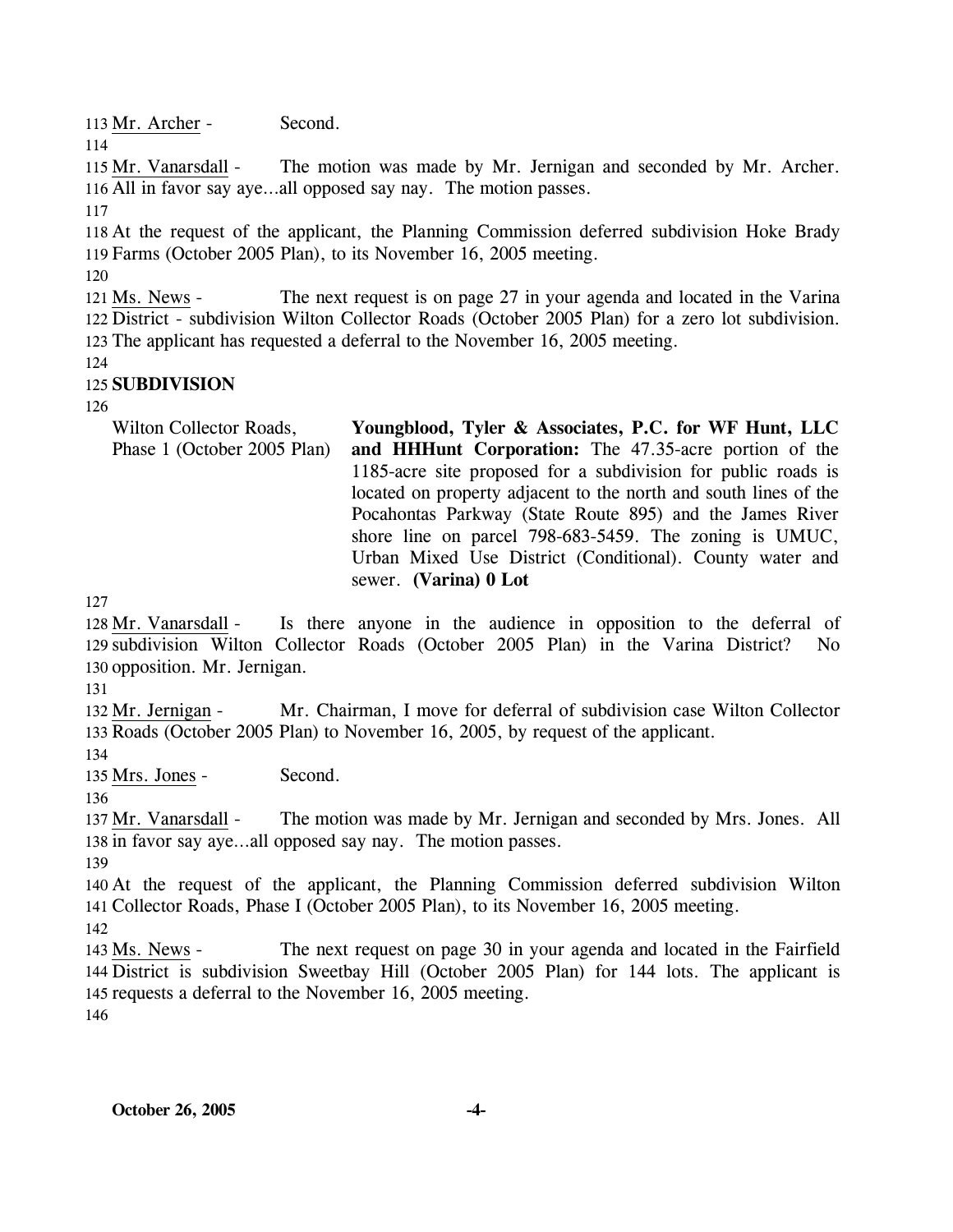#### 147 **SUBDIVISION & EXCEPTION**

Sweetbay Hill

(October 2005 Plan) JEB Stuart Parkway

148

**Foster & Miller, P.C. for William C. & Edith B. Schermerhorn Charitable Remainder Unitrust:** Request for approval of a conditional subdivision and exception pursuant to Sections 19-4(c) and 19-112 of the Henrico County Code for creation of a block greater than 1,320 feet in length between intersecting streets. The 95.316-acre site is located adjacent to Magnolia Ridge subdivision, approximately 1500 feet northwest of the intersection of Magnolia Ridge Drive and unimproved J.E.B. Stuart Parkway on parcels 781-773-3186, 780-773-3673 and 2718 and 780-772-9071. The zoning is R-2AC, One-Family Residence District (Conditional). County water and sewer. **(Fairfield) 144 Lots** 

149

Is there anyone in the audience in opposition to the deferral of 151 subdivision Sweetbay Hill (October 2005 Plan) in the Fairfield District? No opposition. Mr. 152 Archer. 150 Mr. Vanarsdall -

153

Mr. Chairman, I move for deferral of Sweetbay Hill (October 2005 155 Plan) to November 16, 2005, meeting at the applicant's request. 154 Mr. Archer -

156

157 Mr. Jernigan - Second.

158

The motion was made by Mr. Archer and seconded by Mr. Jernigan. 160 All in favor say aye...all opposed say nay. The motion passes. 159 Mr. Vanarsdall -

161

162 At the request of the applicant, the Planning Commission deferred subdivision Sweetbay Hill 163 (October 2005 Plan), to its November 16, 2005 meeting.

164

The last request is on page 33 in your agenda and it is located in the 166 Three Chopt District. This is POD-24-04, Hickory Corner Office Park for reconsideration. 167 The applicant is requesting a deferral to the November 16, 2005 meeting. 165 Ms. News -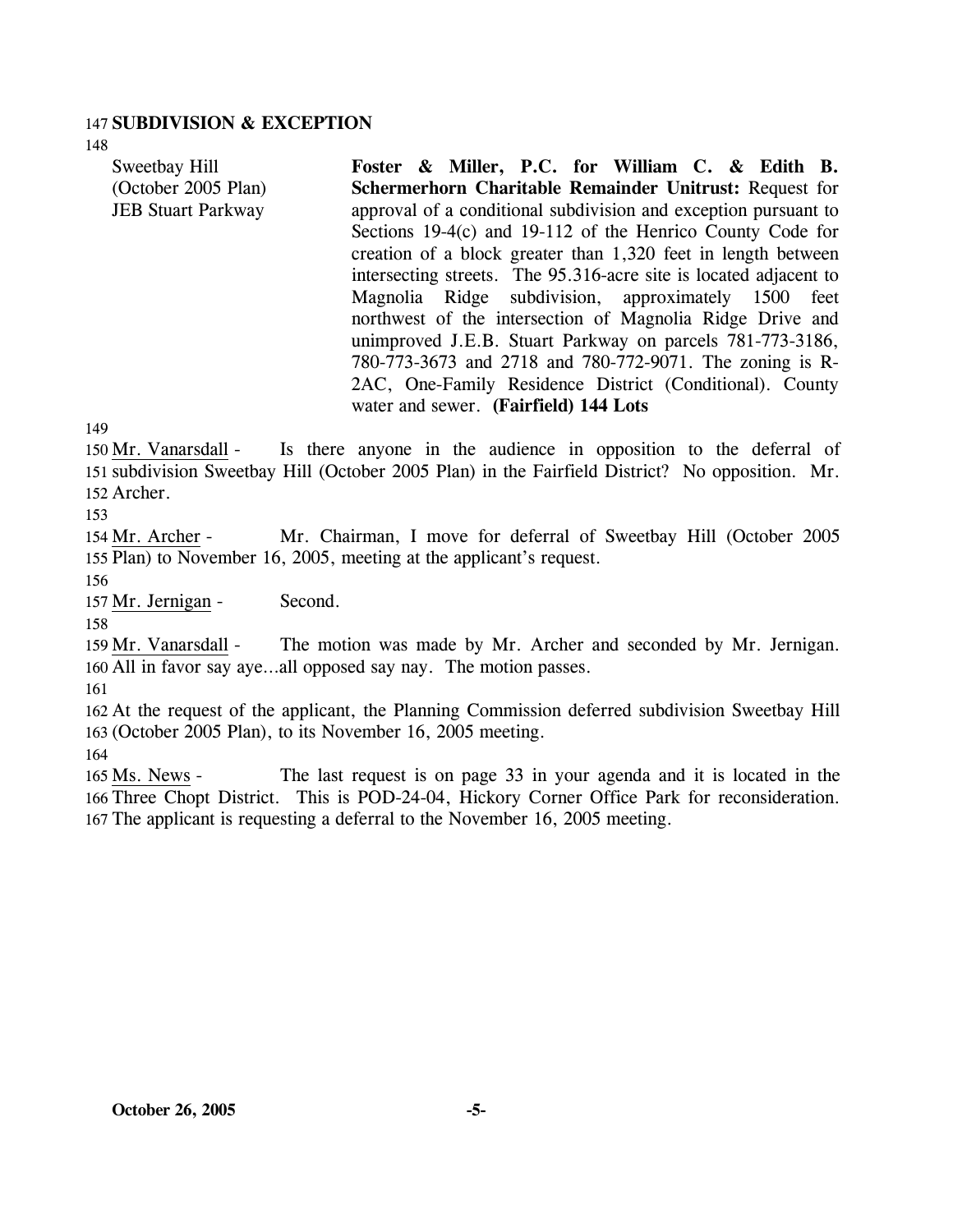#### 168 **PLAN OF DEVELOPMENT RECONSIDERATION**

169

| POD-24-04<br><b>Hickory Corner Office Park</b><br>5310 - 5398 Twin Hickory<br>Road | D. Neil Rankins for Hickory Corner, L.C.: Request for<br>approval of a reconsideration of a plan of development as<br>required by Chapter 24, Section 24-106 of the Henrico County<br>Code, for approval of revisions to site improvements,<br>architecturals and HVAC screening for a previously approved<br>office park. The 5.135-acre site is located on the east line of<br>Twin Hickory Road, approximately 170 feet north of Nuckols<br>Road on parcel 747-773-1506. The zoning is O-2C, Office<br>District (Conditional). County water and sewer. (Three Chopt) |
|------------------------------------------------------------------------------------|-------------------------------------------------------------------------------------------------------------------------------------------------------------------------------------------------------------------------------------------------------------------------------------------------------------------------------------------------------------------------------------------------------------------------------------------------------------------------------------------------------------------------------------------------------------------------|
| 170                                                                                |                                                                                                                                                                                                                                                                                                                                                                                                                                                                                                                                                                         |
| 171 Mr. Vanarsdall -                                                               | Is there anyone in the audience in opposition to the deferral of POD-24-<br>17204, Hickory Corner Office Park, in the Three Chopt District? No opposition. Mr. Branin.                                                                                                                                                                                                                                                                                                                                                                                                  |
| 173                                                                                |                                                                                                                                                                                                                                                                                                                                                                                                                                                                                                                                                                         |
| 174 Mr. Branin -                                                                   | Mr. Chairman, first I would like to ask if there is anyone here who is a                                                                                                                                                                                                                                                                                                                                                                                                                                                                                                |
| 175 current tenant in Hickory Corner?                                              |                                                                                                                                                                                                                                                                                                                                                                                                                                                                                                                                                                         |
| 176                                                                                |                                                                                                                                                                                                                                                                                                                                                                                                                                                                                                                                                                         |
| 177 Ms. Morton -<br>178                                                            | Yes, Sherry Morton.                                                                                                                                                                                                                                                                                                                                                                                                                                                                                                                                                     |
| 179 Mr. Branin -<br>180                                                            | Okay. And, also, is the applicant here?                                                                                                                                                                                                                                                                                                                                                                                                                                                                                                                                 |
| 181 Mr. Rankins -<br>182                                                           | Yes.                                                                                                                                                                                                                                                                                                                                                                                                                                                                                                                                                                    |
| 183 Mr. O'Kelly -<br>184                                                           | Mr. Rankins, could you come down to the podium please.                                                                                                                                                                                                                                                                                                                                                                                                                                                                                                                  |
| 185 Mr. Vanarsdall -                                                               | Good morning. Would you state your name for the record please.                                                                                                                                                                                                                                                                                                                                                                                                                                                                                                          |
| 186<br>187 Mr. Rankins -                                                           | Good morning. My name is Neil Rankins.                                                                                                                                                                                                                                                                                                                                                                                                                                                                                                                                  |
| 188<br>189 Mr. Branin -<br>191 your screening.                                     | Mr. Rankins, the reason I asked you to come down is to see if we are all<br>190 on the same page. I know the staff and myself have asked a couple of questions in regards to                                                                                                                                                                                                                                                                                                                                                                                            |
| 192                                                                                |                                                                                                                                                                                                                                                                                                                                                                                                                                                                                                                                                                         |
| 193 Mr. Rankins -<br>194                                                           | Yes.                                                                                                                                                                                                                                                                                                                                                                                                                                                                                                                                                                    |
| 195 Mr. Branin -                                                                   | And I would formally request that you set up a meeting to have with<br>196 your current tenants and also a staff member and myself to review their complaints and their                                                                                                                                                                                                                                                                                                                                                                                                 |
|                                                                                    | 197 concerns with both your future progression on this development as well as some current                                                                                                                                                                                                                                                                                                                                                                                                                                                                              |
|                                                                                    | 198 problems that they are having. We have received several calls, letters and emails voicing                                                                                                                                                                                                                                                                                                                                                                                                                                                                           |

199 complaints and it is the Planning Commission's position to always make sure that anything 200 that's being developed in Henrico County is done properly so that your tenants and our citizens 201 are happy with what's going on. And, because of these concerns that are being brought to the 202 County, I would really, strongly, suggest that you have a meeting, and I would also like to be 203 in attendance.

**October 26, 2005 -6-**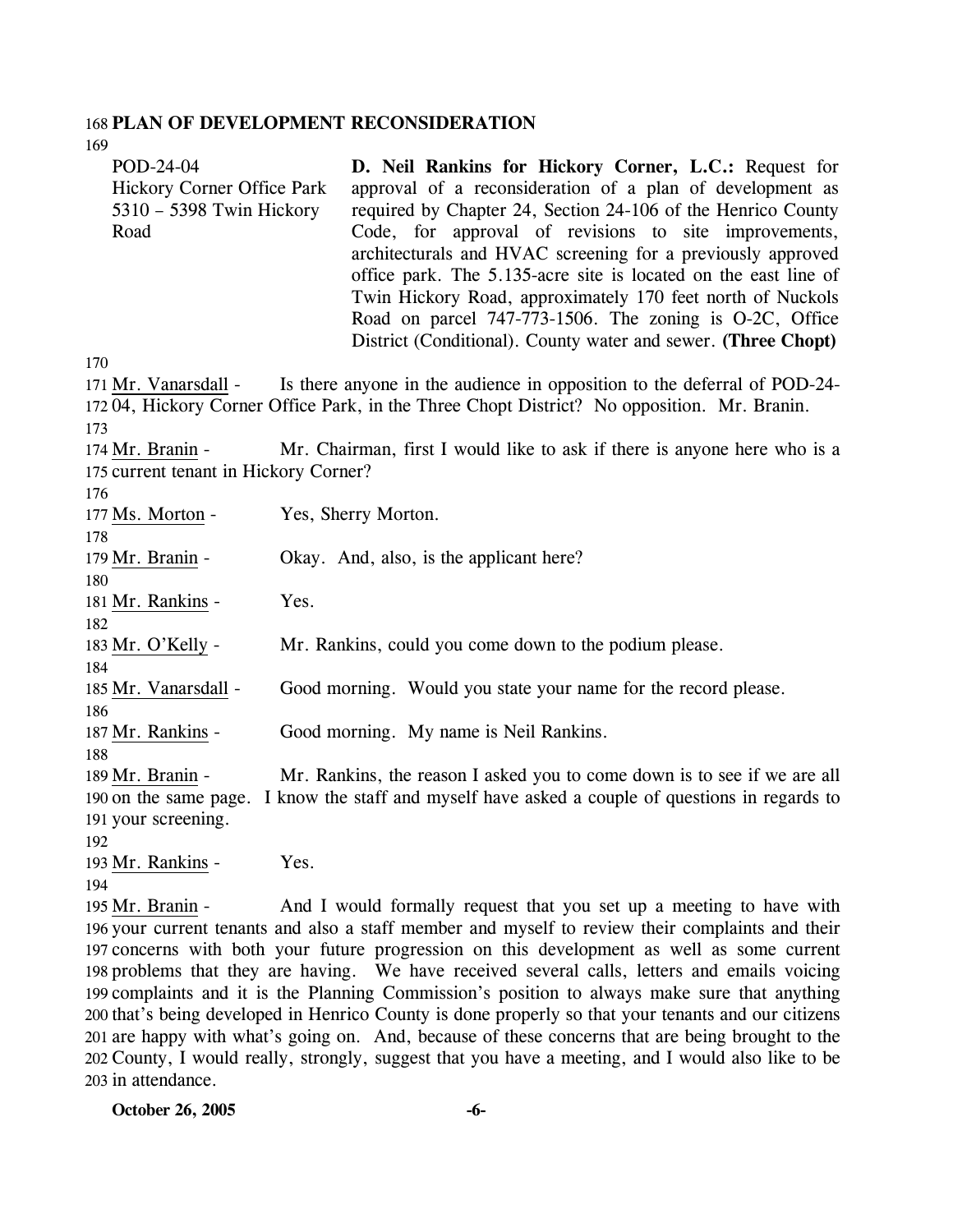204

Yes, that would be great. In fact, we would just love to get all of the 206 problems solved, if there are any, with people and do whatever needs to be done. 205 Mr. Rankins -207 All right. Thank you. I believe there's someone else who wants to 209 speak. 208 Mr. Branin -210 211 Mr. Vanarsdall - Do you have your attorney with you, Mr. Rankins? 212 213 Mr. Rankins - Do I? Oh, no, she's a tenant. 214 215 Woman In Aud. - Who just happens to be an attorney. 216 217 Mr. Vanarsdall - It's good to see you. All right. Yes, sir, come on down. 218 Hi. My name is Paul Hunt. I want to make sure that it's not just current 220 tenants. We are an owner, and we have not had our build out done yet, and I want to make 221 sure that we are included. When you say tenants, I want to make sure Mr. Rankins doesn't 222 just go through and.... 219 Mr. Hunt -223 224 Mr. Branin - Absolutely. 225 226 Mr. Hunt - Very good. Thank you, sir. 227 Mr. Chairman, I'm sorry to stop the Commission, but it's a problem that 229 came up that I feel pretty strongly about. 228 Mr. Branin -230 231 Mr. Vanarsdall - No problem. Very good planning. 232 So with that, I move for deferral of POD-24-04, Hickory Corner Office 234 Park, to the November 16 meeting, at the applicant's request. 233 Mr. Branin -235 236 Mr. Jernigan - Second. 237 The motion was made by Mr. Branin and seconded by Mr. Jernigan. All 239 in favor say aye...all opposed say nay. The motion passes. 238 Mr. Vanarsdall -240 At the request of the applicant, the Planning Commission deferred POD-24-04, Hickory 241 Corner Office Park, to its November 16, 2005 meeting. 242 243 Mr. Vanarsdall - I believe that's the end of the deferrals. 244 Mr. Chairman, I have one more...at the last moment here. Page 5, the 246 landscape plan for LP/POD-34-05, The Village @ Osborne. 245 Mr. Jernigan -247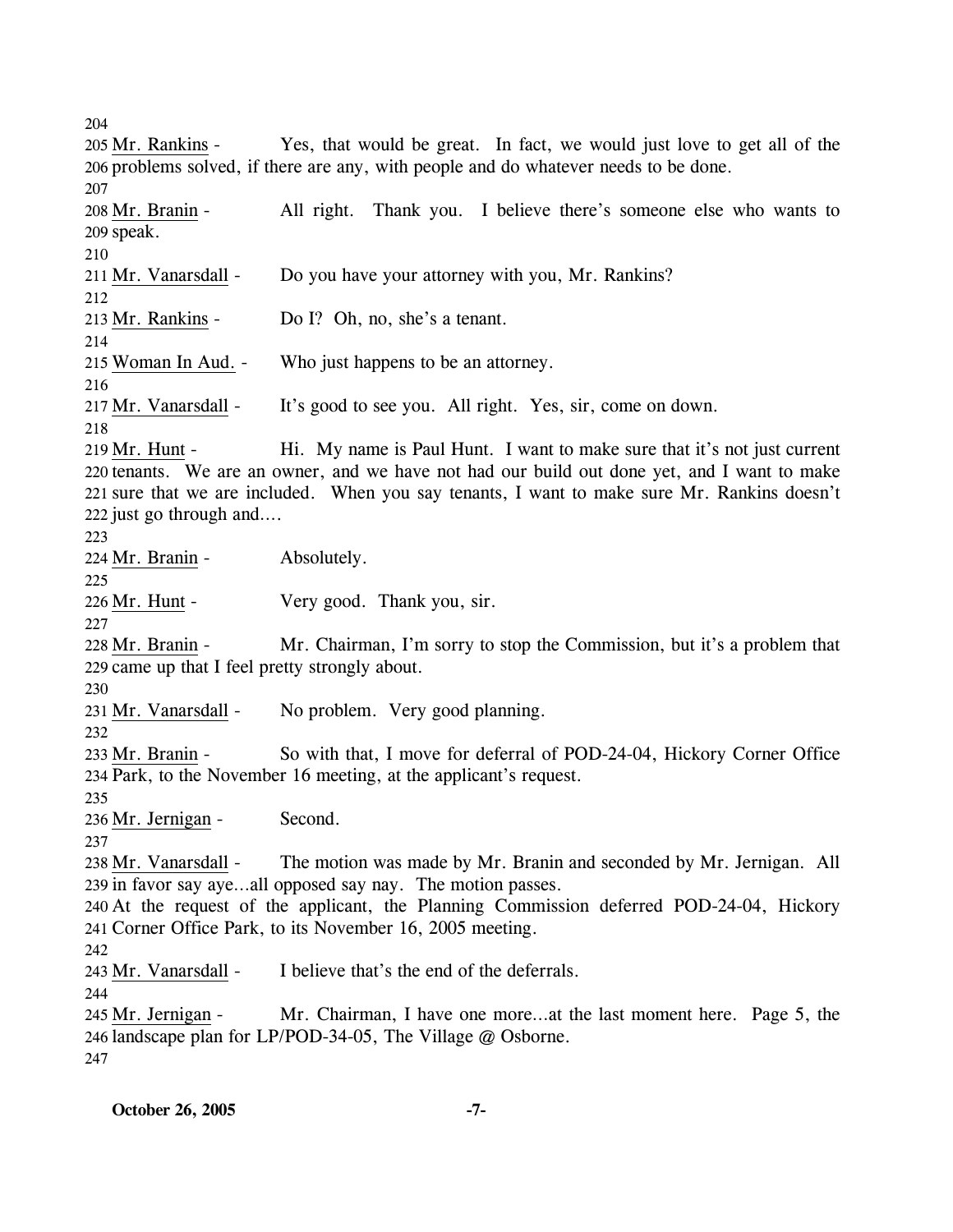#### 248 **LANDSCAPE PLAN (Deferred from the July 27 2005, Meeting)**  249

LP/POD-34-05 The Village @ Osborne – Zero Lot Line Dwellings Osborne Turnpike **Foster & Miller, P.C. for FTF, LLC:** Request for approval of a landscape plan, as required by Chapter 24, Sections 24-106 and 24-106.2 of the Henrico County Code. The 41.758-acre site is located at 7101 Osborne Turnpike, approximately 4,500 feet north of Burning Tree Road on parcels 802-696-9269 and 803-696-6866. The zoning is R-5AC, General Residence District (Conditional) **(Varina)** 

250

Is there anyone in the audience in opposition to the deferment of 252 LP/POD-34-05, The Village @ Osborne, to the November 16 meeting? No opposition. 251 Mr. Vanarsdall -253

Mr. Chairman, with that, I will move deferral for landscape plan 255 LP/POD-34-05, The Village @ Osborne, to November 16, 2005, by request of the 256 Commission. 254 Mr. Jernigan -

257

258 Mr. Archer - I second that motion, Mr. Chairman.

259

The motion was made by Mr. Jernigan and seconded by Mr. Archer. All in favor say aye…all opposed say nay. The motion passes. 261 260 Mr. Vanarsdall -

262

263 The Planning Commission deferred the landscape plan for LP/POD-34-05, The Village @ 264 Osborne, to the November 16, 2005, meeting.

265

Next on the agenda, Mr. Chairman, is the Expedited cases. The 267 Expedited Agenda, for those in the audience that are not familiar with it, these are cases that 268 the staff and the applicant are in agreement on. The Planning Commission representative for 269 the area has reviewed the request and is in agreement with the recommendations. There is no 270 known opposition. If during the discussions of these cases we do discover any opposition, then 271 the case will be passed by and heard in regular order on the agenda. Ms. Leslie News will 272 take us through the Expedited Agenda. 266 Mr. O'Kelly -

273

We have eight cases on the Expedited Agenda. The first case is found 275 on page 3 in your agenda and it is located in the Three Chopt District. This is a transfer of 276 approval for POD-75-95, Circuit City Headquarters, Phase C, Deep Run III. There is an 277 addendum item on page one of your addendum which includes an additional condition 278 requiring that the deficiencies found on site, which were minor, be corrected by December 15, 279 2005 and the applicant has agreed. 274 Ms. News -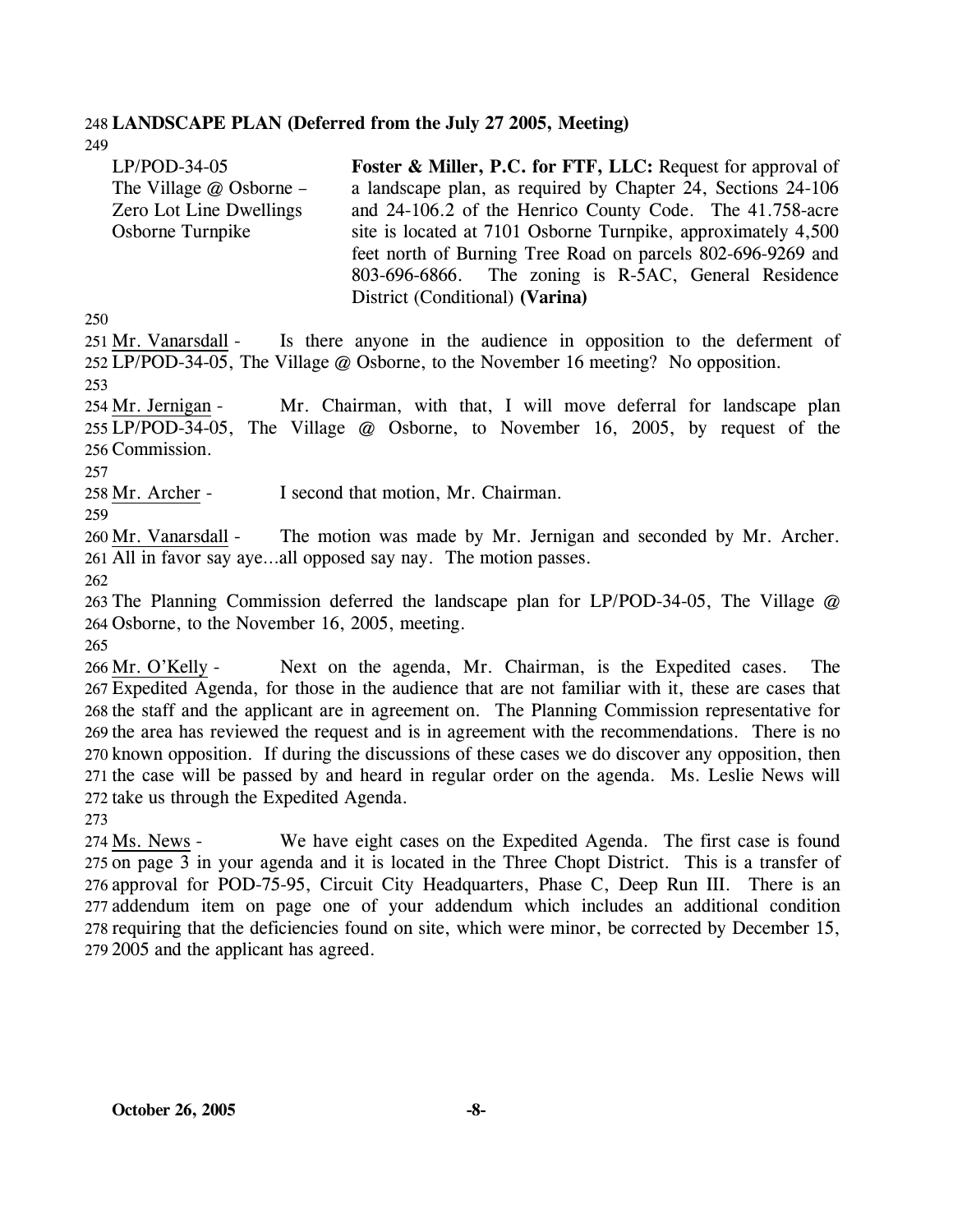### 280 **TRANSFER OF APPROVAL**

281

| POD-75-95                  | Inland US Management, L.L.C. for Inland Western            |
|----------------------------|------------------------------------------------------------|
| Circuit City Headquarters, | Richmond Mayland, L.L.C.: Request for transfer of approval |
| Phase C, Deep Run III -    | as required by Chapter 24, Section 24-106 of the Henrico   |
| 9954 Mayland Drive         | County Code from Greg L. England, Trustees to Inland US    |
|                            | Management, L.L.C. The 18.165-acre site is located at 9954 |
|                            | Mayland Drive, approximately 2,600 feet southwest of the   |
|                            | intersection of W. Broad Street (U. S. Route 250) and Deep |
|                            | Rock Road on parcel 749-758-7718. The zoning is M-1C,      |
|                            | Light Industrial District (Conditional). County water and  |
|                            | sewer. (Three Chopt)                                       |

282

Is there anyone in the audience in opposition to the transfer of approval 284 request for POD-75-95, Circuit City Headquarters, Phase C, Deep Run III, in the Three Chopt 285 District? No opposition. Mr. Branin. 283 Mr. Vanarsdall -

286

Mr. Chairman, I move for approval of POD-75-95, Circuit City 288 Headquarters on the Expedited Agenda as recommended by staff including the addendum. 287 Mr. Branin -289

290 Mr. Archer - Second.

291

The motion was made by Mr. Branin and seconded by Mr. Archer. All 293 in favor say aye...all opposed say nay. The motion passes. 292 Mr. Vanarsdall -

294

 The Planning Commission approved the transfer of approval request for POD-75-95, Circuit City Headquarters, Phase C, Deep Run III, subject to the new owners accepting and agreeing to be responsible for continued compliance with the conditions for the original approval, and the following additional condition:

299

300 301 1. The site deficiencies, as identified in the inspection report dated **September 19, 2005** shall be corrected by **December 15, 2005**.

302

Next on page six of your agenda located in the Three Chopt District is a 304 landscape and lighting plan for LP/POD-19-97, Westerre III. 303 Ms. News -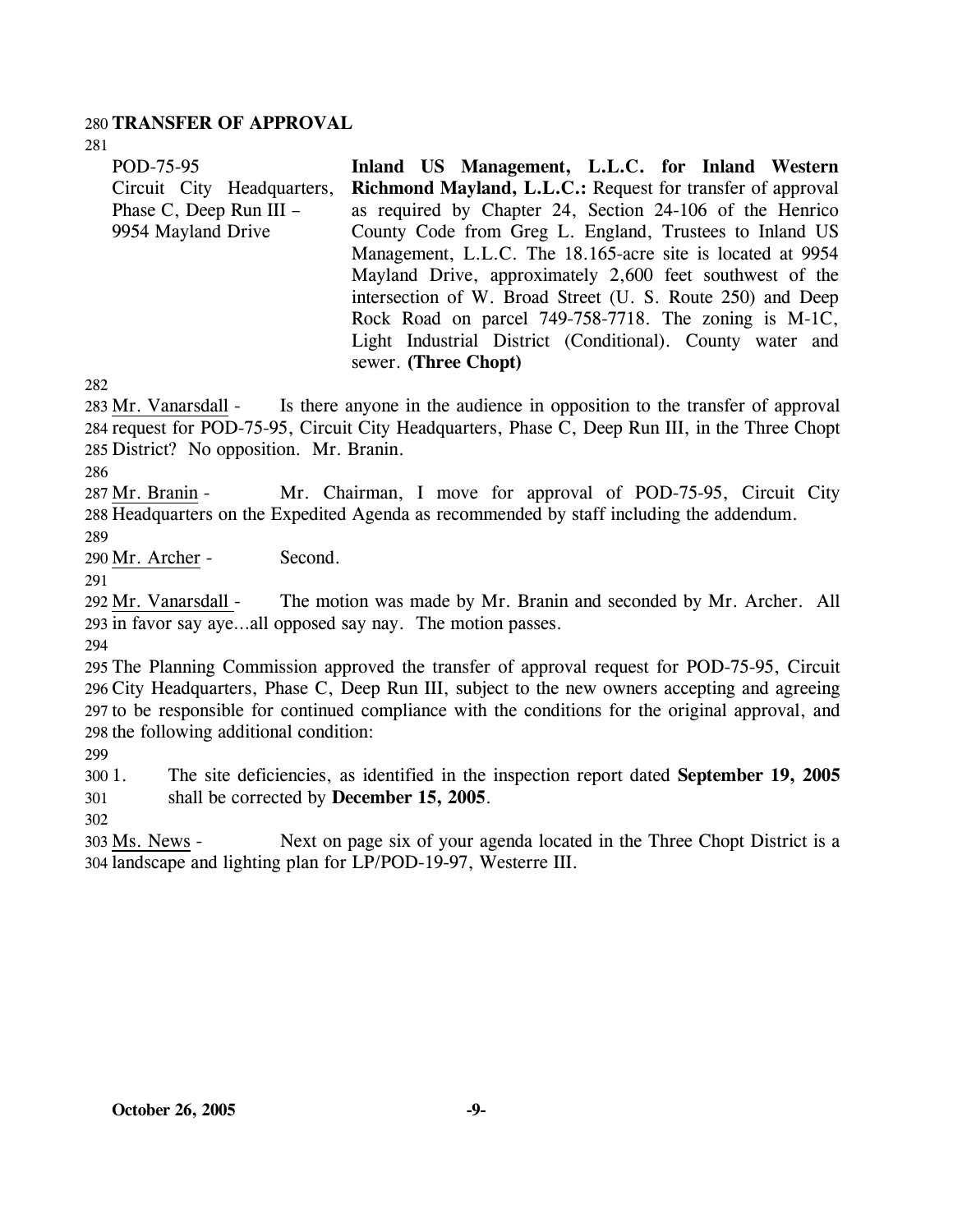#### 305 **LANDSCAPE & LIGHTING PLAN**

LP/POD-19-97 Westerre III – Westerre Parkway **Balzer & Associates, Inc. for Liberty Property Trust:**  Request for approval of a landscape and lighting plan, as required by Chapter 24, Sections 24-106 and 24-106.2 of the Henrico County Code. The 4.13-acre site is located on the west line of Westerre Parkway, approximately 1,000 feet south of W. Broad Street (U.S. Route 250) on parcel 749-759-7627. The zoning is O-3C, Office District (Conditional) and B-2C, Business District (Conditional). **(Three Chopt)** 

307

306

Is there anyone in the audience in opposition to the landscape and 309 lighting plan for LP/POD-19-97, Westerre III, in the Three Chopt District? No opposition. 310 Mr. Branin. 308 Mr. Vanarsdall -

311

Mr. Chairman, I move approval of the landscape and lighting plan for LP/POD-19-97, Westerre III, on the Expedited Agenda as recommended by staff. 313 312 Mr. Branin -

314

315 Mr. Jernigan - Second.

316

The motion was made by Mr. Branin and seconded by Mr. Jernigan. All 318 in favor say aye...all opposed say nay. The motion passes. 317 Mr. Vanarsdall -

319

320 The Planning Commission approved the landscape and lighting plan for LP/POD-19-97, 321 Westerre III, subject to the standard conditions attached to these minutes for landscape and 322 lighting plans.

323

Next on page nine in your agenda located in the Brookland District is subdivision Glenside Woods, Section 3 (October 2005 Plan). This is for 14 lots. 325 324 Ms. News -

326

### 327 **SUBDIVISION**

328

Glenside Woods, Section 3 (October 2005 Plan)

**Bay Design Group, P.C. for Wilton Development Company:**  Request for approval of a subdivision for 14, two-story, residential townhouse units for sale. The 6.9-acre site is located on the north line of Glenside Drive, approximately 230 feet east of Fernwood Street on parcel 771-748-3499 and part of parcel 771-748-5588. The zoning is RTHC, Residential Townhouse District (Conditional). County water and sewer. **(Brookland) 14 Lots** 

329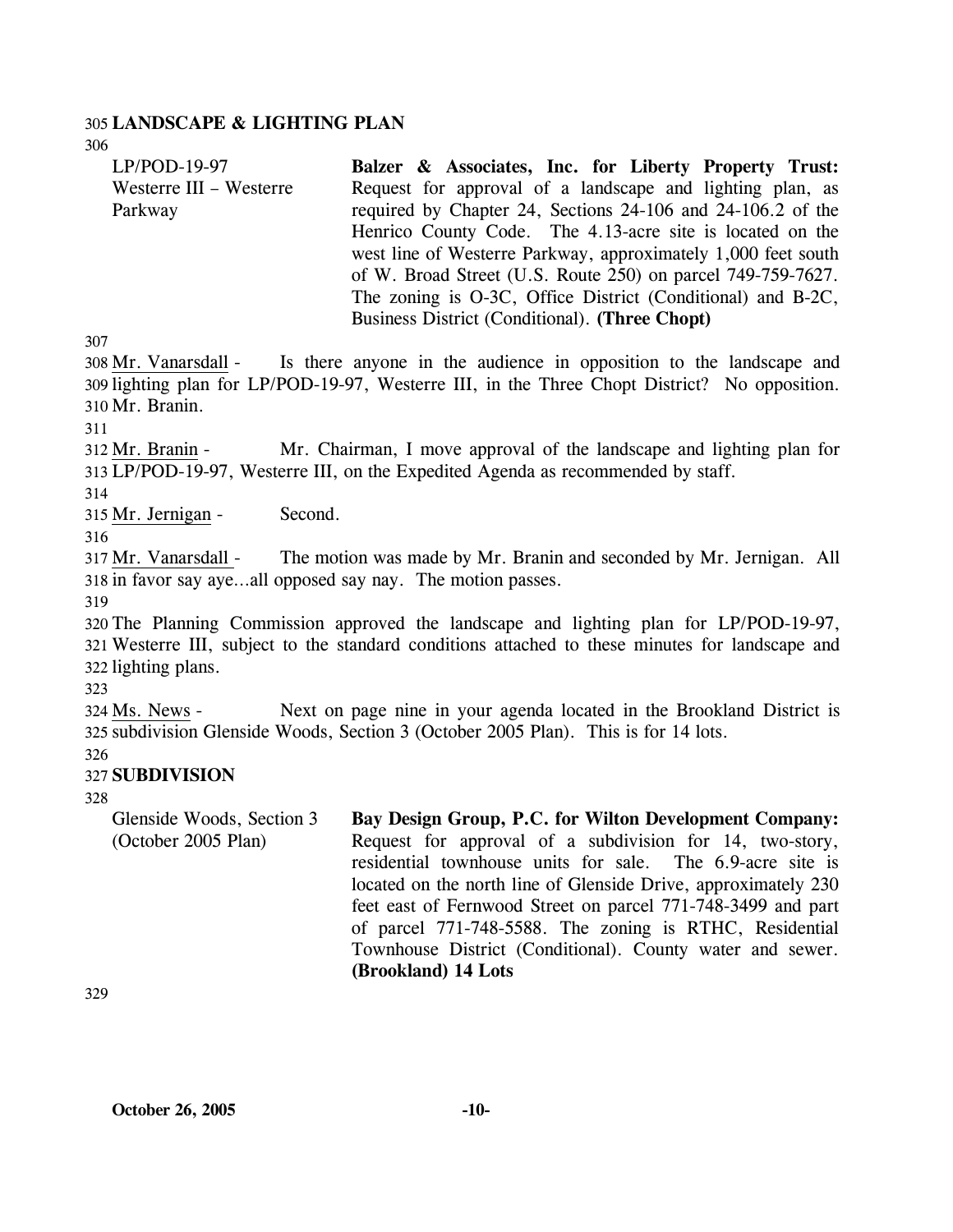Is there anyone in the audience in opposition to subdivision Glenside Woods, Section 3 (October 2005 Plan) in the Brookland District? No opposition. I move 331 Glenside Woods, Section 3 (October 2005 Plan) be approved on the Expedited Agenda as 332 333 recommended by staff, the standard conditions for subdivision residential townhouses served 334 by public utilities and additional conditions numbers 13 through 17. 330 Mr. Vanarsdall -

335

336 Mr. Archer - Second.

337

The motion was made by Mr. Vanarsdall and seconded by Mr. Archer. All in favor say aye…all opposed say nay. The motion carries. 339 338 Mr. Vanarsdall -

340

 The Planning Commission granted conditional approval to subdivision Glenside Woods, Section 3 (October 2005 Plan) subject to the annotations on the plans, the standard conditions attached to these minutes for subdivisions served by public utilities, and the following additional conditions:

345

346 13. 347 348 349 13. The detailed plant list and specifications for the landscaping to be provided within the 50 foot-wide planting strip easement along Glenside Drive and within the 25-foot-wide planting strip easement along the eastern and northern property lines shall be submitted to the Department of Planning for review and approval prior to recordation of the plat.

350 14. 351 14. A County standard sidewalk shall be constructed along all interior roads and the north side of Glenside Drive.

 $35215.$ 353 Any necessary offsite drainage easements must be obtained prior to approval of the construction plan by the Department of Public Works.

 $35416.$ 355 356 357 358 16. Prior to requesting the final approval, a draft of the covenants and deed restrictions for the maintenance of the common area by a homeowners association shall be submitted to the Department of Planning for review. Such covenants and restrictions shall be in form and substance satisfactory to the County Attorney and shall be recorded prior to recordation of the subdivision plat.

359 17. 360 361 362 363 364 365 366 17. Any future building lot containing a BMP, sediment basin or trap and located within the buildable area for a principal structure or accessory structure, may be developed with engineered fill. All material shall be deposited and compacted in accordance with the Virginia Uniform Statewide Building Code and geotechnical guidelines established by a professional engineer. A detailed engineering report shall be submitted for the review and approval by the Building Official prior to the issuance of a building permit on the affected lot. A copy of the report and recommendations shall be furnished to the Directors of Planning and Public Works.

367

Next on page 10 in your agenda located in the Brookland District is a POD for the same subdivision we just spoke of, POD-66-05, Glenside Woods, Section 3. 369 368 Ms. News -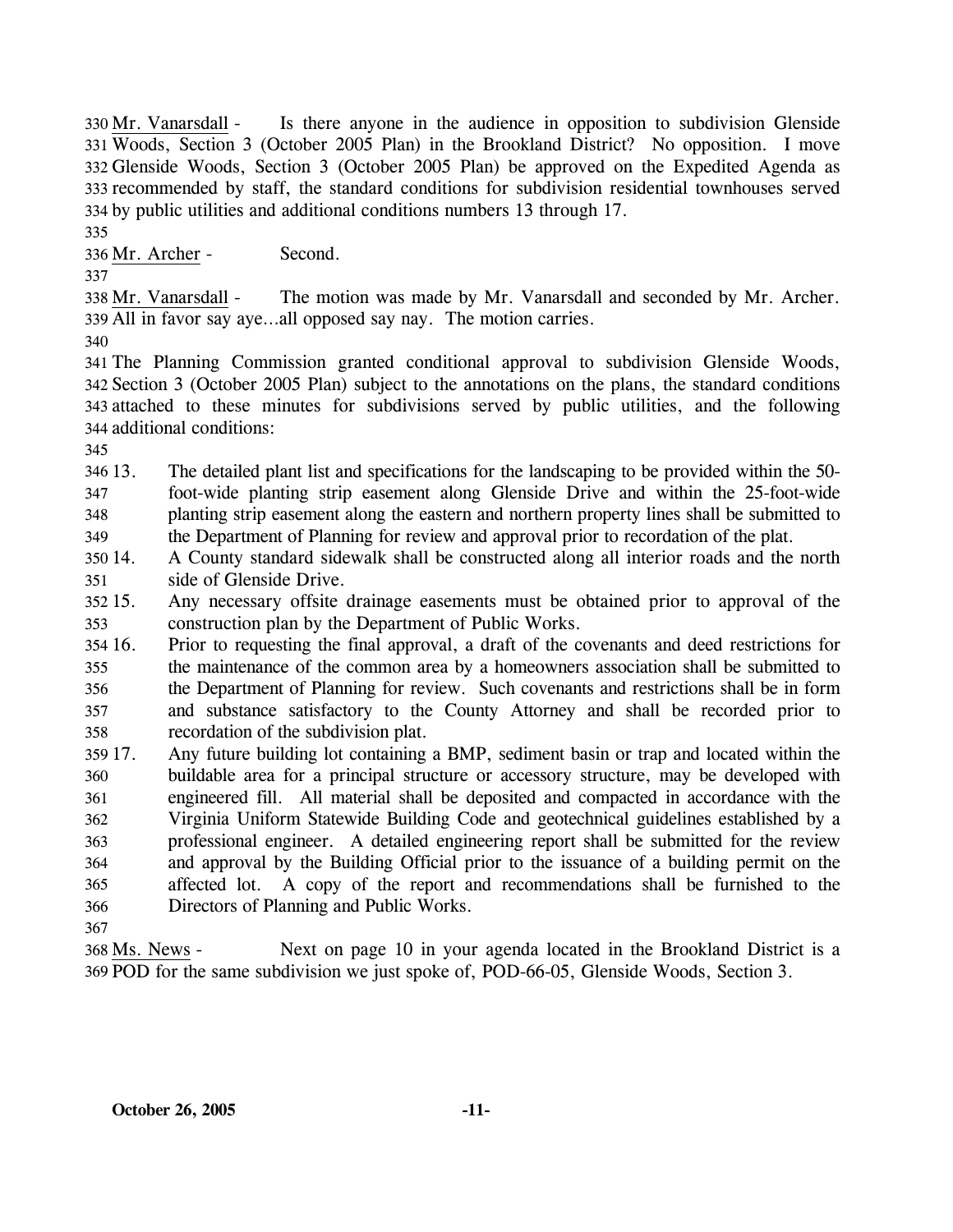### 370 **PLAN OF DEVELOPMENT**

371

| POD-66-05                   | Bay Design Group, P.C. for Wilton Development Company:            |
|-----------------------------|-------------------------------------------------------------------|
| Glenside Woods, Section 3 – | Request for approval of a plan of development as required by      |
| Glenside Drive              | Chapter 24, Section 24-106 of the Henrico County Code, to         |
|                             | construct 14, two-story, residential townhouse units for sale.    |
|                             | The 6.9-acre site is located on the north line of Glenside Drive, |
|                             | approximately 230 feet east of Fernwood Street on parcel 771-     |
|                             | 748-3499 and part of parcel 771-748-5588. The zoning is           |
|                             | RTHC, Residential Townhouse District (Conditional). County        |
|                             | water and sewer. (Brookland)                                      |

372

This is the POD of the subdivision. Is there anyone in the audience in 374 opposition to POD-66-05, Glenside Woods, Section 3, in the Brookland District? No 375 opposition. I move approval of POD-66-05, Glenside Woods, Section 3, on the Expedited Agenda with the annotations on the plans and the standard conditions for developments of this 376 377 type and the following additional conditions Nos. 24 through 40. 373 Mr. Vanarsdall -

378

379 Mr. Jernigan - Second.

380

The motion was made by Mr. Vanarsdall and seconded by Mr. Jernigan. All in favor say aye…all opposed say nay. The motion carries. 382 381 Mr. Vanarsdall -

383

384 The Planning Commission approved POD-66-05, Glenside Woods, Section 3, subject to the 385 annotations on the plans, the standard conditions attached to these minutes for developments of 386 this type, and the following additional conditions:

387

388 24. 389 The subdivision plat for Glenside Woods, Section 3 shall be recorded before any building permits are issued.

- 390 25. 391 392 393 394 25. The easements for drainage and utilities as shown on approved plans shall be granted to the County in a form acceptable to the County Attorney prior to any occupancy permits being issued. The easement plats and any other required information shall be submitted to the County Real Property Agent at least sixty (60) days prior to requesting occupancy permits.
- 395 26. 396 The developer shall provide fire hydrants as required by the Department of Public Utilities and Division of Fire.
- 397 27. 398 399 27. Prior to issuance of a certificate of occupancy for any building in this development, the engineer of record shall certify that the site has been graded in accordance with the approved grading plans.
- 400 28. 401 28. A standard concrete sidewalk shall be provided along all interior roads and the north side of Glenside Drive.
- 402 29. Outside storage shall not be permitted.

403 30. 404 30. A 50-foot planting strip to preclude ingress or egress along the north side of Glenside Drive and 25 feet along the eastern and northern property lines shall be shown on the

405 approved plans. The details shall be included with the required landscape plans for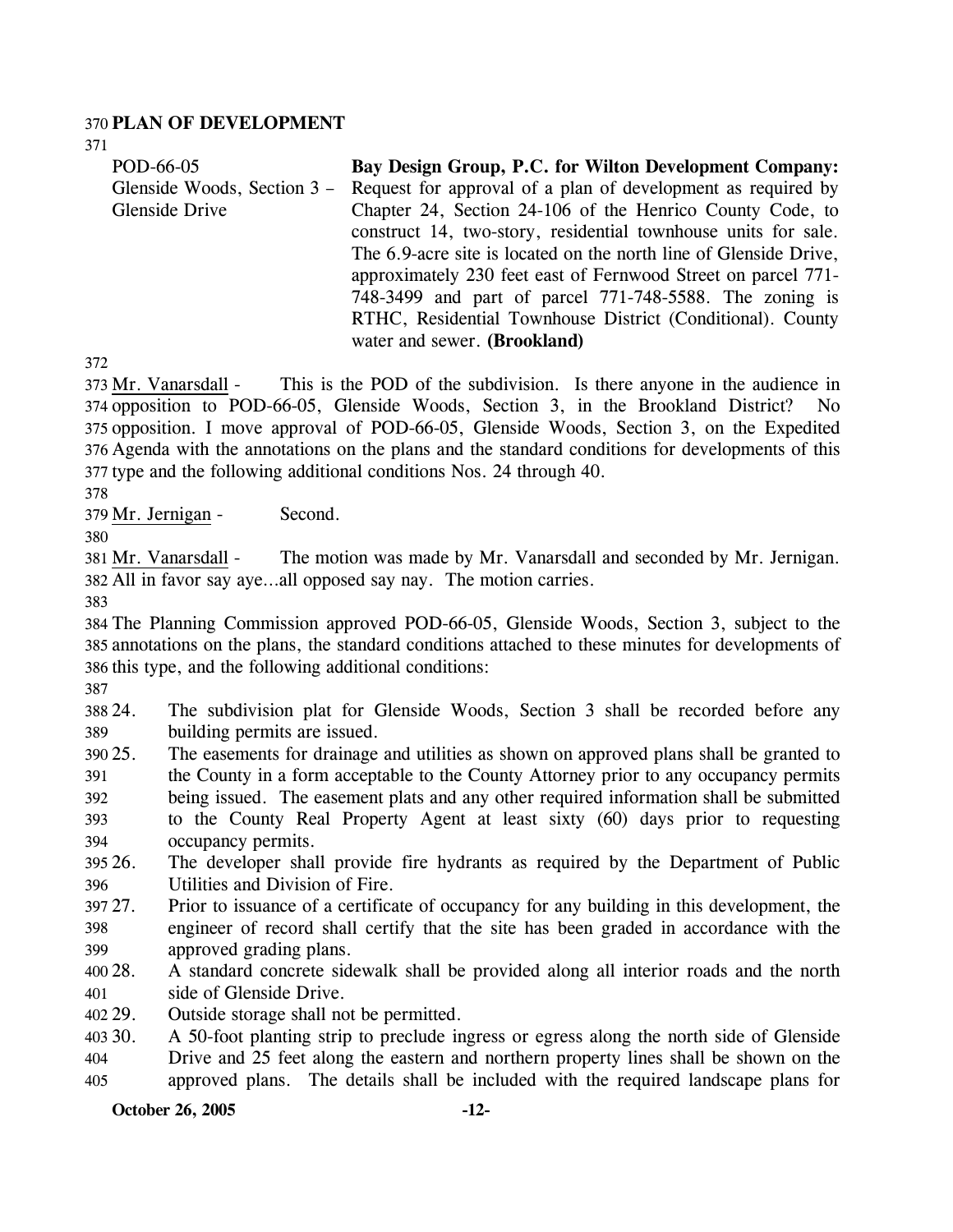406 review and approval.

- $40731.$ 408 The proffers approved as a part of zoning case C-38C-05 shall be incorporated in this approval.
- 409 32. 410 411 Any necessary off-site drainage and/or water and sewer easements must be obtained in a form acceptable to the County Attorney prior to final approval of the construction plans.
- 412 33. 413 414 33. Deviations from County standards for pavement, curb or curb and gutter design shall be approved by the County Engineer prior to final approval of the construction plans by the Department of Public Works.
- 415 34. 416 417 418 419 420 421 422 The pavement shall be of an SM-2A type and shall be constructed in accordance with County standard and specifications. The developer shall post a defect bond for all pavement with the Department of Planning - the exact type, amount and implementation shall be determined by the Director of Planning, to protect the interest of the members of the Homeowners Association. The bond shall become effective as of the date that the Homeowners Association assumes responsibility for the common areas. Prior to the issuance of the last Certificate of Occupancy, a professional engineer must certify that the roads have been designed and constructed in accordance with County standards.
- 423 35. 424 425 Insurance Services Office (ISO) calculations must be included with the plans and contracts and must be approved by the Department of Public Utilities prior to the issuance of a building permit.
- 426 36. 427 428 Approval of the construction plans by the Department of Public Works does not establish the curb and gutter elevations along the Henrico County maintained right-ofway. The elevations will be set by Henrico County.
- 429 37. 430 431 Evidence of a joint ingress/egress and maintenance agreement must be submitted to the Department of Planning and approved prior to issuance of a certificate of occupancy for this development.
- 432 38. 433 434 435 436 The location of all existing and proposed utility and mechanical equipment (including HVAC units, electric meters, junction and accessory boxes, transformers, and generators) shall be identified on the landscape plans. All equipment shall be screened by such measures as determined appropriate by the Director of Planning or the Planning Commission at the time of plan approval**.**
- 437 39. The unit house numbers shall be visible from the parking areas and drives.
- 438 40. 439 440 441 The names of streets, drives, courts and parking areas shall be approved by the Richmond Regional Planning District Commission and such names shall be included on the construction plans prior to their approval. The standard street name signs shall be ordered from the County and installed prior to any occupancy permit approval.
- 442

Next on page 21 in your agenda located in the Varina District is 444 subdivision Dungel, which is a Resubdivision of Lot 1, Block A for 2 Lots. 443 Ms. News -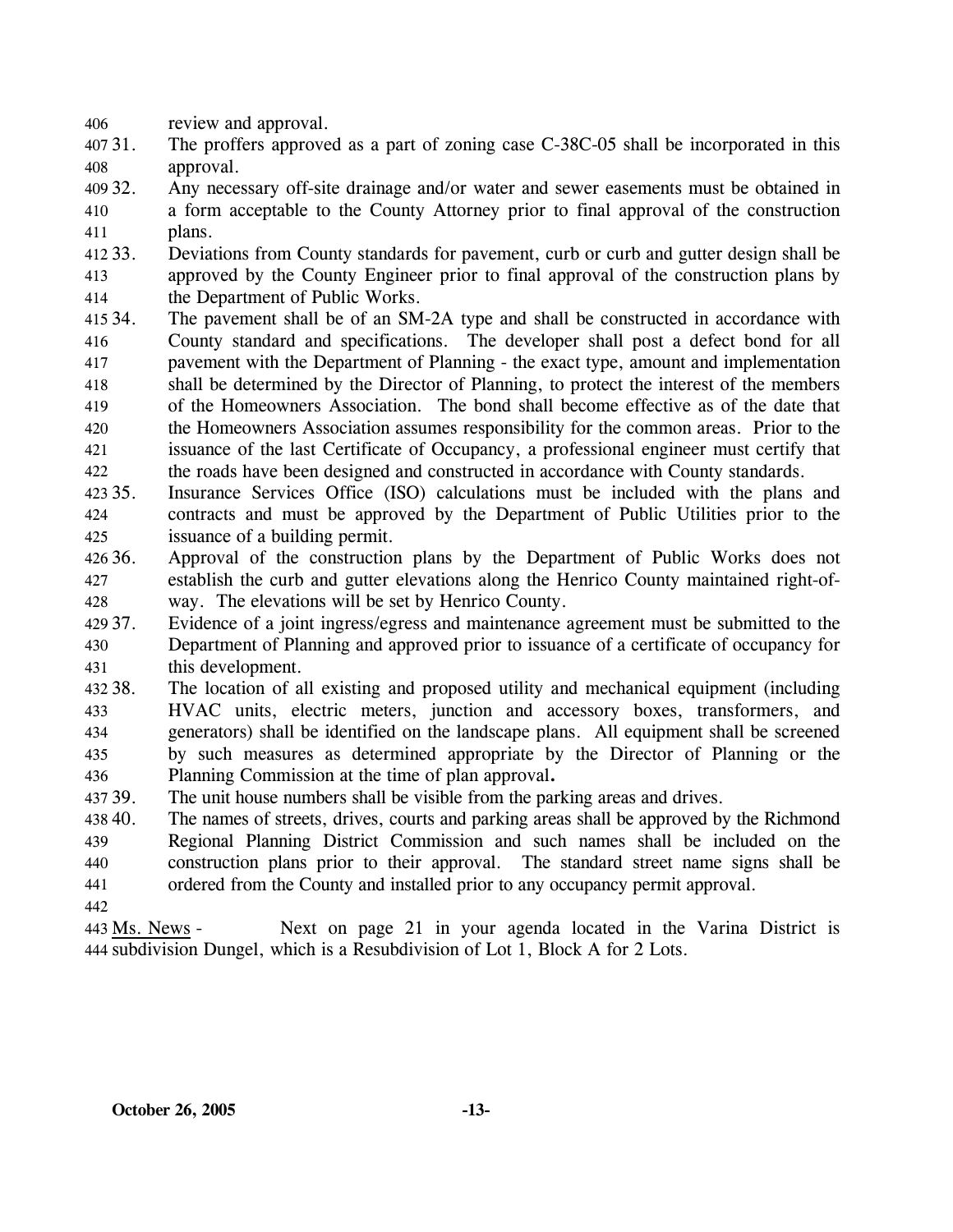#### 445 **SUBDIVISION**

446

Dungel – Resubdivision of **Engineering Design Associates for Rudolph Weston Clark**  Lot 1, Block A (October 2005 Plan) 398 South Oak Avenue **and Gooding Construction Company:** The 0.884-acre site proposed for a subdivision of 2 single-family homes is located along the west side of S. Oak Avenue, 185 feet south of the intersection of S. Oak Avenue and E. Beal Street on parcels 822-721-5974 (part) and 822-721-5974. The zoning is R-3, One-Family Residence District. County water and sewer. **(Varina) 2 Lots** 

447

Is there anyone in the audience in opposition to subdivision Dungel – 449 Resubdivision of Lot 1, Block A (October 2005 Plan) in the Varina District? No opposition. 450 Mr. Jernigan. 448 Mr. Vanarsdall -

451

Mr. Chairman, I move for approval of subdivision Dungel – 453 Resubdivision of Lot 1, Block A (October 2005 Plan) on the Expedited Agenda. 452 Mr. Jernigan -

454

455 Mr. Archer - Second.

456

The motion was made by Mr. Jernigan and seconded by Mr. Archer. 458 All in favor say aye...all opposed say nay. The motion carries. 457 Mr. Vanarsdall -

459

 The Planning Commission granted conditional approval to subdivision Dungel – Resubdivision of Lot 1, Block A (October 2005 Plan) subject to the annotations on the plans, the standard conditions attached to these minutes for subdivisions served by public utilities, and the following additional conditions:

464

465 12. Each lot shall contain at least 11,000 square feet, exclusive of the flood plain areas.

466 13. 467 The limits and elevation of the 100-year frequency flood shall be conspicuously noted on the plat and construction plans and labeled "Limits of 100-year floodplain." Dedicate

468 floodplain as a "Variable Width Drainage & Utilities Easement."

469 14. 470 471 472 473 14. A plan shall be submitted prior to recordation of the plat showing the buildable area for each lot to properly recognize the limitations for dwelling unit dimensions and setbacks. Buildable area is that area within which a dwelling unit may legally be located considering the front yard, side yard, and rear yard setback requirements of Chapter 24, of the Henrico County Code.

474 15. 475 15. Any necessary offsite drainage easements must be obtained prior to approval of the construction plan by the Department of Public Works.

476

Next on page 28 in your agenda located in the Fairfield District is 478 subdivision Maron Heights (October 2005 Plan) for 9 lots. 477 Ms. News -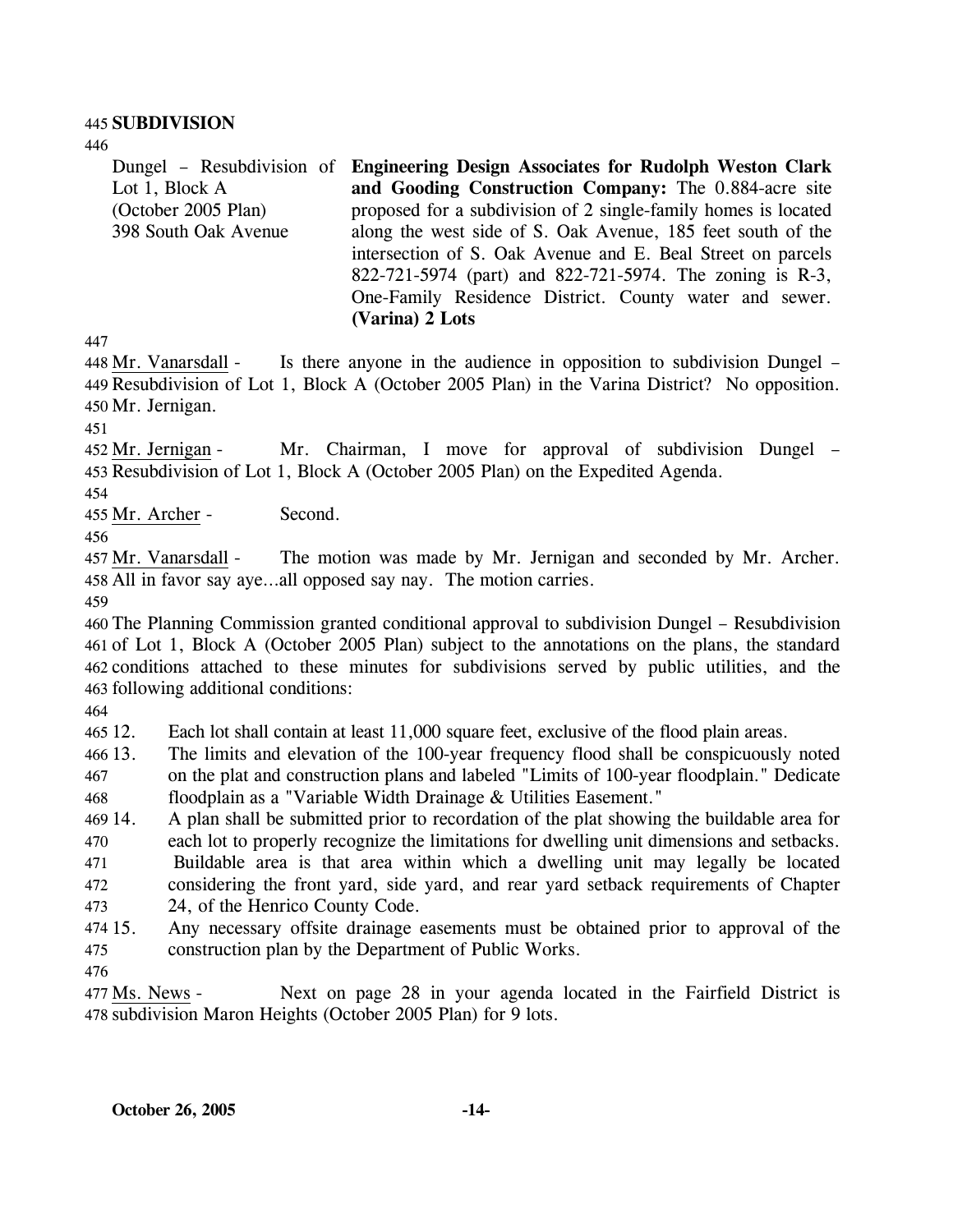480

Maron Heights (October 2005 Plan) 10781 Greenwood Road **Grattan Associates, P.C. for Robert & Kathleen McCormack and Commonwealth Homebuilding Corporation:** The 4.16-acre site proposed for a subdivision of 9 single-family homes is located on the east line of Greenwood Road, approximately 980 feet east of the intersection of Greenwood Road and Woodman Road on parcel 778-768-4780. The zoning is R-2AC, One-Family Residence District (Conditional). County water and sewer. **(Fairfield) 9 Lots** 

481

Is there anyone in the audience in opposition to subdivision Marion 483 Heights (October 2005 Plan) in the Fairfield District? No opposition. Mr. Archer. 482 Mr. Vanarsdall -

484

Mr. Chairman, I move for approval on the Expedited Agenda of Maron 486 Heights (October 2005 Plan) subject to the standard conditions for subdivisions served by 487 public utilities and the additional conditions Nos. 12 though 16. 485 Mr. Archer -

488

489 Mr. Jernigan - Second.

490

The motion was made by Mr. Archer and seconded by Mr. Jernigan. All in favor say aye…all opposed say nay. The motion carries. 492 491 Mr. Vanarsdall -

493

 The Planning Commission granted conditional approval to subdivision Maron Heights (October 2005 Plan) subject to the annotations on the plans, the standard conditions attached to these minutes for subdivisions served by public utilities, and the following additional conditions: 497

498 12. Each lot shall contain at least 13,500 square feet.

499 13. 13. The detailed plant list and specifications for the landscaping to be provided within the

500 501 502 25-foot-wide, no ingress/egress planting strip easement along Greenwood Road shall be submitted to the Department of Planning for review and approval prior to recordation of the plat.

503 14. 504 14. Any necessary offsite drainage easements must be obtained prior to approval of the construction plan by the Department of Public Works.

 $50515.$ 506 The proffers approved as part of zoning case C-24C-05 shall be incorporated in this approval.

507 16. 508 509 510 511 512 513 514 16. Any future building lot containing a BMP, sediment basin or trap and located within the buildable area for a principal structure or accessory structure, may be developed with engineered fill. All material shall be deposited and compacted in accordance with the Virginia Uniform Statewide Building Code and geotechnical guidelines established by a professional engineer. A detailed engineering report shall be submitted for the review and approval by the Building Official prior to the issuance of a building permit on the affected lot. A copy of the report and recommendations shall be furnished to the Directors of Planning and Public Works.

515 Ms. News - Next on page 29 in your agenda located in the Brookland District is

**October 26, 2005 -15-**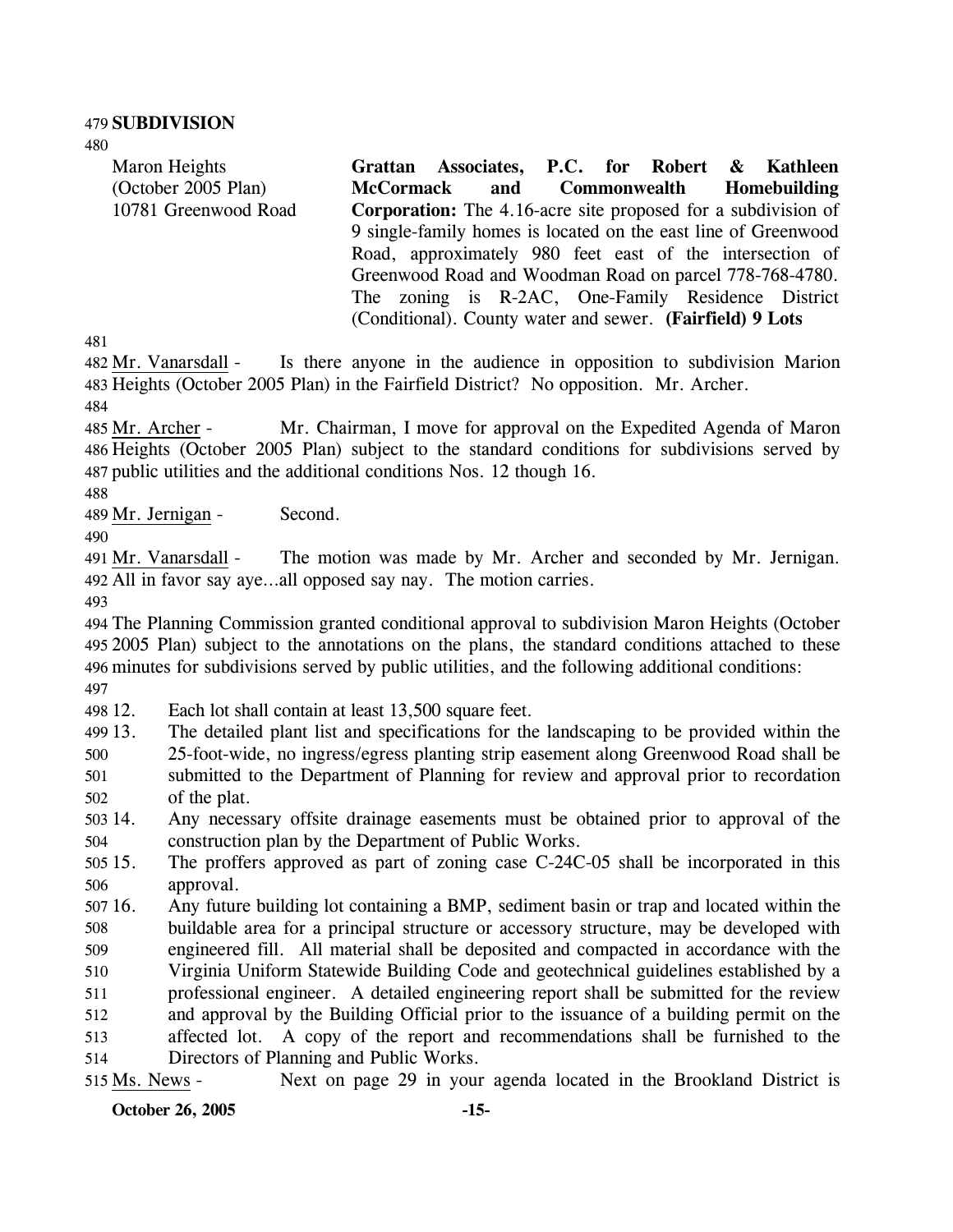516 subdivision Wistar Townes (October 2005 Plan) for 69 lots. 517

### 518 **SUBDIVISION**

519

| <b>Wistar Townes</b> | Grattan Associates, P.C. for R. I. Pruitt and CGS                 |
|----------------------|-------------------------------------------------------------------|
| (October 2005 Plan)  | <b>Properties, LLC:</b> The 15.17-acre site proposed for a        |
| Wistar Road          | subdivision of 69 residential townhouse units for sale is located |
|                      | on the south line of Wistar Road opposite its intersection with   |
|                      | Shrader Road on parcel 767-751-2632. The zoning is RTHC,          |
|                      | Residential Townhouse District (Conditional). County water        |
|                      | and sewer. (Brookland) 69 Lots                                    |

520

Is there anyone in the audience in opposition to subdivision Wistar 522 Townes (October 2005 Plan) in the Brookland District? No opposition. I move that Wistar 523 Townes (October 2005 Plan) be approved with the standard conditions for residential 524 townhouses served by public utilities and the following additional conditions Nos. 13 through 525 16. 521 Mr. Vanarsdall -

526

527 Mr. Branin - Second.

528

529 Mr. Vanarsdall - The motion was made by Mr. Vanarsdall and seconded by Mr. Branin. 530 All in favor say aye…all opposed say nay. The motion carries.

531

 The Planning Commission granted conditional approval to subdivision Wistar Townes (October 2005 Plan) subject to the annotations on the plans, the standard conditions attached to these minutes for subdivisions served by public utilities, and the following additional conditions: 535

536 13. 537 The limits and elevation of the 100-year frequency flood shall be conspicuously noted on the plat and construction plans and labeled "Limits of 100-year floodplain." Dedicate

538 floodplain as a "Variable Width Drainage & Utilities Easement."

- 539 14. 540 Any necessary offsite drainage easements must be obtained prior to approval of the construction plan by the Department of Public Works.
- 541 15. 542 The proffers approved as part of zoning case C-10C-05 shall be incorporated in this approval.

543 16. 544 16. A County standard sidewalk shall be constructed along the north side of Wistar Road.

The last item is on page 32 in your agenda and located in the Varina 546 District is subdivision Wynfield (September 2005 Plan) for 3 lots. 545 Ms. News -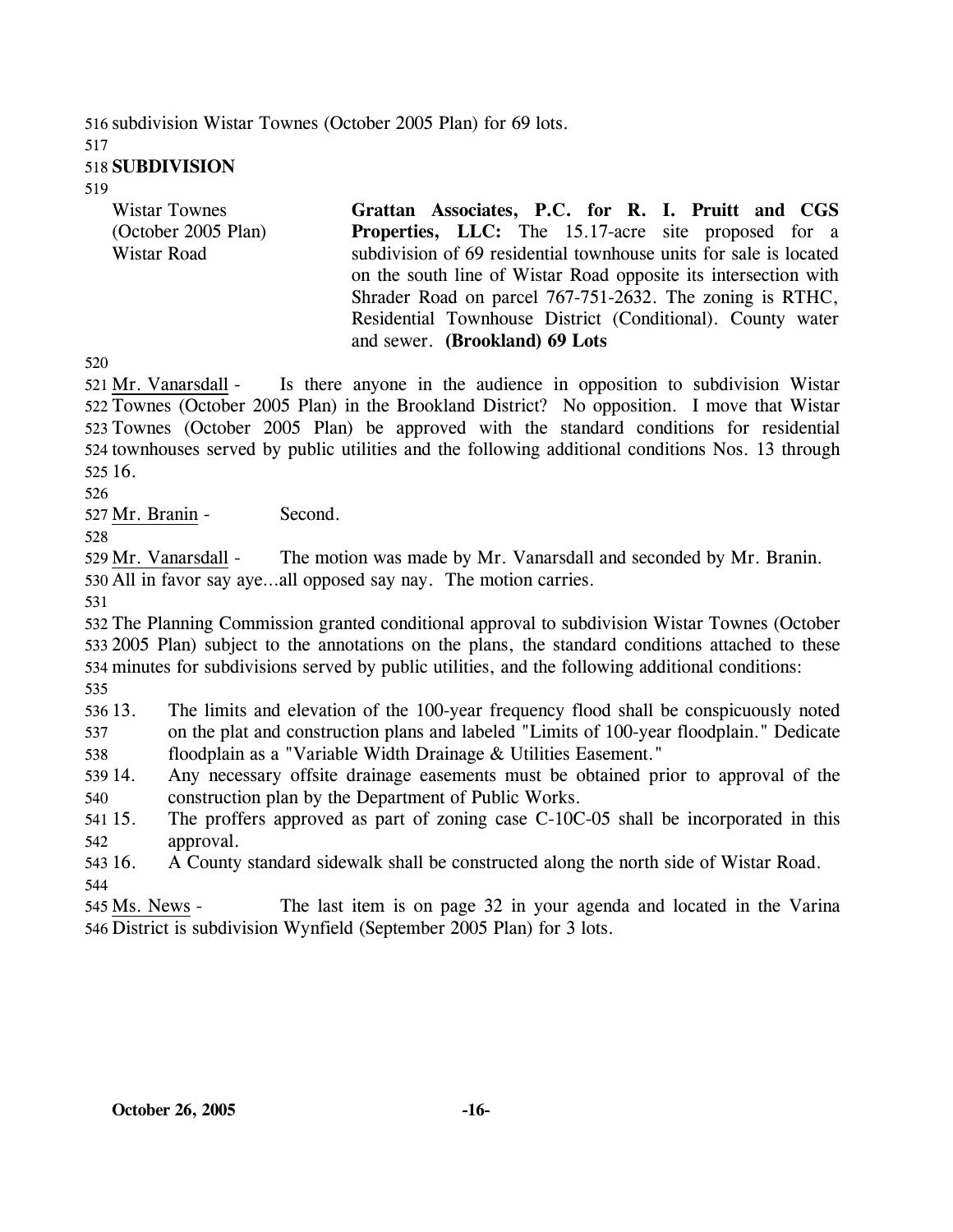548

Wynfield (September 2005 Plan) 3979 Oakley's Lane **Downing Surveys, Inc. and Kenneth Fletcher for Robert & Priscilla Sensabaugh and K. F. Design & Home Improvements, Inc.:** The 1.11-acre site proposed for a subdivision of 3, single-family homes is located on the east line of Oakley's Lane, approximately 1,300 feet south of the intersection of Nine Mile Road (U.S. Route 33) and Oakley's Lane on parcel 815-724-0017. The zoning is R-2A, One-Family Residence District. County water and sewer. **(Varina) 3 Lots** 

549

Is there anyone in the audience in opposition to subdivision Wynfield (September 2005 Plan) in the Varina District? No opposition. Mr. Jernigan. 551 550 Mr. Vanarsdall -

552

Mr. Chairman, I move for approval of subdivision Wynfield (September) 2005 Plan) subject to the annotations on the plans, the standard conditions for subdivision 554 555 served by public utilities, and the following additional conditions Nos. 12 through 14 on the 556 Expedited Agenda. 553 Mr. Jernigan -

557

558 Mrs. Jones - Second.

559

560 Mr. Vanarsdall - The motion was made by Mr. Jernigan and seconded by Mrs. Jones.

561 All in favor say aye…all opposed say nay. The motion carries.

562

563 The Planning Commission granted conditional approval to subdivision Wynfield (September 564 2005 Plan) subject to the annotations on the plans, the standard conditions attached to these 565 minutes for subdivisions served by public utilities, and the following additional conditions:

566

567 12. Each lot shall contain at least 13,500 square feet.

568 13. 13. A plan shall be submitted prior to recordation of the plat showing the buildable area for

569 570 571 each lot to properly recognize the limitations for dwelling unit dimensions and setbacks. Buildable area is that area within which a dwelling unit may legally be located considering the front yard, side yard, and rear yard setback requirements of Chapter

572 24, of the Henrico County Code.

573 14. 574 575 576 577 578 579 580 14. Any future building lot containing a BMP, sediment basin or trap and located within the buildable area for a principal structure or accessory structure, may be developed with engineered fill. All material shall be deposited and compacted in accordance with the Virginia Uniform Statewide Building Code and geotechnical guidelines established by a professional engineer. A detailed engineering report shall be submitted for the review and approval by the Building Official prior to the issuance of a building permit on the affected lot. A copy of the report and recommendations shall be furnished to the Directors of Planning and Public Works.

581

582 Ms. News - Those are all of the items that we have.

**October 26, 2005 -17-**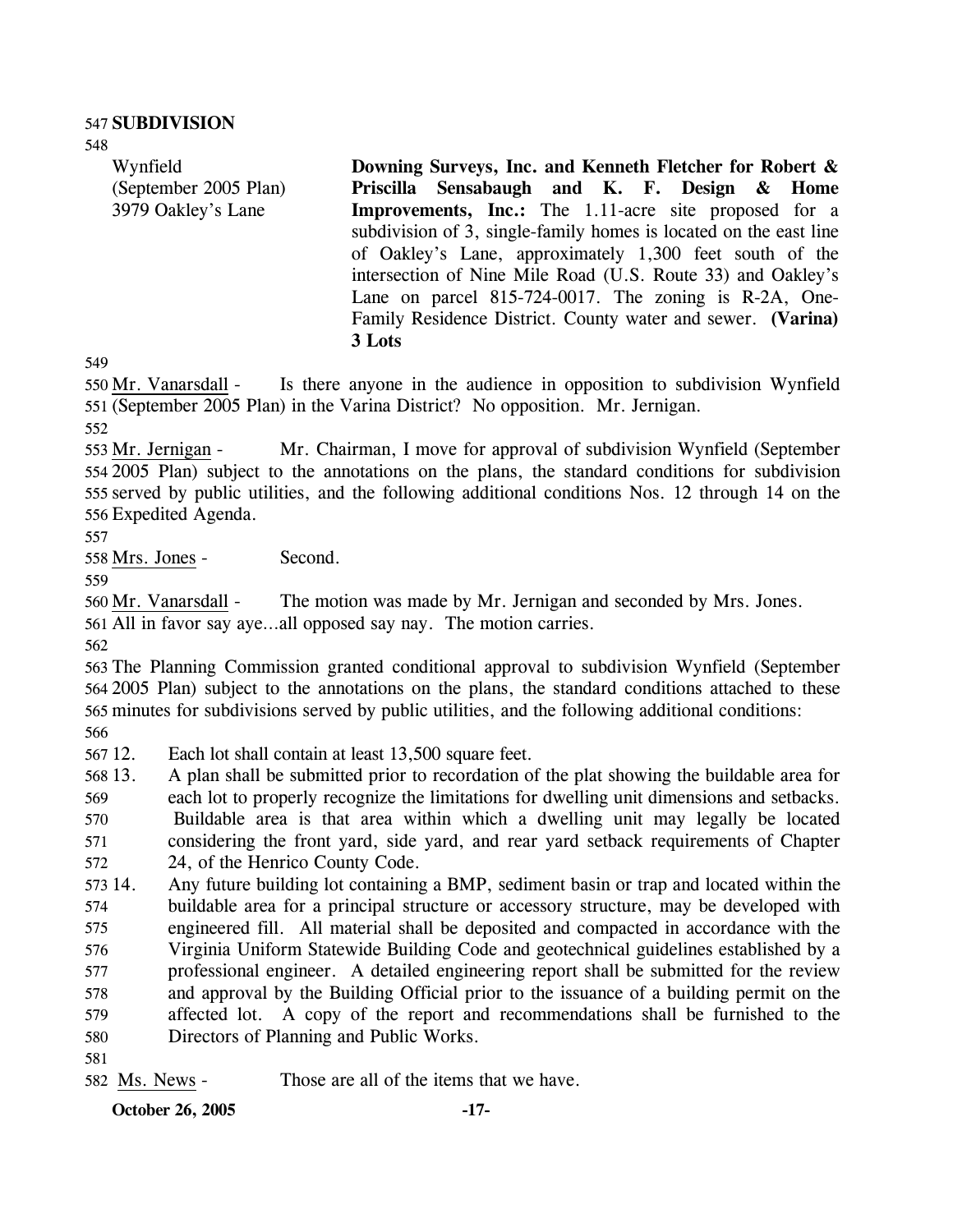Thank you, Ms. News, for getting us all through that. All right, Mr. 584 O'Kelly. 583 Mr. Vanarsdall -

585

Next item on the agenda, Mr. Chairman, are the subdivision extensions 587 of conditional approval. There are four subdivisions that are up for an extension of time. 588 None of those subdivisions require Planning Commission action. These are listed for your 589 information only. 586 Mr. O'Kelly -

590

# 591 **FOR INFORMATIONAL PURPOSES ONLY**

592

| <b>Subdivision</b>        | <b>Magisterial</b> | Original | <b>Remaining</b> | <b>Previous</b>   | Year(s)         |
|---------------------------|--------------------|----------|------------------|-------------------|-----------------|
|                           | <b>District</b>    | No. of   | Lots             | <b>Extensions</b> | <b>Extended</b> |
|                           |                    | Lots     |                  |                   | Recom-          |
|                           |                    |          |                  |                   | mended          |
| <b>Crowder Farms</b>      | <b>Varina</b>      | 43       | 43               | $\boldsymbol{0}$  | 1 Year          |
| (October 2004 Plan)       |                    |          |                  |                   | 10/25/06        |
| <b>Hillcrest Farms</b>    | <b>Fairfield</b>   | 114      | 87               | $\boldsymbol{0}$  | 1 Year          |
| (September 2004 Plan)     |                    |          |                  |                   | 10/25/06        |
| <b>Meadow Oaks</b>        | <b>Varina</b>      | 26       | 26               | $\boldsymbol{0}$  | 1 Year          |
| (October 2004 Plan)       |                    |          |                  |                   | 10/25/06        |
| <b>Pocahontas Estates</b> | <b>Varina</b>      | 16       | 16               | $\boldsymbol{0}$  | 1 Year          |
| (October 2004 Plan)       |                    |          |                  |                   | 10/25/06        |

593

Well they are for Varina and Fairfield. Mr. Jernigan or Mr. Archer do 595 you have any questions on these? 594 Mr. Vanarsdall -

596

597 Mr. Jernigan - No, sir.

598

599 Mr. Archer - No, sir.

600

601 Mr. Vanarsdall - Okay. We will go on to the next item.

602

The next item, I believe, is on page 7 of your agenda. This is a request for an alternative fence height for the Adamson residence. Mr. Strauss. 604 603 Mr. O'Kelly -

605

# 606 **ALTERNATIVE FENCE HEIGHT PLAN**

607

| Adamson Residence - | William H. Spell for John and Katherine Adamson: Request           |
|---------------------|--------------------------------------------------------------------|
| River Road          | for approval of an alternative fence height plan to permit a five- |
|                     | foot-high brick serpentine wall in the front yard, as required by  |
|                     | Chapter 24, Sections 24-106 and 24-95(1)7 of the Henrico           |
|                     | County Code. The 2.295-acre site is located at 9301 River          |
|                     | Road on parcel 744-735-2788. The zoning is R-1, One-Family         |
|                     | Residence District. (Tuckahoe)                                     |

608

**October 26, 2005 -18-**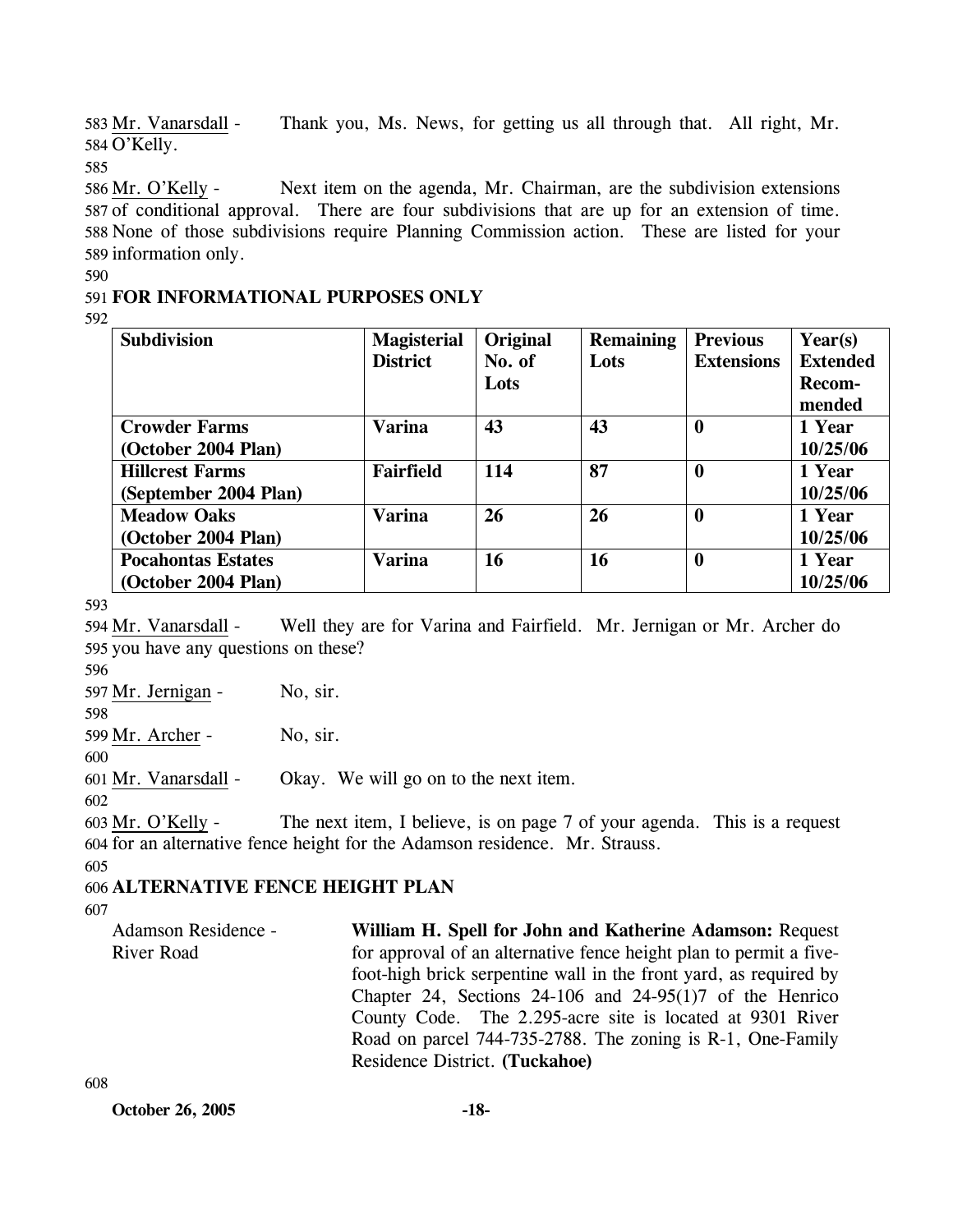Good morning, Mr. Chairman. This request is to allow the owner of the 610 house at 9301 River Road permission to build a brick serpentine wall to a height greater than 611 typically permitted in a front yard, which is 42 inches. The owner Mr. Adamson proposes to build this wall to a height of up to five feet. Staff had originally been contacted by the 612 Department of Public Works and there was a concern that the wall was going to be located 613 614 some five to nine feet within the possible future right-of-way for River Road. 609 Mr. Strauss -615

 If River Road was ever to be widen that could be a problem. The owner does not want to move this proposed wall into the woods in his front yard. After further discussion between the owner and the Department of Public Works, Public Works has informed staff that because there are currently no plans to widen or acquire right-of-way for River Road, the plan could be approved as originally submitted. The staff plan that you have has an annotation stating that the wall should be relocated out of the right-of-way. Obviously, we now would be recommending approval with the omission of that note.

623

624 Now this morning, the neighbor of Mr. Adamson has come to the meeting expressing an 625 interest. I believe he will be in opposition to this case. I'll be happy to answer any questions 626 you may have.

627

Are there any questions of Mr. Strauss by Commission members? Thank you, Mr. Strauss. Okay. We have some opposition. Would you like to come down, 629 630 state your name and tell of your concerns. 628 Mr. Vanarsdall -

631

My name is Bill O'Neil and I live to the right of him, the way I'm 633 looking at it on here. I am concerned about the height. What is the allowable height without 634 getting some kind of special permission? 632 Mr. O'Neil -

635

636 Mr. Jernigan - It's 42 inches.

637

Well, that's what my fence is. It's going to dominate the area I feel. There's nothing there coming down. I have a 42-inch fence. There are no other fences and 639 638 Mr. O'Neil -

640 then here comes this. 641

Mr. O'Neil, good morning. I just want to make sure I understand. You 643 are the home to the right of this? 642 Mrs. Jones -

644

645 Mr. O'Neil - The way I'm looking at it right now.

646

Are you in the white, ranch, home that recently had the front property 648 cleared of trees? 647 Mrs. Jones -

649

650 Mr. O'Neil - Yes, it's not a ranch, but that's where I live.

651

652 Mrs. Jones - One story.

653

**October 26, 2005 -19-**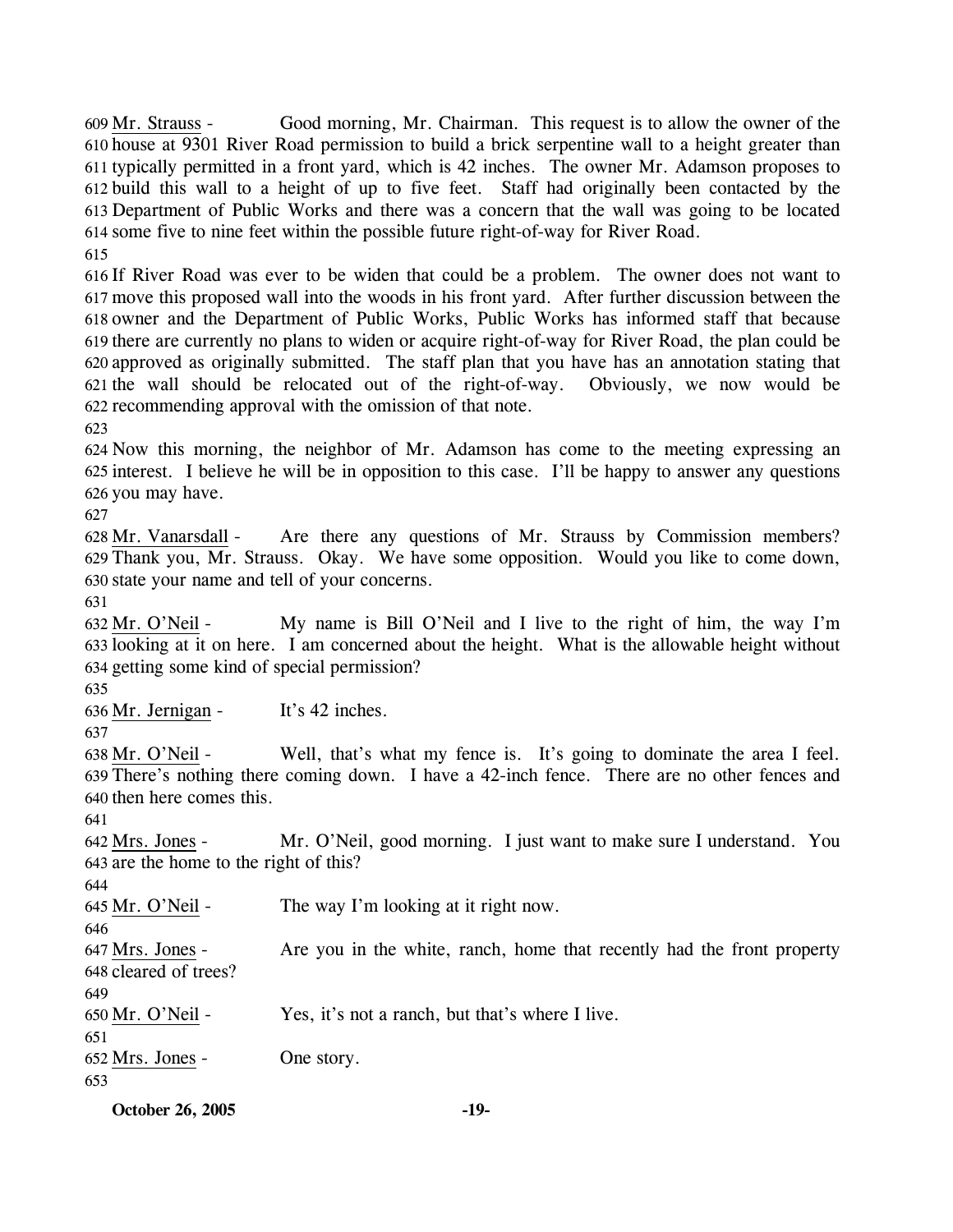| 654 Mr. O'Neil -<br>655                             | No, it's two stories.                                                                                                                                                     |  |
|-----------------------------------------------------|---------------------------------------------------------------------------------------------------------------------------------------------------------------------------|--|
| 656 Mrs. Jones -                                    | With wings on the side I want to make sure I have the right house.                                                                                                        |  |
|                                                     | 657 And you have a white column at your driveway, two white columns.                                                                                                      |  |
| 658                                                 |                                                                                                                                                                           |  |
| 659 Mr. O'Neil -                                    | No, that's going west.                                                                                                                                                    |  |
| 660                                                 |                                                                                                                                                                           |  |
| 661 Mrs. Jones -                                    | Oh, excuse me.                                                                                                                                                            |  |
| 662                                                 |                                                                                                                                                                           |  |
| 663 Mr. O'Neil -<br>664                             | If you look at the map, I'm right at the corner of Walsing and River.                                                                                                     |  |
| 665 Mrs. Jones -<br>666 is three rails and<br>667   | Oh, you're in the colonial I know exactly which home and your fence                                                                                                       |  |
| 668 Mr. O'Neil -                                    | Three rails, yes, that's correct.                                                                                                                                         |  |
| 669<br>670 Mrs. Jones -                             | I got you, okay. Your fence is three and a half feet, is that correct?                                                                                                    |  |
| 671                                                 |                                                                                                                                                                           |  |
| 672 Mr. O'Neil -<br>673                             | That's correct.                                                                                                                                                           |  |
| 674 Mrs. Jones -<br>675                             | Have you discussed this with your neighbor?                                                                                                                               |  |
| 676 Mr. O'Neil -<br>677 at it with Jim here.<br>678 | No. I just saw it the first time here. I got the file down there and looked                                                                                               |  |
| 679 Mrs. Jones -                                    | Okay. There are other brick walls along River Road and none within<br>680 one or two properties, but you feel that this is going to be substantially different from that. |  |
| 681                                                 |                                                                                                                                                                           |  |
| 682 Mr. O'Neil -                                    | Well, I just feel like it's going to dominate the area and why do they<br>683 want it so high? And he's not carrying it back. He's just putting it just in the front, not |  |
| 684 bringing it down the sides.                     |                                                                                                                                                                           |  |
| 685                                                 |                                                                                                                                                                           |  |
| 686 Mrs. Jones -                                    | Just wrapping the corners.                                                                                                                                                |  |
| 687                                                 |                                                                                                                                                                           |  |
| 688 Mr. O'Neil -                                    | That's right.                                                                                                                                                             |  |
| 689                                                 |                                                                                                                                                                           |  |
| 690 Mrs. Jones -                                    | Do you know whether your neighbor is here today? I haven't met him                                                                                                        |  |
| 691 yet.                                            |                                                                                                                                                                           |  |
| 692                                                 |                                                                                                                                                                           |  |
| 693 Mr. Strauss -                                   | Mrs. Jones, we have been looking for Bill Spell, he is the applicant's                                                                                                    |  |
|                                                     | 694 representative. And since he isn't here, I think he needs to address this and we might have to                                                                        |  |
| 695 defer the case.                                 |                                                                                                                                                                           |  |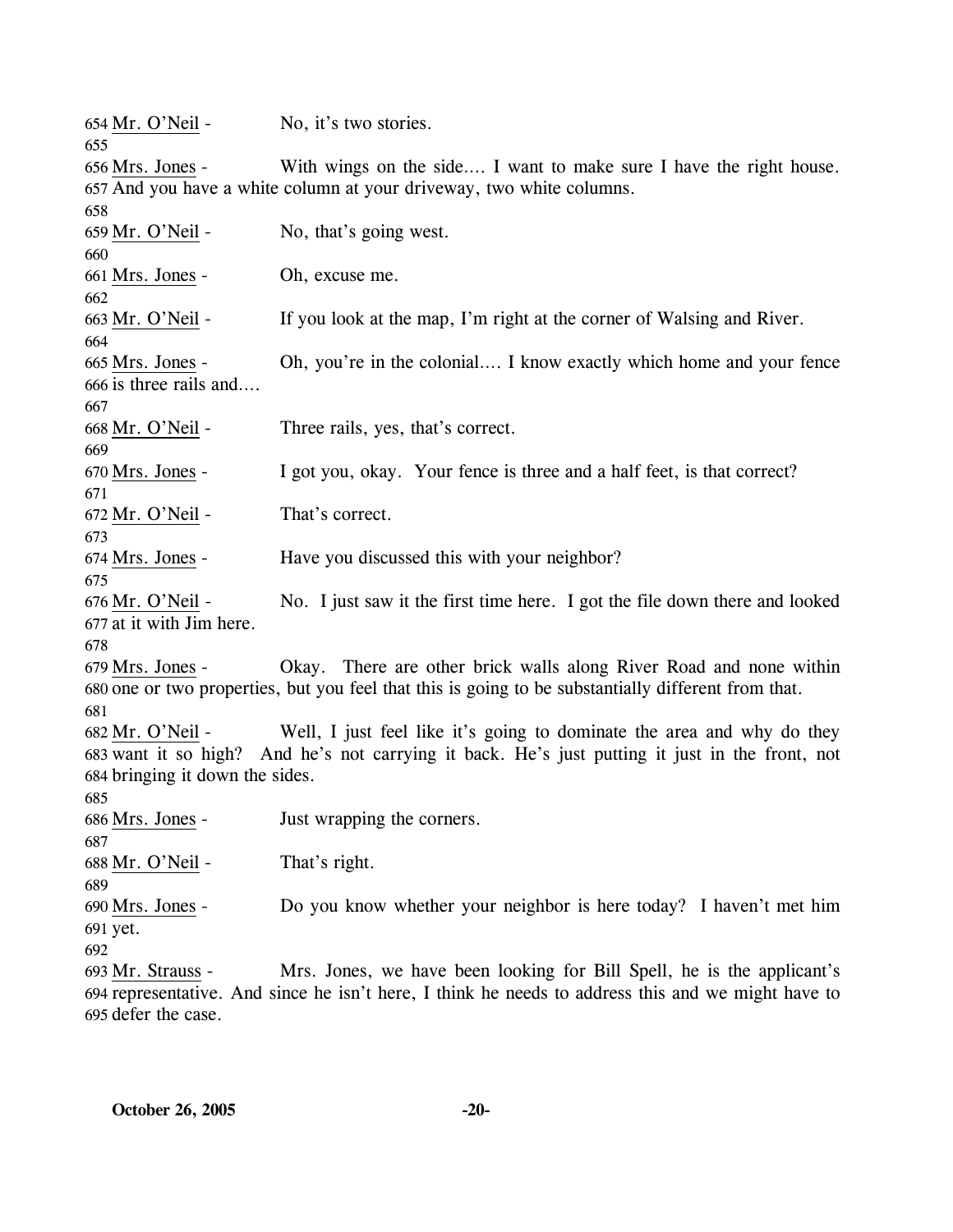| 696 Mrs. Jones -                          | Absolutely. I think there is someone in the back who raised his hand. |
|-------------------------------------------|-----------------------------------------------------------------------|
| 697                                       |                                                                       |
| 698 Mr. Adamson -                         | I'm the owner.                                                        |
| 699                                       |                                                                       |
| 700 Mrs. Jones -                          | Okay. Thank you, Mr. O'Neil, is there anything else you would like to |
| 701 add to your concern about the height? |                                                                       |
| 702.                                      |                                                                       |
| 703 Mr. O'Neil -                          | No.                                                                   |
| 704                                       |                                                                       |
| 705 Mrs. Jones -                          | I would like to hear from the applicant at this point.                |
| 706                                       |                                                                       |
| 707 Mr. Adamson -                         | How are you?                                                          |
| 708                                       |                                                                       |
| 709 Mrs. Jones -                          | Good morning, would you state your name for us.                       |
| 710                                       |                                                                       |

I'm John Adamson. I was unaware that there was any opposition to this 712 and Bill Spell is not here this morning. The intent of the wall, it's a very colonial house, very 713 Jeffersonian, and we were trying to carry that on the form and function, with the wall itself. A 714 three and a half foot tall serpentine would not serve its purpose, in my opinion, in function and 715 in form, not in creating total privacy but trying to eliminate some of the road noise from River 716 Road back at the property itself. I would like to hold this, or table this, if necessary if there is 717 overwhelming concern and have Bill here for the meeting, if necessary. My intent would be to 718 have a 60-inch wall just because that is a classic Jeffersonian serpentine wall. 711 Mr. Adamson -719

Thank you. I have an additional question, while you are here. Have 721 you considered moving the wall out of the ultimate right-of-way should River Road at some 722 point in our distant future... simply because this will, in whatever form or height it takes, be a 723 very expensive and quite involved structure. 720 Mrs. Jones -

724

Sure. Mr. Amos and I have had several conversations on that. He's 726 with Public Works, as you know. The concern is that with the ultimate right-of-way that exists 727 on either side of my property, that there would be such a vast amount of space in front of the 728 wall that it would take away from what we were trying to achieve with the wall itself. So, our 729 intent would be to leave the wall as drawn as Bill drew it and then if that is not possible then 730 we would look at alternatives. 725 Mr. Adamson -

731

So, the five to nine feet, depending on how the serpentine wall winds its 733 way around is a critical distance to you. 732 Mrs. Jones -

734

Actually, I think it's... Oh, you are talking about out of ultimate right-of-736 way. 735 Mr. Adamson -737

738 Mrs. Jones - Out of the ultimate right-of-way for the widening.

**October 26, 2005** -21-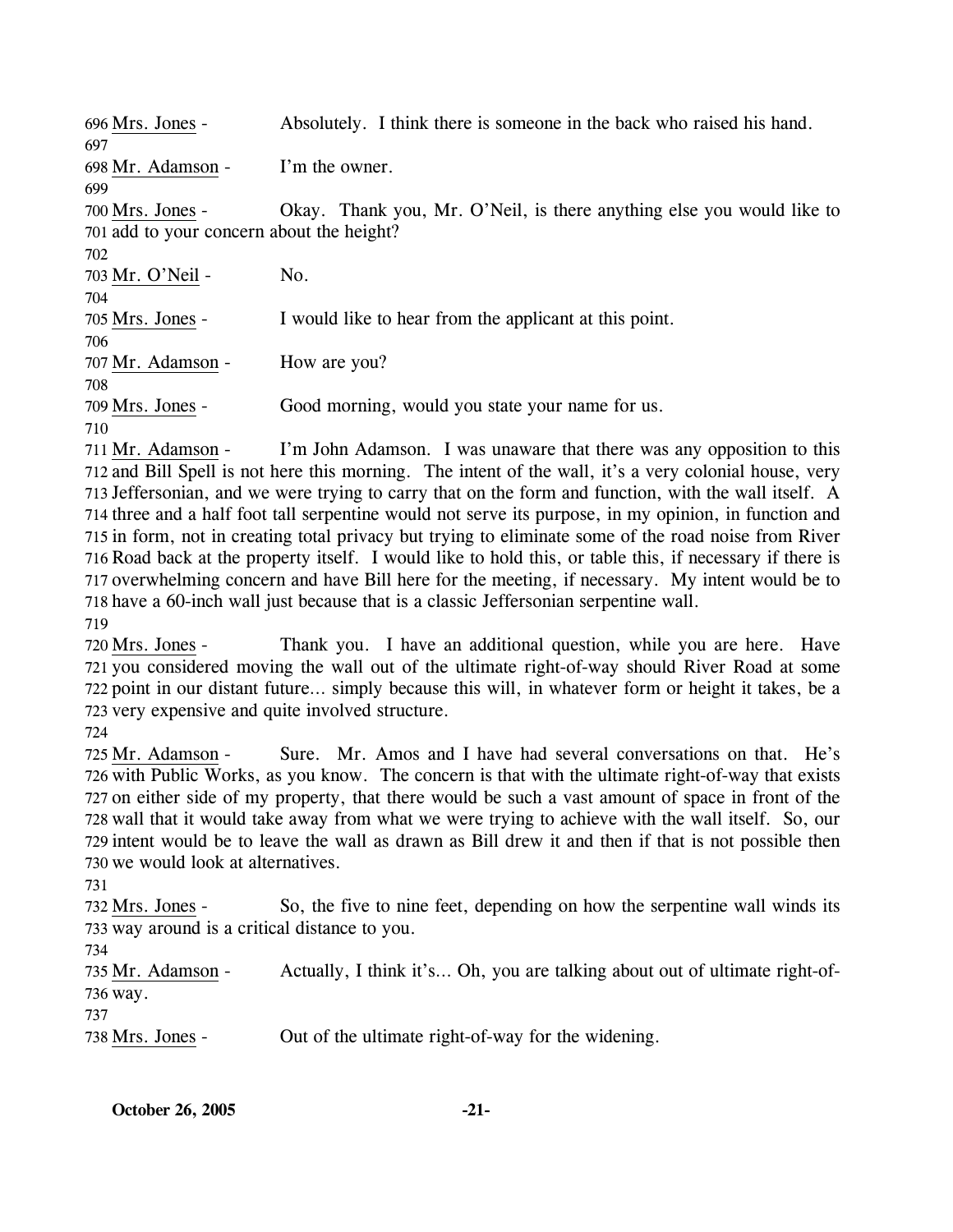Yes, ma'am. Just because of the space that that would leave between the 740 road and the wall. 739 Mr. Adamson -741 742 Mrs. Jones - Okay, I see. 743 I don't think there is any line of sight issues with regard to the height of 745 the wall. It's purely an aesthetic and again just because of the privacy and the road noise I 746 think 60 inches is critical. 744 Mr. Adamson -747 748 Mr. Archer - Mr. Adamson, may I ask you a question before you leave? 749 750 Mr. Adamson - Yes. 751 In looking at the fence, as opposed to the column, the end caps, the 753 column is nine feet, is that correct? 752 Mr. Archer -754 The entrance column but that is an additional 15 feet if memory serves 756 from the center line of that wall. 755 Mr. Adamson -757 758 Mr. Archer - How high is the actual fence at that point? 759 The fence itself is five feet tall. There's the entranceway itself which is 761 sort of an "S" type shape which comes into the main columns. The main columns themselves 762 are nine feet tall. That fence would slope from five feet up to approximately eight feet at those 763 main columns. 760 Mr. Adamson -764 Yes, that's what I'm trying to get at. They are eight feet, okay. Thank 766 you. 765 Mr. Archer -767 768 Mrs. Jones - Thank you. 769 770 Mr. Vanarsdall - Are there any more questions? 771 Mr. Chairman, I think with the issues that have been raised, the 773 neighbor's concerns, the design feature height and the ultimate right-of-way of River Road, I 774 suggest that we all take a moment to reconsider this and make sure that it is suitable to all. 775 And, I would like to move that we defer this case until next month's meeting. 772 Mrs. Jones -776 777 Mr. Archer - Second. 778 The motion was made by Mrs. Jones and seconded by Mr. Archer. All 780 in favor say aye...all opposed say nay. The motion passes. 779 Mr. Vanarsdall -781 782 Mrs. Jones, I was wondering where Mr. Bill Spell is this morning. 783

**October 26, 2005 -22-**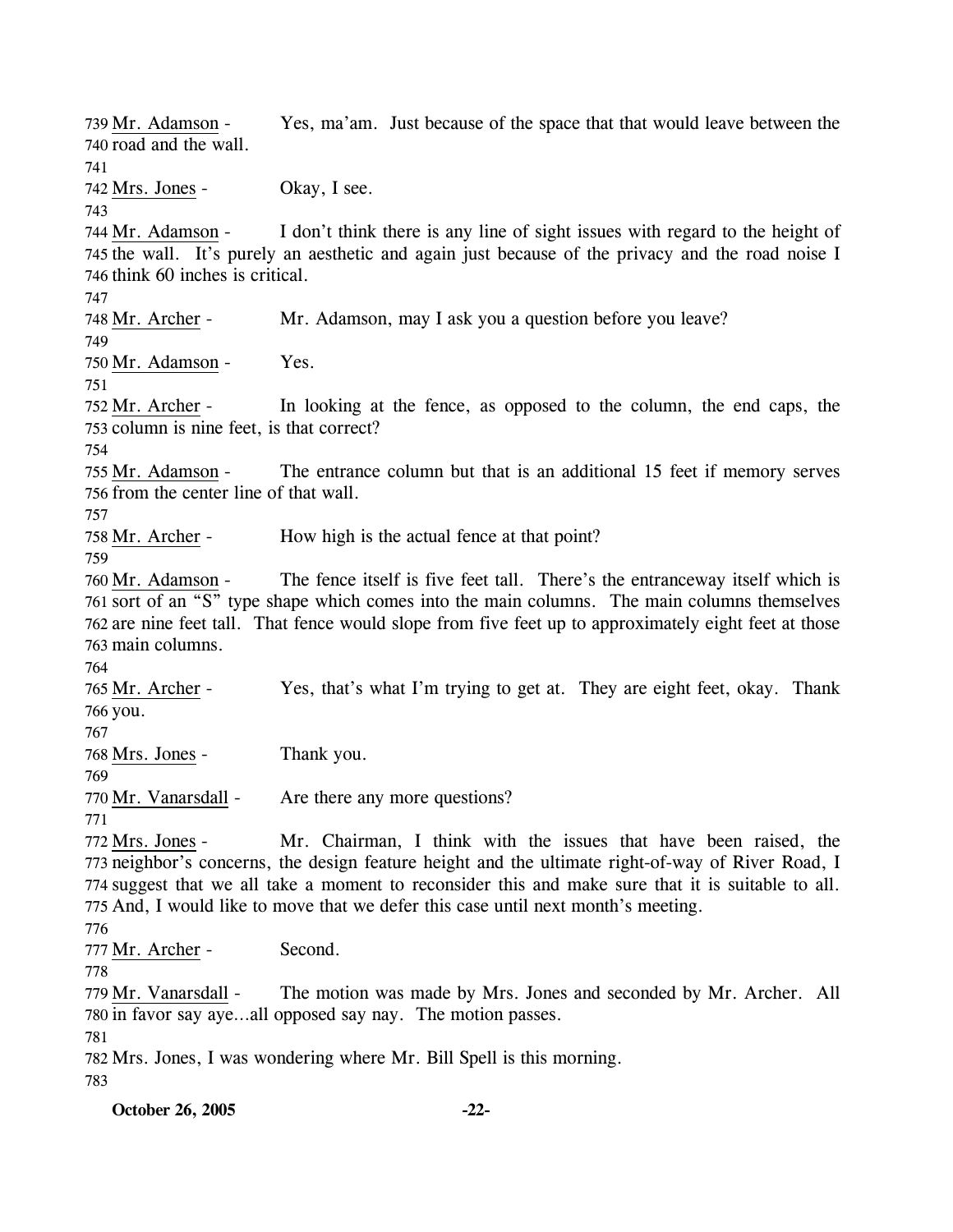784 Mrs. Jones - I can't answer that, but we will be talking.

785

787

786 Mr. Vanarsdall - Thank you.

788 The Planning Commission deferred the alternative fence height plan for the Adamson 789 Residence, 9301 River Road, to its November 16, 2005 meeting.

790

Mr. Chairman, if we could go back to page 4, on your agenda, the next 792 case is a transfer of approval, POD-84-96, New Market Square Shopping Center. 791 Mr. O'Kelly -

793

### 794 **TRANSFER OF APPROVAL**

795

POD-84-96 New Market Square Shopping Center **Stephen Malley for RV Crimson, LLC:** Request for transfer of approval as required by Chapter 24, Section 24-106 of the Henrico County Code from ERT Varina, Inc. and Citizens & Farmers Bank to RV Crimson, LLC. The 12.7-acre site is located at the southwest corner of the intersection of New Market and Strath Roads on parcels 815-686-8284 and 816- 687-1020. The zoning is B-1C, Business District (Conditional). County water and sewer. **(Varina)** 

796

797 Mr. Vanarsdall - Good morning, Mr. McGarry.

798

Good morning, Mr. Chairman, members of the Commission. The site 800 inspection for this shopping center is complete and only minor discrepancies were found. The 801 new owner has agreed to replace the landscaping as identified in the inspector's report and 802 wants to do it by November 30, 2005. So, staff recommends this transfer of approval be 803 granted subject to the following condition, which is on your addendum and it basically states 804 that November 30, 2005, is the date for which they have agreed to complete the work. I'll be 805 happy to answer any questions. 799 Mr. McGarry -

806

Are there any questions of Mr. McGarry by Commission members? All 808 right. Mr. Jernigan. 807 Mr. Vanarsdall -

809

Mr. Chairman, with that, I will move for approval of transfer of 811 approval POD-84-96, New Market Square Shopping Center, with condition No. 1 on the 812 addendum and staff's recommendation on the addendum. 810 Mr. Jernigan -

813

814 Mr. Archer - Second, Mr. Chairman.

815

The motion was made by Mr. Jernigan and seconded by Mr. Archer. All in favor say aye…all opposed say nay. The motion carries. 817 816 Mr. Vanarsdall -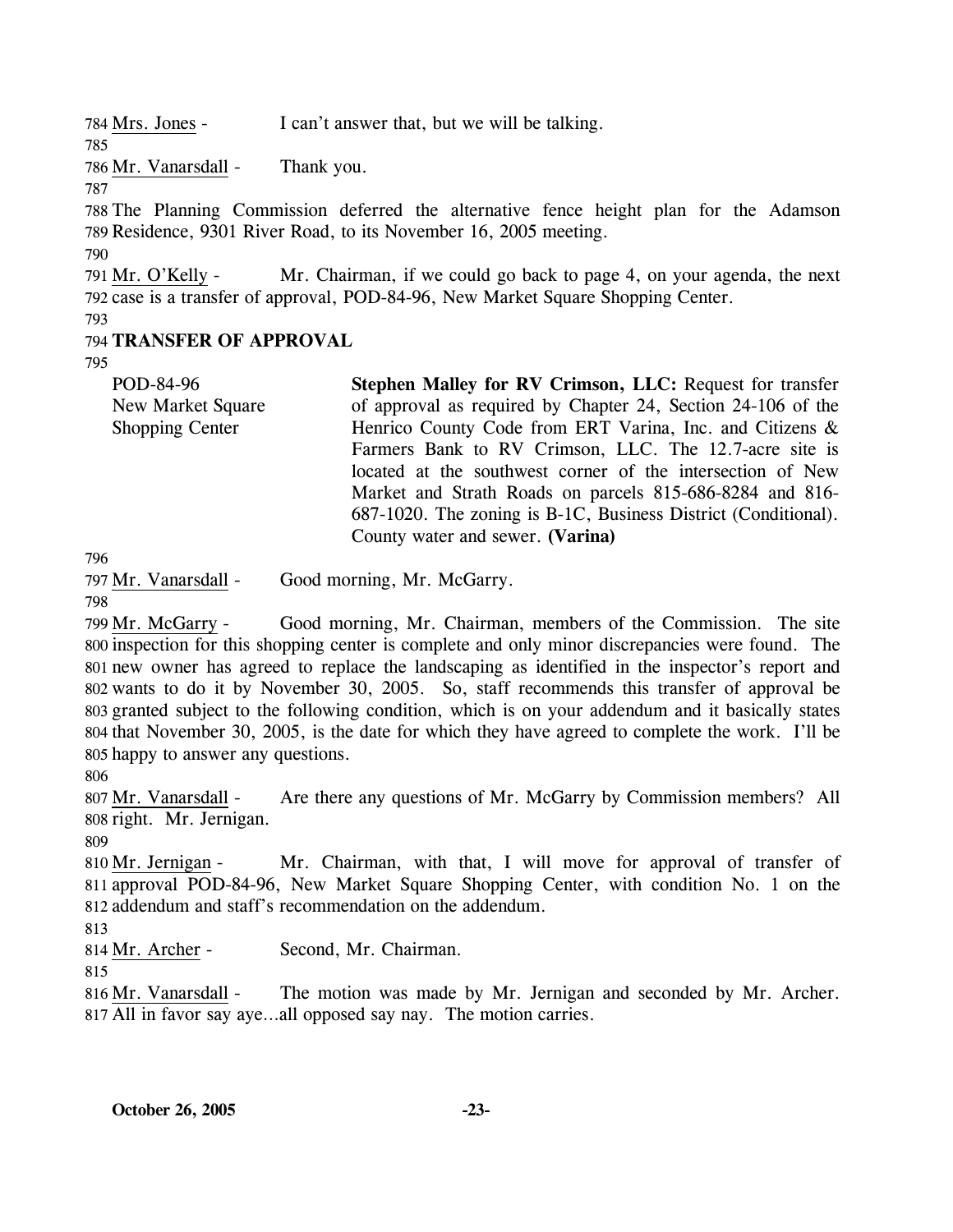The Planning Commission approved the transfer of approval request for POD-84-96, New Market Square Shopping Center, subject to the new owners accepting and agreeing to be responsible for continued compliance with the conditions for the original approval, and the following addition condition:

822

823 1. 824 1. The site deficiencies, as identified in the inspector's report dated **October 3, 2005** shall be corrected by **November 30, 2005.** 

825

### 826 **LANDSCAPE PLAN**

827

| $LP/POD-2-05$                     | Bay Design Group, P.C. for The Allante Corporation:         |
|-----------------------------------|-------------------------------------------------------------|
| Moore Hummer –                    | Request for approval of a landscape plan, as required by    |
| <b>Vehicle Demonstration Area</b> | Chapter 24, Sections 24-106 and 24-106.2 of the Henrico     |
|                                   | County Code. The 3.46-acre site is located on the southwest |
|                                   | corner of Dominion Boulevard and Sadler Road on part of     |
|                                   | parcel 747-761-2937. The zoning is B-3C, Business District  |
|                                   | (Conditional). (Three Chopt)                                |

828

829 Mr. Vanarsdall- Good morning, Ms. Goggin.

830

Good morning. As Mr. O'Kelly mentioned the plan in front of the 832 Planning Commission is for review and approval of a vehicle demonstration area, which is 833 proposed in the southwestern vehicle storage area. It is not open to the public. Included in 834 your addendum are some photos and areas of obstacle that have been provided by the 835 applicant, but unfortunately it didn't quite make it into the agenda. The area where the vehicle 836 demonstration area is proposed will be gated off, will not be accessible to the general public 837 and will only be available during business hours. The applicant has assured staff that a 838 dealership employee will be with a customer whenever the obstacle area is in use. Staff 839 requested, and the applicant agreed, to increase the six-foot brickcrete wall to eight feet in 840 conjunction with the 19-foot transitional buffer to help lessen the impact onto the adjacent 841 properties. Staff can recommend approval subject to the annotations on the plan, the standard 842 conditions for landscape plans and condition No. 6 in the agenda and No. 7 in the addendum. 831 Ms. Goggin -Are there any questions for Ms. Goggin by Commission members? All 843 Mr. Vanarsdall -

844 right. 845

Mr. Chairman, I move for approval of LP/POD-2-05, Moore Hummer, 847 according to staff's recommendation and the standard conditions subject to annotations and 848 items Nos. 6 and 7. 846 Mr. Branin -

849

850 Mr. Jernigan - Mr. Chairman, you have somebody in the back raising his hand.

851

I didn't see that. I'm sorry. Would you please come down to the 853 microphone, sir. I'm sorry, I didn't see your hand. State your name for the record, please. 852 Mr. Vanarsdall -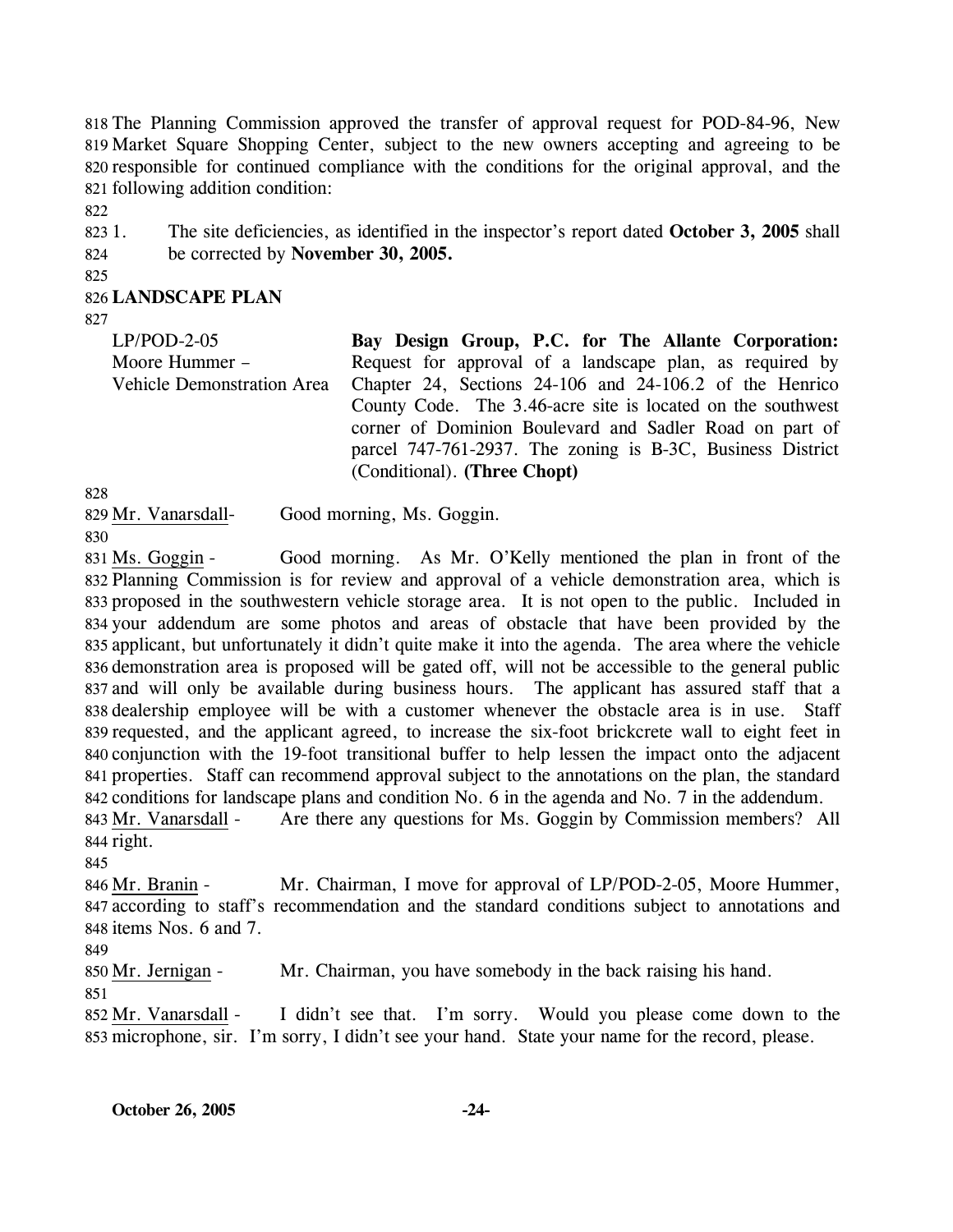I'm Charles Moorehead. I'm president of Bennett Funeral Home, the 855 adjacent lot owner there. We have not seen, and I can't see from the back, what this is going 856 to entail. The fence that the lady is referring to is supposed to take care of the noise that was 857 brought up some time ago. Also, the traffic area through.... Our property goes from the street 858 behind us through to Broad Street. Our problem that we have is people cutting through there. 859 So, with the other dealership, that's up the street, what we did we was we put up gates and 860 tried to close off the gates. But, you can't stop the folks from going through there during our 861 hours and during the regular normal hours. Our concern is the fact that when they test these 862 cars, they are talking about testing them on their on property, but we all know that they are 863 going to want to take them out on the road also. And, if they cut through there, our concern is 864 for our clients going across to get in their cars that we are going to have a serious problem 865 there. So, we would like to see exactly.... Is this going to be like a, excuse my ignorance for 866 not knowing what to call it, but like a mud bog type of situation where you go up and over 867 different things? I couldn't see that from back there. 854 Mr. Moorehead -

868

869 Mr. Branin - I'm going to ask the applicant to come forward.

870

Good morning. For the record, my name is Henry Wilton and I'm here 872 with Dan Caskie with Bay Engineering. I'm representing the applicant. Hopefully, Mr. 873 Moorehead can go ahead and see what we are proposing here. There are not a lot of people 874 going to be using this. I bought a Hummer III and there is no way I'm going to go test a car 875 like that. I don't know how many people are going to do it, but we don't expect a lot of 876 people back there. As far as the cut-thru, I wouldn't expect any of the traffic to go there. 877 There would be no reason to cut through the funeral home. If you can see, there is an eight-878 foot wall. What we tried to do with that was to protect the funeral home. We backed up to his 879 driveway, and we wanted to go ahead and make sure that he wasn't compromise by seeing a 880 lot of vehicles going up and down. Again, there will be a minimum number of vehicles right 881 there. 871 Mr. Wilton -

882

 The other part is that we are planting against the masonry wall so there will be foliage against the masonry wall too. We also mitigated it, and the engineer is here today, to take in any of the higher profile rock or whatever that the vehicle would have to go through is in the front, not against the back area. So, I think we have minimized that area. I don't know how to go ahead and say that nobody is going to cut through your parking lot, that's private property. You did say that there is a gate back there. And, again, I don't expect, and certainly we will tell Mr. Moore about his concern, but I would not think that if they want to test drive, I would think that they are going to be going out to Broad Street via Dominion Boulevard and taking it out that way. There is no mud bog or anything. The engineer would have to explain that part. He is here.

893 894 Mr. Caskie - No, there is no mud bog, it's not a tractor pull or anything like that. 895 896 Mr. Vanarsdall - Would you give us your name, please.

**October 26, 2005 -25-**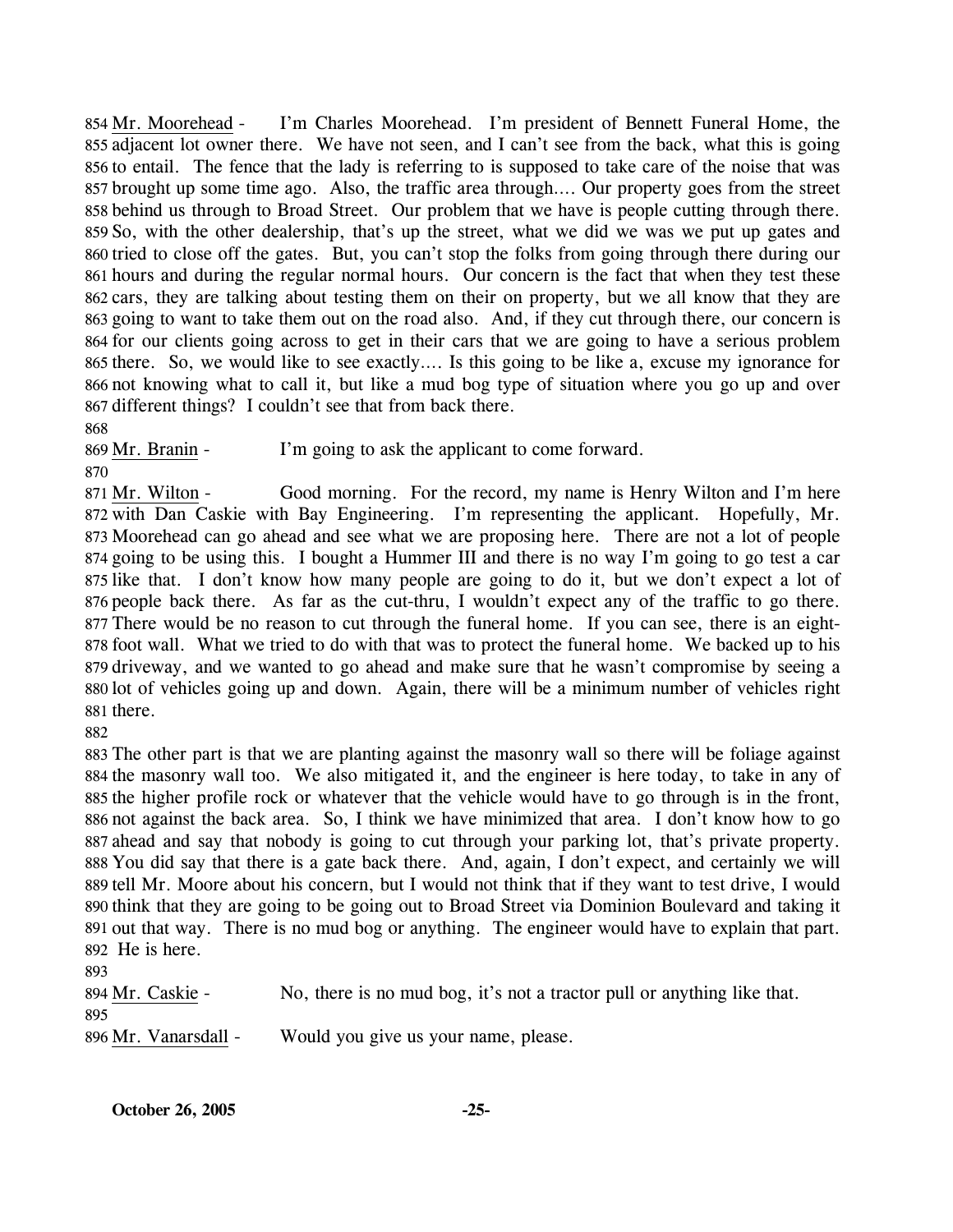I'm sorry, I'm Dan Caskie with Bay Design Group. Basically, what we 898 have are four or five, actually, I think five or six implements that GM requires as part of a 899 Hummer dealership. Small inclines, a "V ditch." There are no water features on this one. They do have those available but the owner decided that he did not want to deal with that. It's 900 a very controlled situation. It's not open to the public. And, as Christina said, it's fenced in. It 901 902 will be used occasionally when someone wants to test drive a Hummer through there. 897 Mr. Caskie -903

Thank you. Mr. Moorehead, does that satisfy your concern or would you like to have a little more discussion with Mr. Wilton and the engineer? 905 904 Mr. Branin -

906

The only thing I would like to say is, we have had a problem with the noise. The Firestone people, when they built over there, yes, we were the first people out 908 909 there, headed toward Charlottesville, the Firestone people were proffered that they would keep 910 their back doors pulled down during working hours. Well, they haven't, and the noise, the tat, 911 tat, tat of the air wrenches and so forth and that's why it was just our concern. And our 912 concern is the fact that there is going to be a lot of noise and traffic generated through our property. I have my safety director here and we are now in the process of, we are going to try 913 speed bumps. The gates, yes, that does well at night, after hours and before hours, but it 914 915 doesn't do anything in the daytime. And there is not any way you can police that by keeping 916 someone at each entrance. So, that's been our concern. But, these folks here, if they keep it 917 to a minimum, then we will go along with it. We don't want to.... 907 Mr. Moorehead -

918

Mr. Moorehead, you do understand that what we are looking at here is 920 this demonstration area or this test area, and there just aren't that many Hummers sold. The 921 Hummer Dealership doesn't let just anybody walk in and do a test. You have to purchase one 922 to do a test. So, I think, from what I understand, it's going to be limited use. 919 Mr. Branin -

923

924 Mr. Moorehead - All right, sir. We will take your word for it. 925

926 Mr. Branin - Well, I'm taking their word for it.

927

928 Mr. Moorehead That's what I was afraid of.

929

Let me also say, Mr. Moorehead, you know and we know, that you are 931 in a high density, lot of traffic area there, and there are some citizens that are going to take that 932 short cut. 930 Mr. Kaechele -

933

Yes, we understand that. What we are going to try to do, Mr. Kaechele, 935 is we are going to try to own our property. We are going to try to slow these folks down. We 936 know that there is no way to stop them, but we do have the gates. We have the "No Thoroughfare" signs, and we have been working to try to figure some way in which to do that. 937 938 But, as you know, since they cut off the...they turn in there, then everyone has got to go down 939 to Dominion Boulevard, come around, come through the back and some cases we take the funerals out that way. So, they are going to have a little problem with our traffic also but our 940 941 traffic is controlled by Police officers. 934 Mr. Moorehead -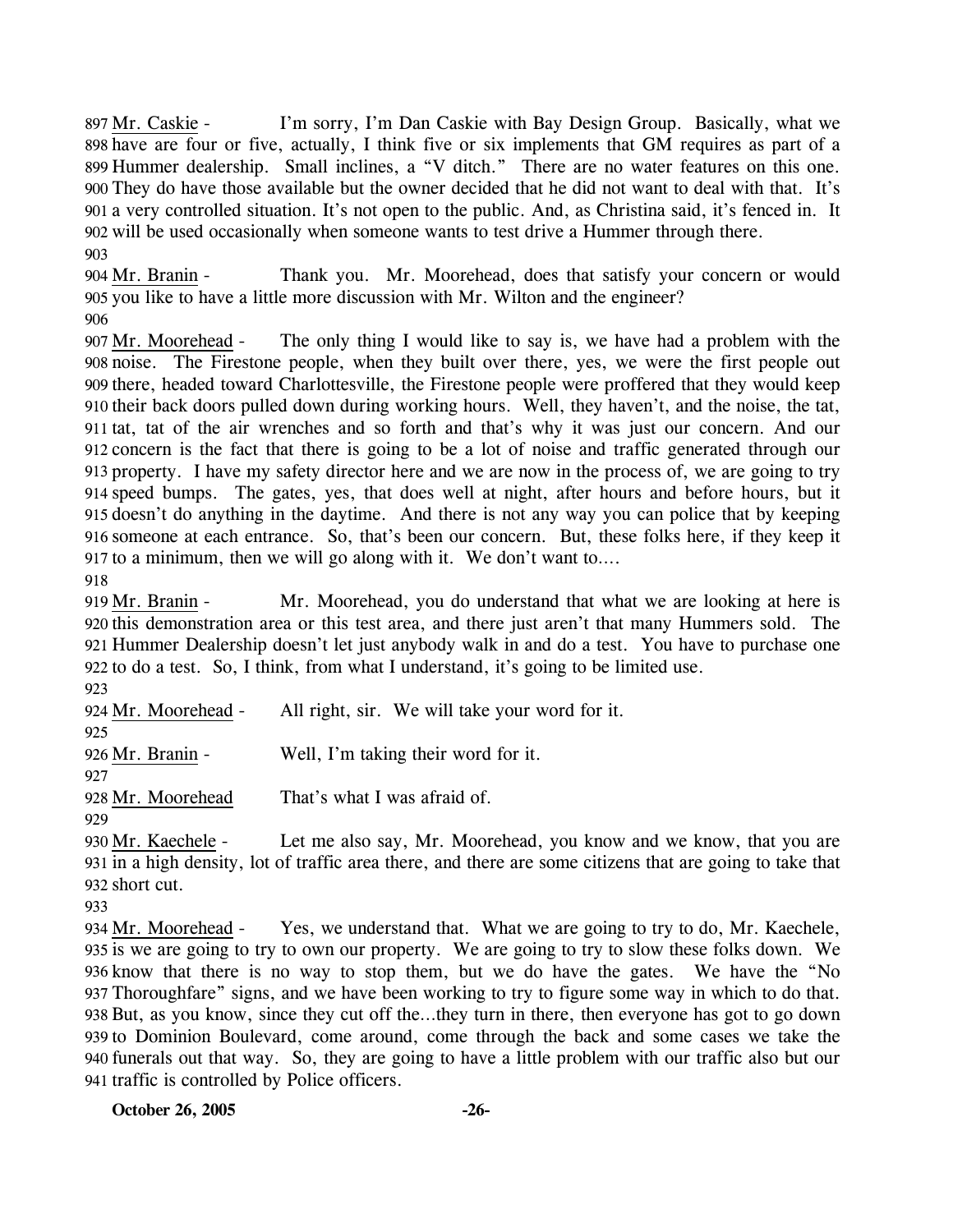942 Mr. Branin - So, you are okay? 943 944 Mr. Moorehead - Yes, we will try to live with it, okay. 945 Mr. Moorehead, Firestone, have you ever reported those doors being 947 open? 946 Mr. Vanarsdall -948 Yes, sir. In fact, instead of going the legal route, we went over and 950 talked to the folks about it. 949 Mr. Moorehead -951 952 Mr. Vanarsdall - Have you ever reported it to anyone in the County? 953 954 Mr. Moorehead - No, sir. We talked to them individually. 955 The reason I'm asking you that question, there may be, and I don't know 957 this, but there may be a proffer on the case that says the "doors should be closed at all times." We try to put that on every case we can. So, if they are in violation, you can call the 958 959 Community Maintenance Department. 956 Mr. Vanarsdall -960 961 Mr. Moorehead - The Community Maintenance Department? 962 Yes, Henrico Community Maintenance Department. Do you have the 964 number, Dave? 963 Mr. Vanarsdall -965 966 Mr. O'Kelly - Staff will follow up, Mr. Chairman. 967 968 Mr. Vanarsdall - Mr. O'Kelly promise that the staff will follow up on that. 969 970 Mr. Moorehead - Thank you. 971 But, the agreement to increase the height of the fence another two feet 973 along your property line.... 972 Mr. Kaechele -974 975 Mr. Moorehead - Yes, that will help. 976 977 Mr. Kaechele - And that's exactly what it's for. 978 And the extra shrubbery, sometimes the shrubbery, if it gets tall enough, 980 does more than the fence will. 979 Mr. Moorehead -981 Mr. Wilton and I had that discussion because the original proposed 983 fence, we've put that height up to protect you. And Mr. Wilton and I spoke just this morning 984 about dense vegetation which will buffer the noise. They are taking all of the precautions they 985 can. 982 Mr. Branin -986

**October 26, 2005 -27-**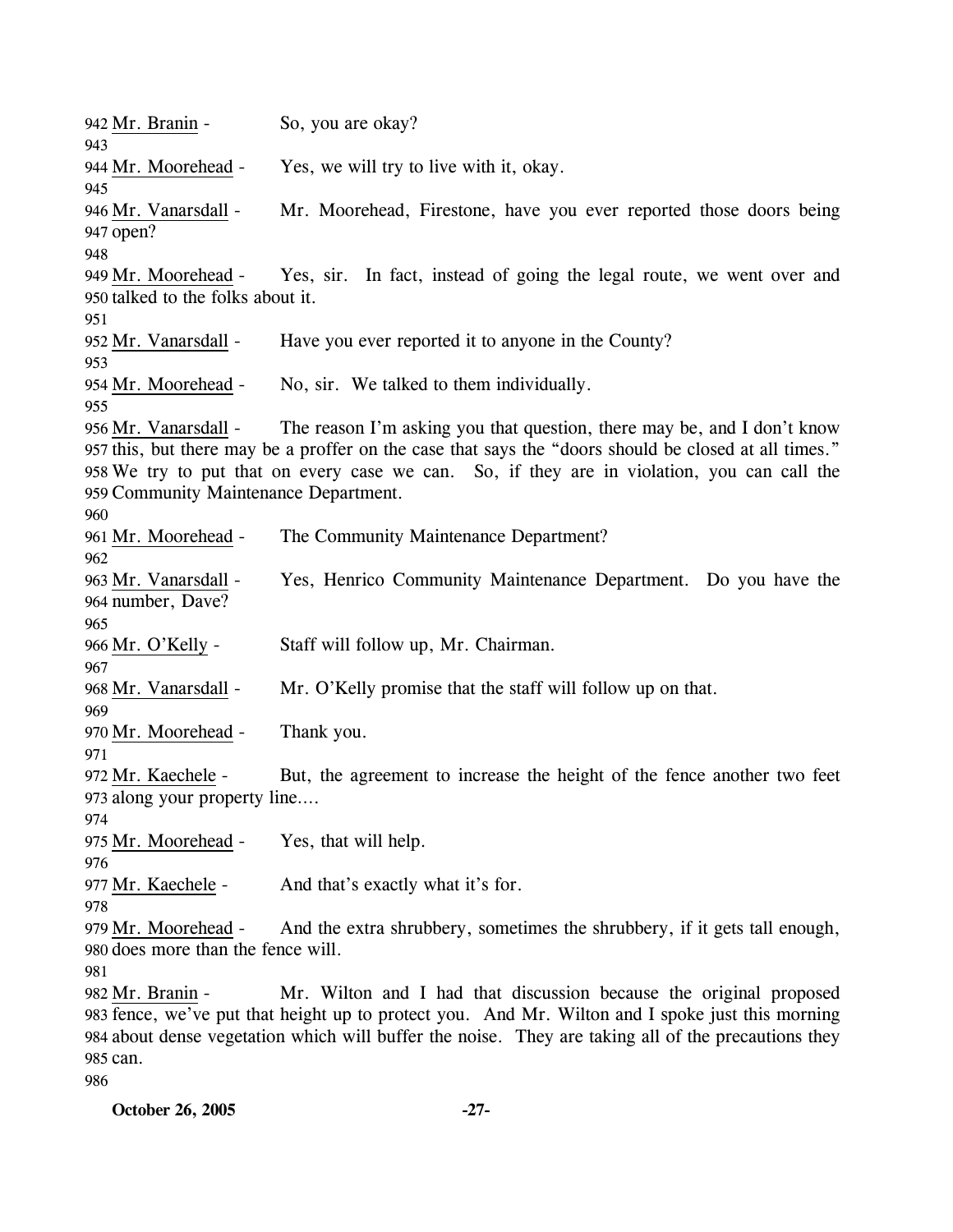| 987 Mr. Moorehead -        | Is this vegetation, is it going to be high or grow to height?                                   |
|----------------------------|-------------------------------------------------------------------------------------------------|
| 988                        |                                                                                                 |
| 989 Mr. Branin -           | It will be both high and standard shrubbery.                                                    |
| 990                        |                                                                                                 |
| 991 Mr. Moorehead -        | Okay. Thank you.                                                                                |
| 992                        |                                                                                                 |
| 993 Mr. Branin -           | Thank you, Mr. Moorehead.                                                                       |
| 994                        |                                                                                                 |
| 995 Mr. Moorehead -<br>996 | Thank you, Mr. Chairman.                                                                        |
| 997 Mr. Vanarsdall -       | Thank you.<br>Thank everybody. Are there any more questions by                                  |
|                            | 998 Commission members? Okay. Go ahead, Mr. Branin.                                             |
| 999                        |                                                                                                 |
| 1000 Mr. Branin -          | With that, Mr. Chairman, I would like to move for approval of                                   |
|                            | 1001 LP/POD-2-05, Moore Hummer, according to staff's recommendation and standard conditions     |
|                            | 1002 subject to annotations on the plans including additional conditions Nos. 6 and 7.          |
| 1003                       |                                                                                                 |
| 1004 Mr. Archer -          | Second, Mr. Chairman.                                                                           |
| 1005                       |                                                                                                 |
| 1006 Mr. Vanarsdall -      | The motion was made by Mr. Branin and seconded by Mr. Archer. All                               |
|                            | 1007 in favor say ayeall opposed say nay. The motion carries.                                   |
| 1008                       |                                                                                                 |
|                            | 1009 The Planning Commission approved the landscape plan and the vehicle demonstration area for |
|                            | 1010 LP/POD-2-05, Moore Hummer, subject to the annotations on the plans, the standard           |
|                            | 1011 conditions for landscape plans, and the following additional conditions:                   |
| 1012                       |                                                                                                 |
| 10136.                     | The applicant, at the discretion of Public Works Design Division, will submit a revised         |
| 1014                       | plan of development for grading and drainage changes prior to installation of the               |
| 1015                       | vehicle demonstration obstacles.                                                                |
| 10167.<br>1017             | The brickcrete wall shall be 8 feet in height.                                                  |
|                            | 1018 PLAN OF DEVELOPMENT, LIGHTING PLAN & TRANSITIONAL BUFFER DEVIATION                         |
|                            |                                                                                                 |

POD-62-05 Towne Center West – W. Broad Street **Timmons Group for Towne Center – West, LLC:** Request for approval of a plan of development, lighting plan and transitional buffer deviation as required by Chapter 24, Sections 24-106 and 24-106.2 of the Henrico County Code, to construct a 77,647 square foot shopping center. The 41.9-acre site is located on the north line of W. Broad Street (U.S. Route 250), approximately 500 feet east of N. Gayton Road on parcels 734-764-6330, 734-764-8352, 735-764-6278, 736-764- 1973, 735-764-1287 and 735-764-4320. The zoning is B-2C, Business District (Conditional), R-6C, General Residence District (Conditional) and WBSO, West Broad Street Overlay District. County water and sewer. **(Three Chopt)** 

1019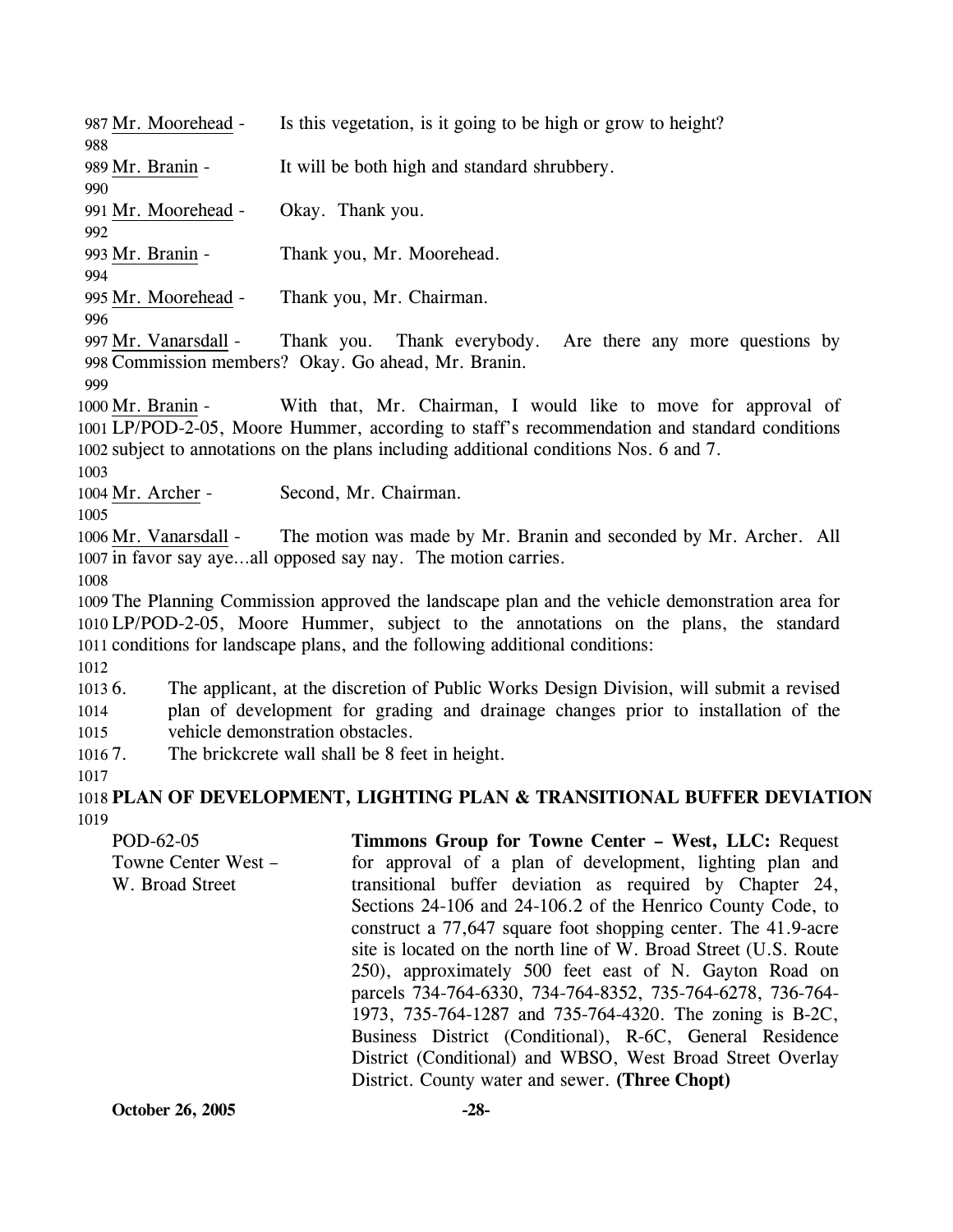We will need two motions on this case. Is there anyone in the audience 1021 in opposition to POD-62-05, Towne Center West, in the Three Chopt District? Good 1022 morning, Mr. Wilhite. 1020 Mr. Vanarsdall -

1023

Good morning and thank you, Mr. Chairman. This is the first phase of a 1025 shopping center proposed on this property. The first phase involves four buildings. It also 1026 involves the construction of a private road leading from W. Broad Street to the four building 1027 and the parking areas. And, also the improvement of an existing private road from the west 1028 that intersects with N. Gayton Road. There is a request for a transitional buffer deviation with 1029 this case. The shopping center backs up to some multi-family zoned property that will be 1030 developed in the future. It was a part of the original rezoning case. At that time, they had 1031 proffered a 25-foot buffer with transitional buffer 35 planting within that 25-foot buffer. Code 1032 requires a 25-foot buffer but because it is in the West Broad Street Overlay District there is a 15-foot enhancement included for a total of 40 feet. So, the applicant is requesting that the 1033 1034 buffer deviation be as written in the proffer conditions. 1024 Mr. Wilhite -1035

 The architecturals and the site lighting plan at this point aren't ready to go forward. The applicant has requested that that part of the package be deferred until your meeting on November 16. The site plan, the staff can recommend approval with the annotations on the plan, the standard conditions and miscellaneous conditions, plus on page three of your addendum there are three added conditions that staff is recommending. Number 39 deals with vacation of the existing 30-foot utility easement on the property. It would have to be done prior to issuance of building permits. Number 40 deals with evidence of the right to access Henley Lane which is a private drive that runs along the western property line. And, number 41 requires them to submit an amenities plan as required by proffer and this would be included with the landscape plan at a future date. I'll be happy to answer any questions that you have. 1046

1047 Mr. Vanarsdall - Are there any questions for Mr. Wilhite?

1048

I have a quick questions, two things. Number 25 and number 32 deal 1050 with outside storage, are they mutually exclusive? Why do we have both of those listed 1051 separately? Number 25 is "No merchandise shall be displayed or stored outside of the building 1052 or on the sidewalk." I realize that's for sidewalk sales and that kind of thing, but.... 1049 Mrs. Jones -

1053

Right. Number 25 is a standard condition that we have for shopping 1055 center developments. It probably would have been better to combine the two. Number 32 1056 addresses items other than merchandise. So, for storage of equipment and other things that are 1057 not for.... 1054 Mr. Wilhite -

1058

Or an outside refrigerator for restaurants, that kind of thing, is that what 1060 you are talking about? 1059 Mrs. Jones -

1061

Yes, that sort of thing. There are other items too. It would probably 1063 work better if it were combined together. 1062 Mr. Wilhite -1064

**October 26, 2005 -29-**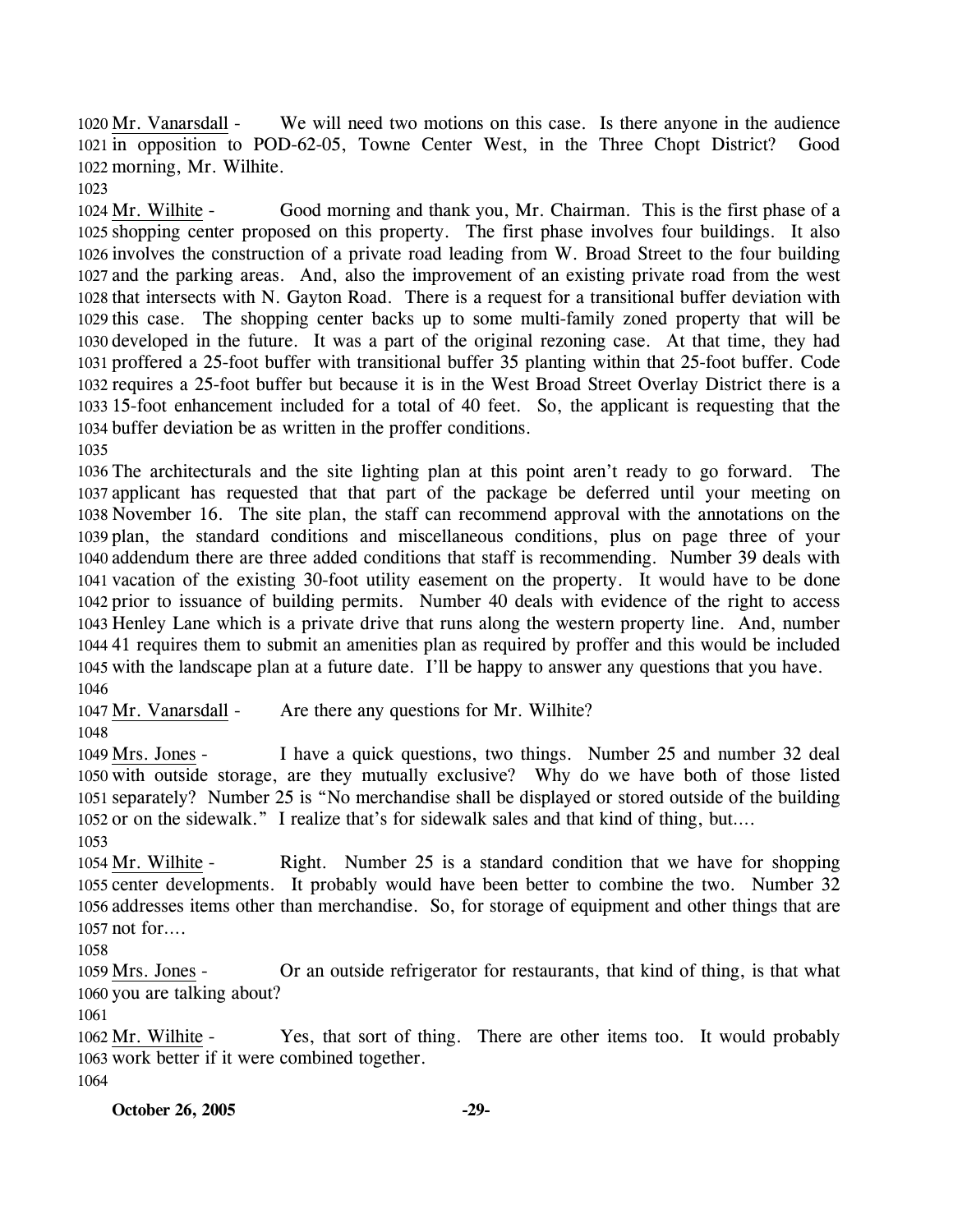How about loud speakers, is that covered in here, anywhere, or does it 1066 needs to be, do you think? 1065 Mrs. Jones -1067 I would have to check through the proffers. There are extensive proffers 1069 on this site and I'm not sure if it addresses loud speakers or not. 1068 Mr. Wilhite -1070 1071 Mr. Vanarsdall - That's a good point, for where it's located. It could be in the proffer. 1072 Yes. There is a proffer No. 12 that addresses outdoor speakers. It 1074 states: Unless otherwise required by law, no public address or speaker systems outside of any 1075 building shall be permitted. 1073 Mr. Wilhite -1076 1077 Mrs. Jones - I'm sorry, I should have gone back and reread that, sorry. Thank you. 1078 Mrs. Jones, any time you want to put that on your own case, be careful 1080 about, required by law. In our district we have to strike that out because that's the catchall. 1081 They either are going to have them or they are not going to have them. It's just a suggestion. 1079 Mr. Vanarsdall -1082 1083 Mrs. Jones - Okay. Thank you. 1084 1085 Mr. Vanarsdall - Are there any more questions for Mr. Wilhite? All right, Mr. Branin. 1086 I have to make two motions, sir. First, I move for approval of the 1088 transitional buffer deviation for POD-62-05, Towne Center West. 1087 Mr. Branin -1089 1090 Mr. Jernigan - Second. 1091 The motion was made by Mr. Branin and seconded by Mr. Jernigan. All 1093 in favor say aye...all opposed say nay. The motion carries. 1092 Mr. Vanarsdall -1094 And the next one is long, Mr. Chairman. I move for approval of POD-62-05, Towne Center West, including the standard conditions, staff's recommendations, 1096 1097 including conditions Nos. 34 through 38, as well as the lighting and architectural plans being 1098 deferred to the November 16 meeting date. 1095 Mr. Branin -1099 Plus, you've got additional conditions Nos. 39, 40 and 41 on the 1101 addendum, page 3. 1100 Mr. Vanarsdall -1102 1103 Mr. Branin - I'm sorry, including Nos. 39, 40 and 41 from the addendum. 1104 1105 Mr. Jernigan - Second, Mr. Chairman. 1106 The motion was made by Mr. Branin and seconded by Mr. Jernigan. All 1108 in favor say aye...all opposed say nay. The motion carries. 1107 Mr. Vanarsdall -1109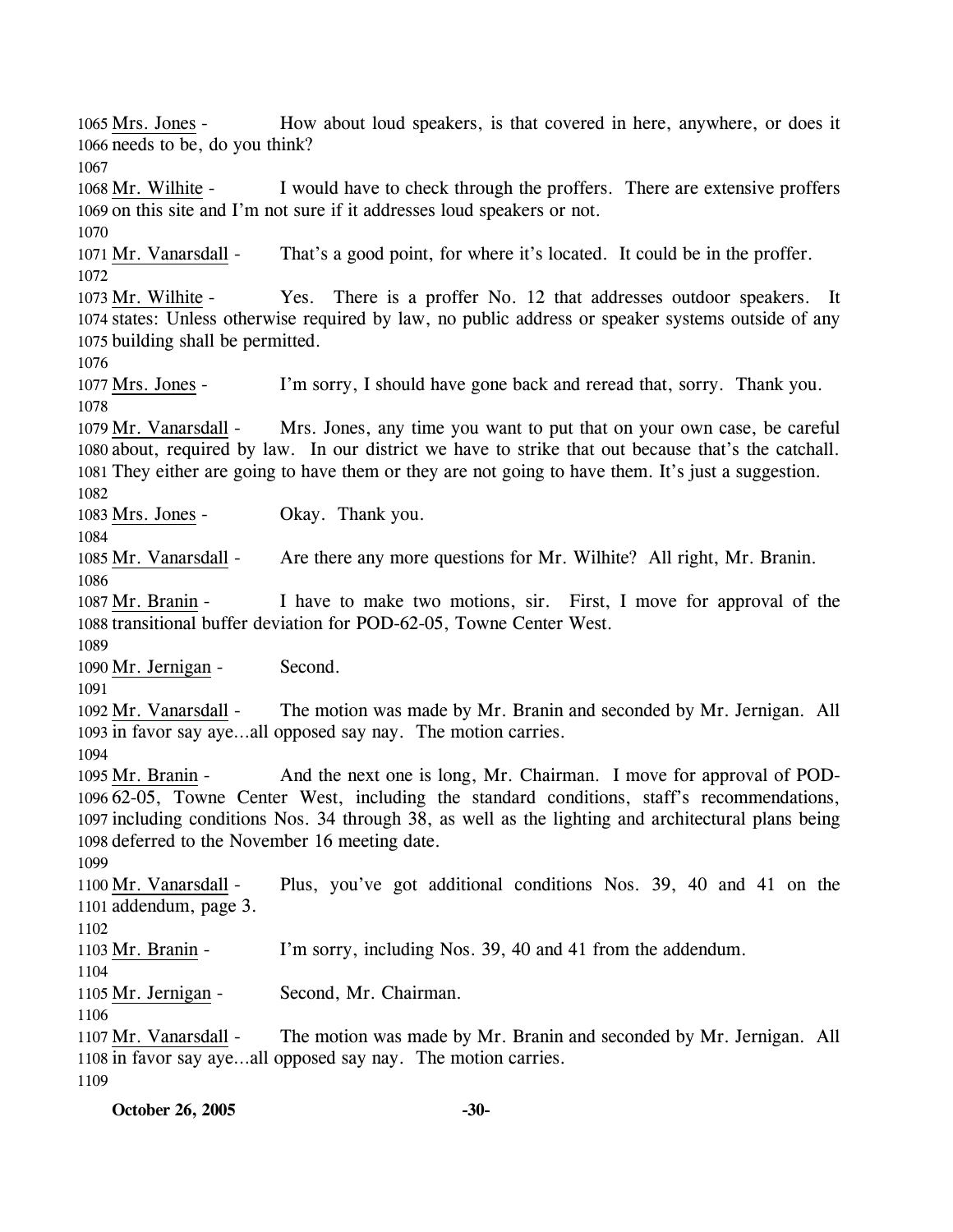The Planning Commission approved the site plan for POD-62-05, Towne Center West, subject to the annotations on the plans, the standard conditions attached to these minutes for developments of this type, and the following additional conditions. The Planning Commission also deferred the lighting and architectural plans for POD-62-05, Towne Center West, to its November 16, 2005, meeting.

1115

1116 24. 1117 The ground area covered by all the buildings shall not exceed in the aggregate 25 percent of the total site area.

- 1118 25. No merchandise shall be displayed or stored outside of the building(s) or on sidewalk(s).
- 1119 26. 1120 1121 1122 1123 The right-of-way for widening of W. Broad Street (U.S. Route 250) as shown on approved plans shall be dedicated to the County prior to any occupancy permits being issued. The right-of-way dedication plat and any other required information shall be submitted to the County Real Property Agent at least sixty (60) days prior to requesting occupancy permits.
- 1124 27. 1125 1126 1127 1128 The easements for drainage and utilities as shown on approved plans shall be granted to the County in a form acceptable to the County Attorney prior to any occupancy permits being issued. The easement plats and any other required information shall be submitted to the County Real Property Agent at least sixty (60) days prior to requesting occupancy permits.
- 1129 28. 1130 28. The entrances and drainage facilities on W. Broad Street (U.S. Route 250) shall be approved by the Virginia Department of Transportation and the County.
- 1131 29. 1132 1133 29. A notice of completion form, certifying that the requirements of the Virginia Department of Transportation entrances permit have been completed, shall be submitted to the Department of Planning prior to any occupancy permits being issued.
- $113430.$ 1135 The developer shall provide fire hydrants as required by the Department of Public Utilities and Division of Fire.
- 1136 31. 31. A standard concrete sidewalk shall be provided along the north side of W. Broad Street.
- 1137 32. Outside storage shall not be permitted.
- 1138 33. 1139 The proffers approved as a part of zoning case C-49C-04 shall be incorporated in this approval.
- 1140 34. 1141 1142 Any necessary off-site drainage and/or water and sewer easements must be obtained in a form acceptable to the County Attorney prior to final approval of the construction plans.
- 1143 35. 1144 1145 35. Deviations from County standards for pavement, curb or curb and gutter design shall be approved by the County Engineer prior to final approval of the construction plans by the Department of Public Works.
- 1146 36. 1147 1148 1149 36. Approval of the construction plans by the Department of Public Works does not establish the curb and gutter elevations along the Virginia Department of Transportation maintained right-of-way. The elevations will be set by the contractor and approved by the Virginia Department of Transportation.
- 1150 37. 1151 1152 Evidence of a joint ingress/egress and maintenance agreement must be submitted to the Department of Planning and approved prior to issuance of a certificate of occupancy for this development.
- 1153 38. 1154 The location of all existing and proposed utility and mechanical equipment (including HVAC units, electric meters, junction and accessory boxes, transformers, and

**October 26, 2005** -31-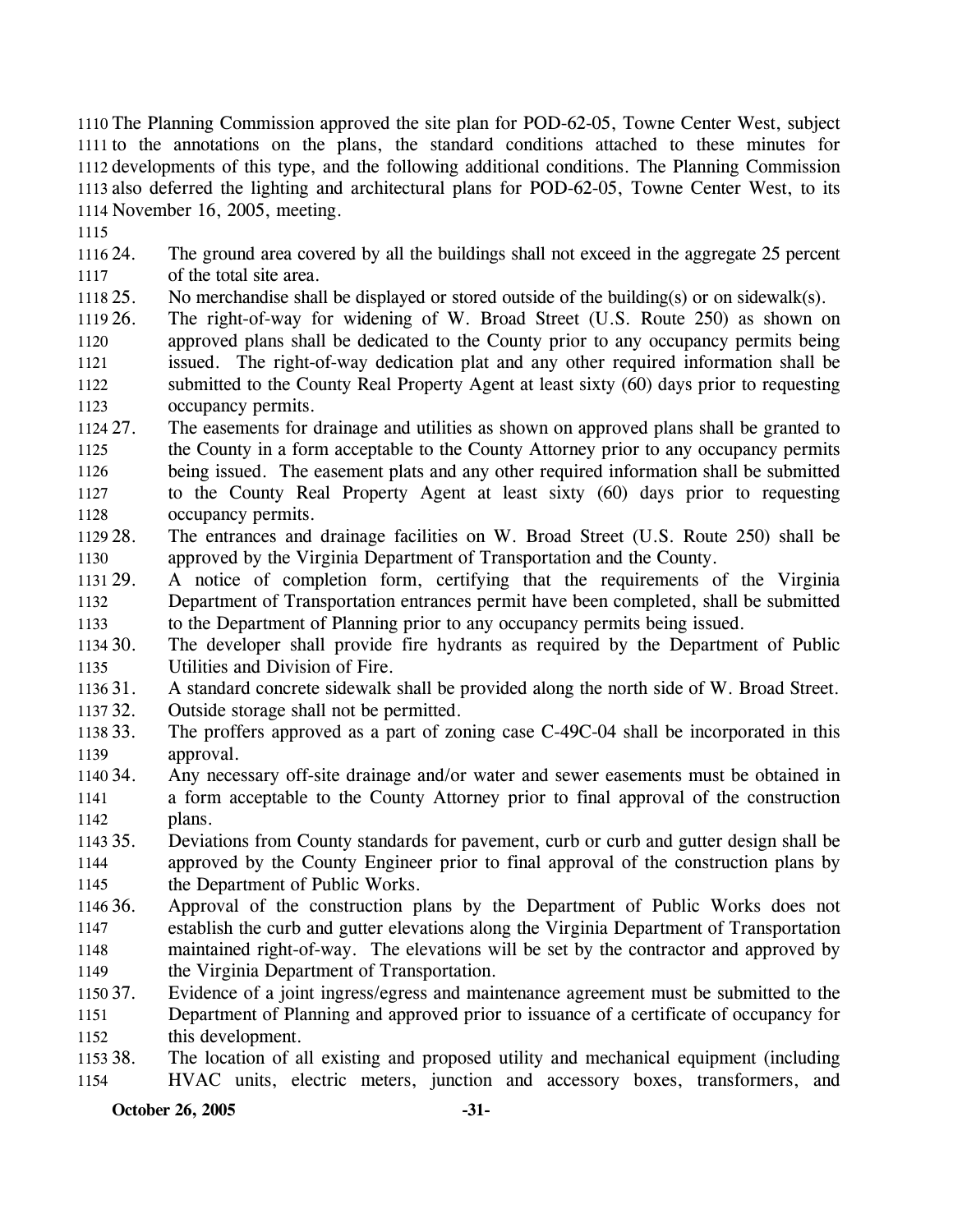1155 1156 1157 generators) shall be identified on the landscape plans. All equipment shall be screened by such measures as determined appropriate by the Director of Planning or the Planning Commission at the time of plan approval**.**

1158 39. 1159 39. The existing 30-foot utility easement in conflict with the proposed building footprints shall be vacated prior to the issuance of any building permits for the said buildings.

1160 40. 1161 Evidence of the applicant's right to access Henley Lane shall be provided prior to the approval of the construction plans by the Director of Planning.

116241. 1163 An amenities plan for this development shall be included with the landscape plan submitted for review and approval.

1164

### 1165 **PLAN OF DEVELOPMENT**

1166

POD-67-05 Kan Pai Restaurant at Towne Center West – W. Broad Street **Strange-Boston Associates, P.C. for Yimmer, LLC:** Request for approval of a plan of development as required by Chapter 24, Section 24-106 of the Henrico County Code, to construct a two-story, 10,265 square foot restaurant (including basement) in a proposed shopping center. The 1.922-acre site is located on the north line of W. Broad Street (U.S. Route 250), approximately 1,400 feet east of N. Gayton Road, on parcel 735-763-5299. The zoning is B-2C, Business District (Conditional) and WBSO, West Broad Street Overlay District. County water and sewer. **(Three Chopt)** 

1167

Is there anyone in the audience in opposition to POD-67-05, Kan Pai 1169 Restaurant @ Towne Center West, in the Three Chopt District? No opposition. Mr. Wilhite. 1168 Mr. Vanarsdall -1170

This site was included as a part of the rezoning case for the Towne 1172 Center West development. Staff is recommending that it be a part of the shopping center as 1173 well. The applicant does not have any objection to that. The layout included, the site plan is 1174 substantially similar to what was shown at the time of rezoning of the property. We 1175 recommended to them to move a connection to the property to the east from the rear of the 1176 building to the front. The property to the east is currently going through the rezoning process 1177 and this would match up with what is being shown with the conceptual plan for that case. 1171 Mr. Wilhite -1178

 We did get information from the architect that they do meet the site coverage calculation that was proffered at 75%. I did receive additional information as far as the color of the building, we just received that yesterday afternoon, and I'm going to put it up on the screen. They are requesting some changes to the color that was shown with the conceptual elevations, with the 1183 zoning case. Essentially, they were showing a very dark roof, to my understanding it is a very dark blue, almost black. What they are proposing at this point is a more of a dark green, and it's hard to see the variation on the screen, but it is a dark green roof at this point. Also, the base of the building showed a grayish brick with the zoning case. They are proposing a light brown brick at this time. If you have any questions, I'll be happy to try to answer them. 1189 The original elevation is included here on the right side of the screen.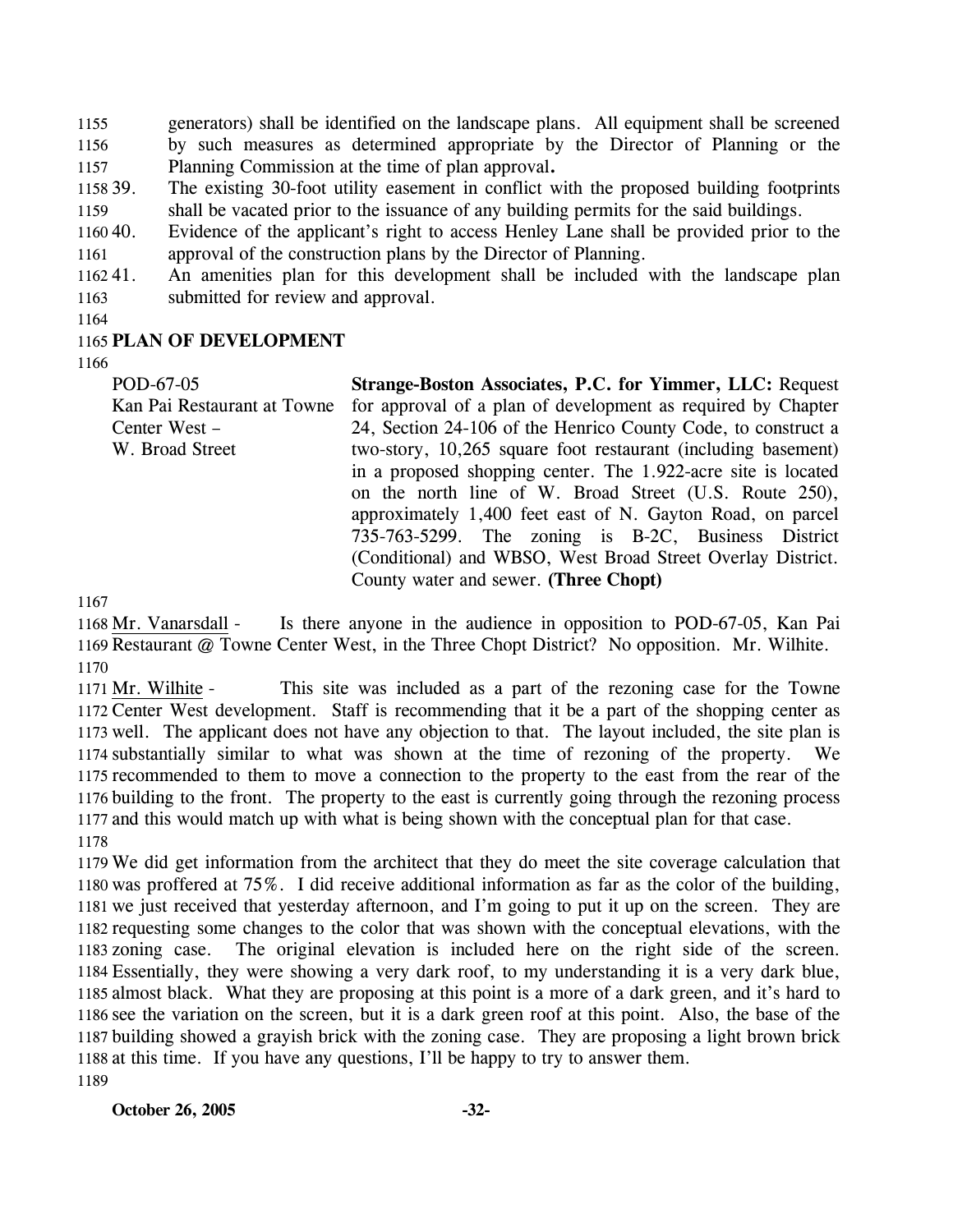Are there any questions of Mr. Wilhite, by the Commission? No 1191 questions. Would you like to hear from the applicant, Mr. Branin? 1190  $Mr. Vanarsdall -$ 1192 1193 Mr. Branin - No, I don't think it's necessary. 1194 1195 Mr. Vanarsdall - All right, entertain a motion. 1196 Mr. Chairman, I move for approval of POD-67-05, Kan Pai Restaurant 1198 at Towne Center West, per staff's recommendations and standard conditions including 1199 additional conditions Nos. 24 through 36 and No. 37 on the addendum. 1197 Mr. Branin -1200 1201 Mr. Archer - Second. 1202 The motion was made by Mr. Branin and seconded by Mr. Archer. All 1204 in favor say aye...all opposed say nay. The motion carries. 1203 Mr. Vanarsdall -1205 1206 The Planning Commission approved POD-67-05, Kan Pai Restaurant at Towne Center West, 1207 subject to the annotations on the plans, the standard conditions attached to these minutes for 1208 developments of this type, and the following additional conditions: 1209 1210 24. 1211  $121225$ . 1213 26. 1214 1215 1216 1217 1218 27. 1219 1220 1221 1222 1223 28. 1224 1225 29. 1226 30. 1227 1228 31. 1229 32. 1230 1231 33. 1232 1233 1234 The ground area covered by all the buildings shall not exceed in the aggregate 25 percent of the total site area. No merchandise shall be displayed or stored outside of the building(s) or on sidewalk(s). 26. The right-of-way for widening of W. Broad Street (U.S. Route 250) as shown on approved plans shall be dedicated to the County prior to any occupancy permits being issued. The right-of-way dedication plat and any other required information shall be submitted to the County Real Property Agent at least sixty (60) days prior to requesting occupancy permits. The easements for drainage and utilities as shown on approved plans shall be granted to the County in a form acceptable to the County Attorney prior to any occupancy permits being issued. The easement plats and any other required information shall be submitted to the County Real Property Agent at least sixty (60) days prior to requesting occupancy permits. The developer shall provide fire hydrants as required by the Department of Public Utilities and Division of Fire. 29. A standard concrete sidewalk shall be provided along the north side of W. Broad Street. Employees shall be required to use the parking spaces provided at the rear of the building(s) as shown on the approved plans. Outside storage shall not be permitted. The proffers approved as a part of zoning case C-49C-04 shall be incorporated in this approval. The developer shall install an adequate restaurant ventilating and exhaust system to minimize smoke, odors, and grease vapors. The plans and specifications shall be included with the building permit application for review and approval. If, in the opinion of the County, the type system provided is not effective, the Commission

**October 26, 2005** -33-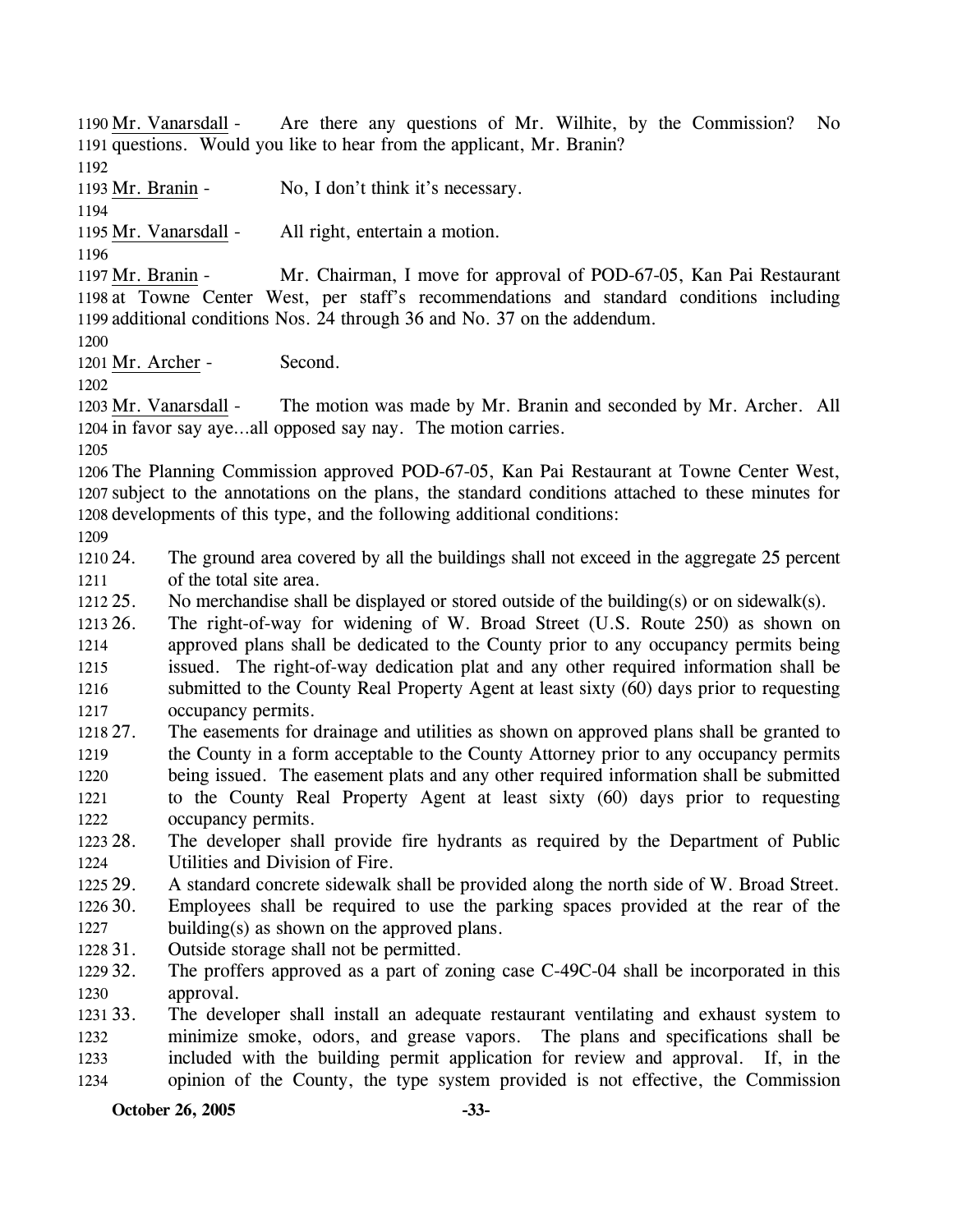1235 retains the rights to review and direct the type of system to be used.

1236 34. 1237 1238 Deviations from County standards for pavement, curb or curb and gutter design shall be approved by the County Engineer prior to final approval of the construction plans by the Department of Public Works.

1239 35 1240 1241 Evidence of a joint ingress/egress and maintenance agreement must be submitted to the Department of Planning and approved prior to issuance of a certificate of occupancy for this development.

1242 36. 1243 1244 1245 1246 The location of all existing and proposed utility and mechanical equipment (including HVAC units, electric meters, junction and accessory boxes, transformers, and generators) shall be identified on the landscape plans. All equipment shall be screened by such measures as determined appropriate by the Director of Planning or the Planning Commission at the time of plan approval.

- 1247 37. 1248 1249 37. Construction plans for this project shall not be approved by the Director of Planning until the construction plans for development on the adjacent property, which provides a means of vehicular access to this site, have been approved.
- 1250

# 1251 **PLAN OF DEVELOPMENT & SPECIAL EXCEPTION**

1252

POD-63-05 Westin Hotel @ Reynolds Crossing – W. Broad Street **Vanasse, Hangen, Brustlin, Inc. for Reynolds Development,**  LLC: Request for approval of a plan of development and special exception for building height and stories, as required by Chapter 24, Sections 24-59 and 24-106 of the Henrico County Code, to construct a seven-story, 165,092 square foot hotel. The 10.85-acre site is located on the Reynolds property on the north line of Forest Avenue at the intersection with W. Broad Street (U. S. Route 250) on part of parcels 767-744-9052, 767- 745-5402, 767-744-3162, 766-745-8230 and 765-744-6552. The zoning is B-2C, Business District (Conditional), O-3C, Office District (Conditional) and M-1, Light Industrial District. County water and sewer. **(Three Chopt)** 

1253

I'm not sure of the number of rooms, Mr. Chairman. The staff could 1255 probably bring that to your attention. 1254 Mr. O'Kelly -

1256

1257 Mr. Strauss - There are 263 rooms.

1258

Is there anyone in the audience in opposition to POD-63-05, Westin 1260 Hotel @ Reynolds Crossing, in the Three Chopt District? No opposition. Mr. Strauss. 1259 Mr. Vanarsdall -

1261

Good morning. Thank you, Mr. Chairman, members of the 1263 Commission. This request for approval of a plan of development for a seven-story hotel is the 1264 first project for the larger development area, some 71 acres, of a development that will 1265 ultimately include office buildings and retail uses. The Commission may recall that the entire 1266 71 acres was the subject of a rezoning called Reynolds Development, a redevelopment of the 1267 Reynolds Metals Headquarters that was approved by the Board of Supervisors in February. 1262 Mr. Strauss -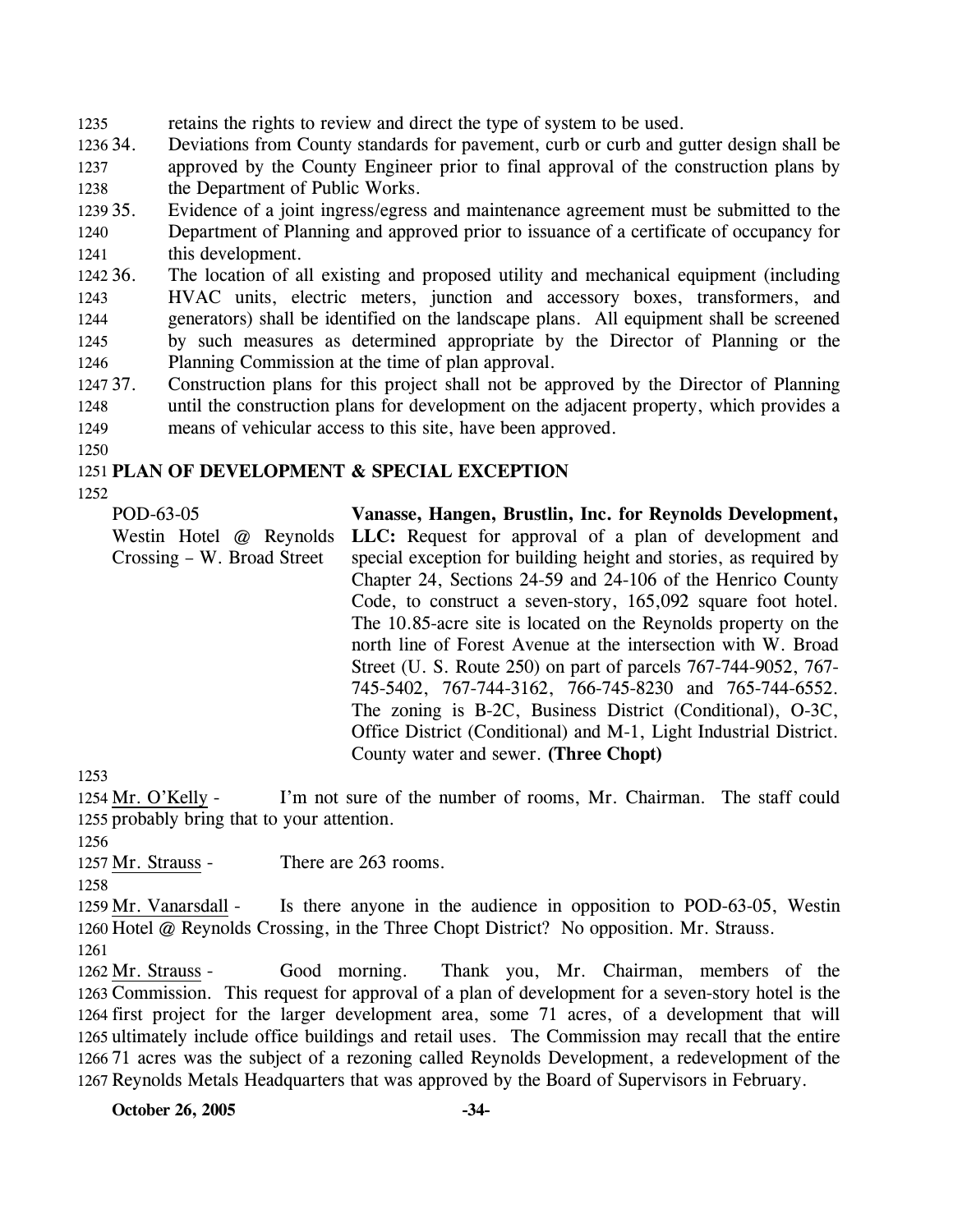The hotel is seven stories. Three stories are allowed in the B-2 District unless a special exception for height is granted, so a separate motion for approval of the special exception is required for this case.

 In addition, the staff had a number of questions regarding the architectural design and new information was delivered to the Planning Office this week. So, the waiver of time limits would be in order as well.

 The plan was revised at staff's request to include 20 additional parking spaces that's in this morning's addendum. The new information regarding the architectural design and proposal of this hotel is displayed on several boards which were just placed on the front row. The architects are proposing stone and granite panels along the ground level entrance of the port cochere and there is a smoke blue-gray glass and metal paneling as well as beige colors of EIFS and Drivit paneling. The architect from Thomas Hamilton is here today to discuss any additional questions you may have regarding the architectural design.

 The Department of Public Works and VDOT are recommending approval of this POD. There is a schedule of road improvements to be done with the various phases of this development. The improvements for Forest Avenue will be done at this time with the hotel. There are representatives of VHB here and the civil engineer is also here and I understand we have some neighbors here but I don't think that they are in opposition, I'll be happy to answer any questions you may have.

1292 Mr. Vanarsdall - Are there any questions for Mr. Strauss by Commission members? 1294 Mr. Kaechele - How many stories is this? 1296 Mr. Strauss - Seven stories and 263 rooms.

You had some concern in the beginning about the architectural treatment. 1299 Are you comfortable about that now? 1298 Mr. Vanarsdall -

Yes. The architect was brought on board during the review period and 1302 Angela, she's here today, we have boards here that have the stone sample which are going to 1303 be at the port cochere, you can see that there (referring to boards on display). There is granite 1304 proposed and panels along the first floor. Here is the corners of EIFS and Drivit which are 1305 going to be on the upper stories. And, of course, being upper stories there is a weight factor 1306 associated with building materials so you have to use the lighter material higher up. 1301 Mr. Strauss -

 We had a number of conversations about the architectural design. We are happy with what we are seeing here today. The other concern that we had was with parking. There is a meeting conference component to this hotel. There are some 14,000 square feet of restaurant and meeting area. We wanted to get the additional spaces and there is a handout plan in your addendum this morning that includes the 20 extra spaces that we are trying to get. So, I would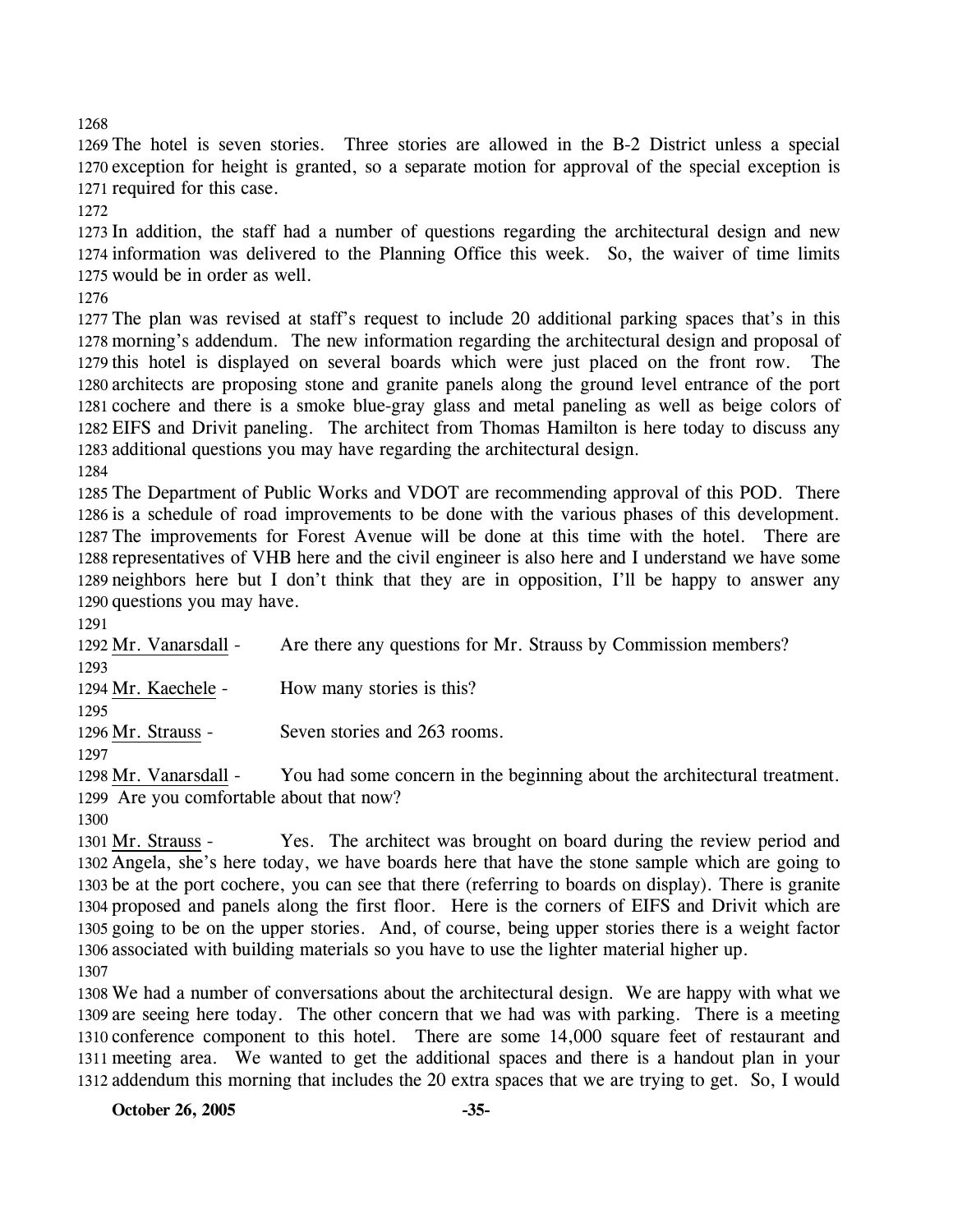1313 say that we are in pretty good shape this morning.

1314

When they laid those posters out, Mr. Archer said we are going back to 1316 the old day. It reminds me of one time, and I think you will remember this. Webb Tyler 1317 came in and had them from the end of this row to this row here (referring to the row of seats 1318 in the audience). All right. Are there any questions for Mr. Strauss? 1315 Mr. Vanarsdall -1319 1320 Mr. Branin - Mr. Chairman, would you like to hear from the applicant? 1321 I have a quick question. Do you happen to know, just by chance, how 1323 many stories the buildings are over in the Brookfield complex? 1322 Mrs. Jones -1324 1325 Mr. Strauss - No, I don't. 1326 1327 Mr. Vanarsdall - Are you talking about the Sheraton? 1328 1329 Mrs. Jones - Yes. Are they more than seven stories? 1330 Yes. I think the Genworth Building, which was the former Life of 1332 Virginia building, is eight stories, but perhaps the applicant, in their presentation for this 1333 request for special exception, will talk about that, hopefully. 1331 Mr. O'Kelly -1334 1335 Mrs. Jones - Thank you. 1336 1337 Mr. Vanarsdall - How many rooms did you say? 1338 1339 Mr. Strauss - There are 263 rooms. 1340 1341 Mr. Vanarsdall - Thank you, Jim. Mr. Branin. 1342 1343 Mr. Branin - I would like to hear from the applicant. 1344 Is the applicant here? Come on down to the microphone, please, and 1346 state your name for the record? I have a question before you even get to the microphone. Go 1347 ahead and identify yourself. 1345 Mr. Vanarsdall -1348 Good morning. My name is Sarge Reynolds and I am a partner in the 1350 Reynolds Crossing and the applicant. 1349 Mr. Reynolds -1351 1352 Mr. Vanarsdall - Where else do.... Go ahead and identify yourself.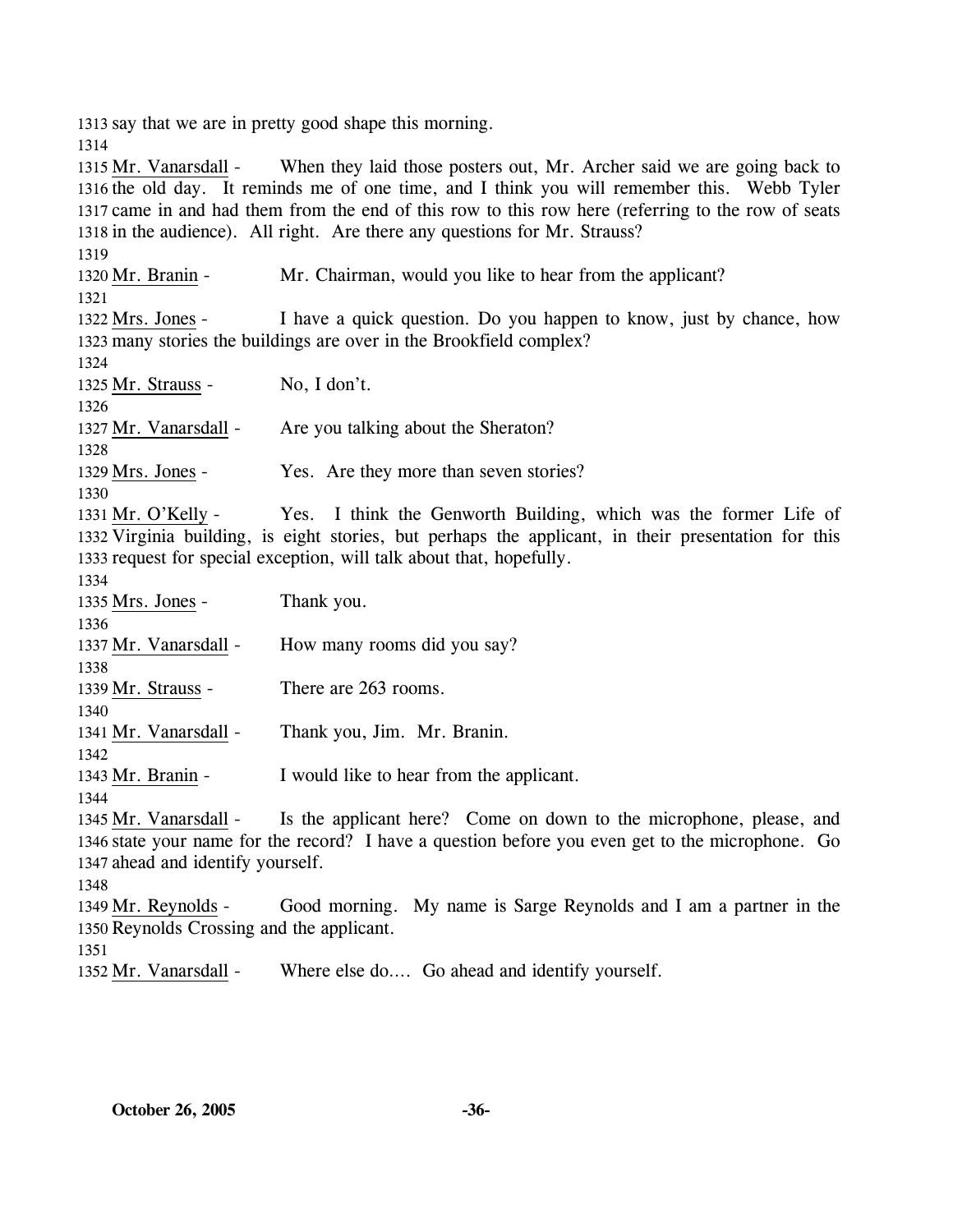**October 26, 2005 -37-** 1354 project. 1355 1356 Mr. Vanarsdall - Where else do you have a Westin Hotel in Virginia? Tyson Corner. 1357 I believe so, yes, sir. And I believe they are building one in Virginia 1359 Beach, as well. 1358 Mr. Reynolds -1360 1361 Mr. Vanarsdall - I was thinking down Tidewater. Thank you. 1362 Mr. Mitchell, the ordinance permits three story buildings and 45 feet in 1364 height in the B-2 district and this request is for seven stories. Can you tell us a little bit about 1365 what you need the seven stories for? 1363 Mr. O'Kelly -1366 The seven stories is basically needed for the rooms. In order to occupy 1368 it, the 263 rooms are needed to raise the building. But, we also added additional setback per 1369 the ordinance and provided that to Mr. Strauss to satisfy the additional height requirement, in 1370 order to accompany that additional height requirement and provide additional setback. Where 1371 it is 69 feet now from the rear right-of-way. 1367 Mr. Mitchell -1372 Are you familiar with some of the surrounding buildings and perhaps 1374 what the height of those buildings may be? 1373 Mr. O'Kelly -1375 You mentioned the Genworth building which I guess is eight stories. I 1377 know the Southern States building in the back is probably at least seven or eight stories, I'm 1378 not positive. And then you have Paragon right down the street that I believe is, I don't know 1379 how many stories, but certainly more than four. Those are the only ones that I am aware of. 1376 Mr. Reynolds -1380 1381 Mr. O'Kelly - How about the historic Reynolds building? 1382 Well, the general office building that we own now is seven stories. The 1384 historic building across the street is three stories. 1383 Mr. Reynolds -1385 So, with it being right adjacent to the Reynolds building this won't be far 1387 out of character, height wise. 1386 Mr. Mitchell -1388 Next to the general office building, what Reynolds Metal used to call the 1390 general office building. No, it will probably be the same height. It might even be...because 1391 it's done the hill a little bit, it might even be, as far as visual, it might even be lower. 1389 Mr. Reynolds -1392 Well, that property drops off quite a bit from Forest Avenue. It's 1394 probably a story or more. 1393 Mr. Kaechele -1395 Like I said, I think a precedence has certainly been set over there for 1397 multi-story buildings. 1396 Mr. Reynolds -

Good morning. I'm Mitch Mitchell with VHB, the engineer for the

1353 Mr. Mitchell -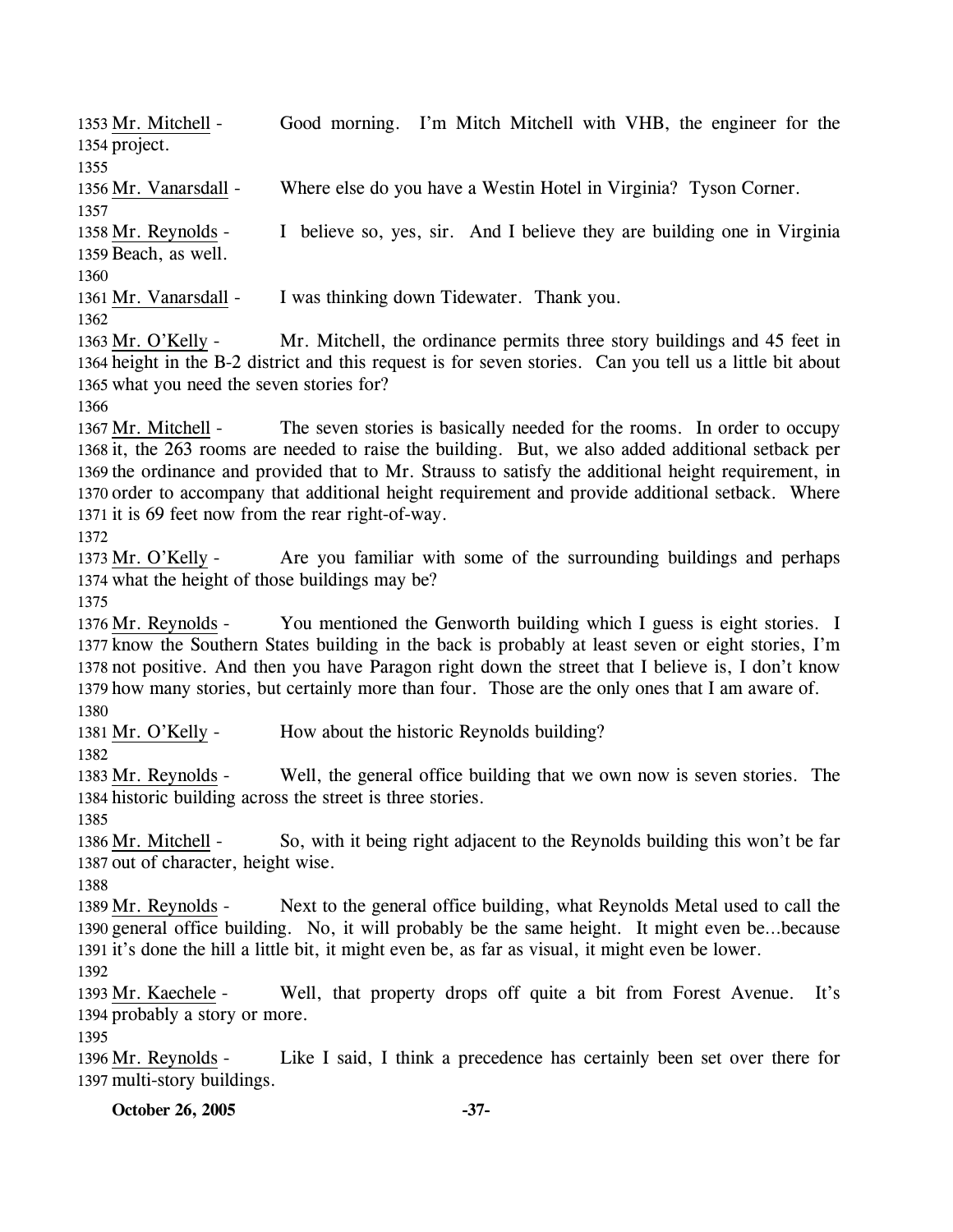Where is the entrance going to be in relation to where those building are 1399 like where the Commonwealth, where the doctors are, Dr. Bannon and.... 1398 Mr. Vanarsdall -1400 The entrance to the hotel…. When you come into the complex from 1402 Broad Street the entrance we will be cutting a new road in before you get to that building to go 1403 back to the hotel. The doctors will still go up to the next....  $1401$  Mr. Reynolds -1404 1405 Mr. Vanarsdall- I thought it looked like that on the map. Thank you. 1406 1407 Mr. Reynolds - Yes, sir. 1408 There is also a possibility that there will be another building between the 1410 hotel and Forest Avenue, before it's all over, right? 1409 Mr. Kaechele -1411 1412 Mr. Mitchell - There are two outparcels out front there and we have a right-in only. 1413 1414 Mr. Vanarsdall - The O-3 is on the corner. 1415 1416 Mr. Mitchell - Yes, sir. 1417 1418 Mr. Branin - I have no further questions, Mr. Chairman. 1419 Anybody else have any questions? All right, we will entertain a motion 1421 for the special exception first, I guess. 1420 Mr. Vanarsdall -1422 I can make that one my first one. Mr. Chairman, I move for approval 1424 for the special exception for height for POD-63-05, Westin Hotel @ Reynolds Crossing. 1423 Mr. Branin -1425 1426 Mr. Jernigan - Second. 1427 The motion was made by Mr. Branin and seconded by Mr. Jernigan. All 1429 in favor say aye...all opposed say nay. The motion carries. 1428 Mr. Vanarsdall -1430 1431 The Planning Commission approved the special exception for building height and stories for 1432 POD-63-05, Westin Hotel @ Reynolds Crossing. 1433 Mr. Chairman, I would like to waive the time limits for POD-63-05, 1435 Westin Hotel @ Reynolds Crossing. 1434 Mr. Branin -1436 1437 Mr. Jernigan - Second. 1438 The motion was made by Mr. Branin and seconded by Mr. Jernigan. All 1440 in favor say aye...all opposed say nay. The motion carries. 1439 Mr. Vanarsdall -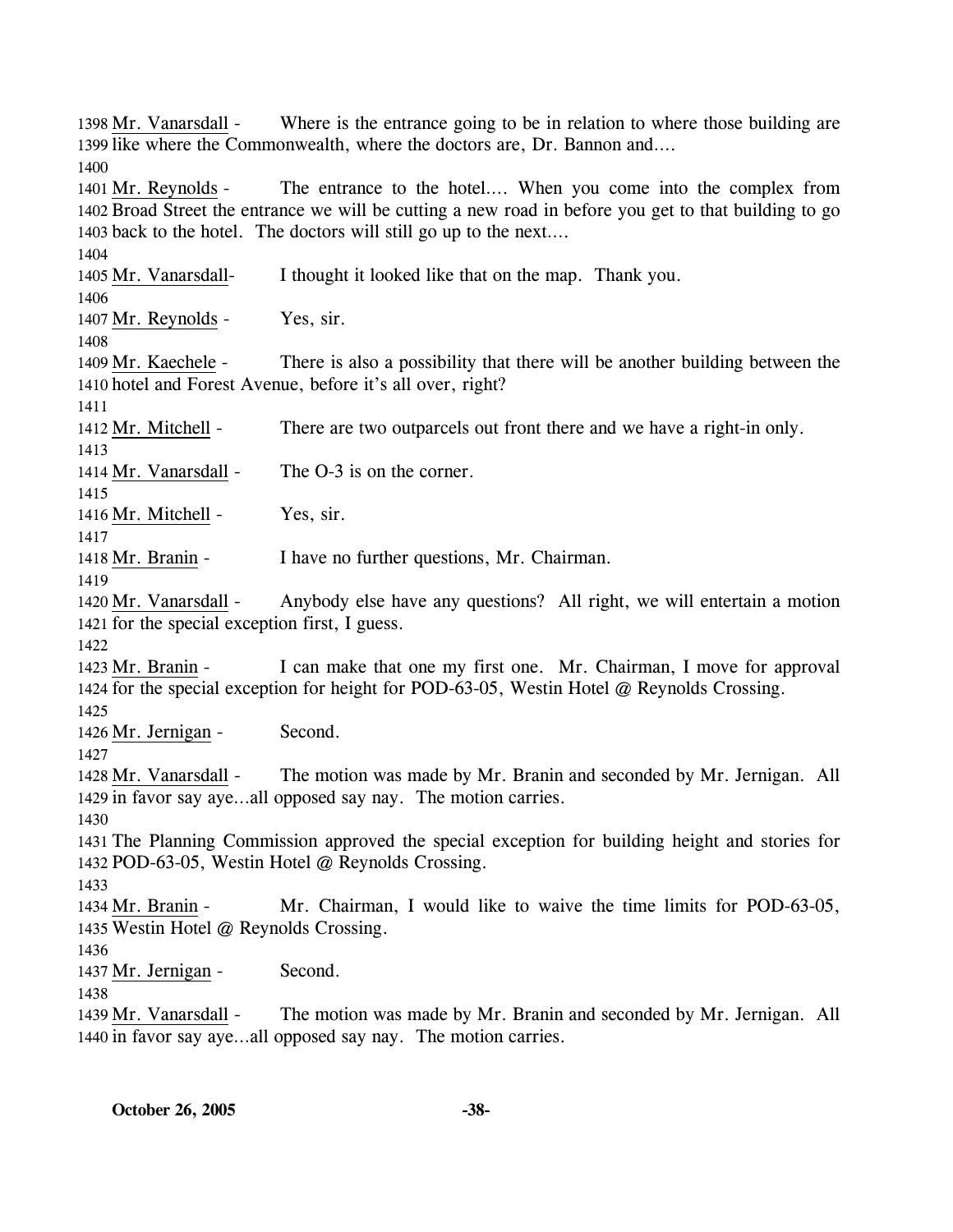1441 The Planning Commission waived the time limits for the architectural plans for POD-63-05, 1442 Westin Hotel @ Reynolds Crossing.

1443

1447

Mr. Chairman, I move for approval of POD-63-05, Westin Hotel  $@$ 1445 Reynolds Crossing, in accordance with staff's recommendation, annotations and items Nos. 24 1446 through 35. 1444 Mr. Branin -

1448 Mr. Jernigan - Number 25 is revised on the addendum.

1449 1450 Mr. Branin– And No. 25 revised as shown on the addendum.

1451

1452 Mr. Jernigan - Second.

1453

The motion was made by Mr. Branin and seconded by Mr. Jernigan. All 1455 in favor say aye...all opposed say nay. The motion carries. 1454 Mr. Vanarsdall -

1456

1457 The Planning Commission approved POD-63-05, Westin Hotel @ Reynolds Crossing, subject 1458 to the annotations on the plans, the standard conditions attached to these minutes for 1459 developments of this type, and the following additional conditions:

1460

1461 24. 1462 1463 1464 The site including paving, pavement markings, signage, curb and gutter, dumpster screens, walls, fences, lighting and other site improvements shall be properly maintained in good conditions at all times. Any necessary repairs shall be made in a timely manner.

- 1465 25. 1466 1467 1468 1469 25. The right-of-way for widening of W. Broad Street (U.S. Route 250) as shown on approved plans shall be dedicated to the County prior to any occupancy permits being issued. The right-of-way dedication plat and any other required information shall be submitted to the County Real Property Agent at least sixty (60) days prior to requesting occupancy permits.
- 1470 26. 1471 1472 1473 1474 26. The easements for drainage and utilities as shown on approved plans shall be granted to the County in a form acceptable to the County Attorney prior to any occupancy permits being issued. The easement plats and any other required information shall be submitted to the County Real Property Agent at least sixty (60) days prior to requesting occupancy permits.
- 1475 27. 1476 The developer shall provide fire hydrants as required by the Department of Public Utilities and Division of Fire.
- 1477 28. 1478 28. The entrances and drainage facilities on W. Broad Street (U.S. Route 250) shall be approved by the Virginia Department of Transportation and the County.
- 1479 29. A standard concrete sidewalk shall be provided along the north side of Forest Avenue.
- 1480 30. Outside storage shall not be permitted.
- 1481 31. 1482 The proffers approved as a part of zoning case C-22C-04 shall be incorporated in this approval.
- 1483 32. 1484 1485 Any necessary off-site drainage and/or water and sewer easements must be obtained in a form acceptable to the County Attorney prior to final approval of the construction plans.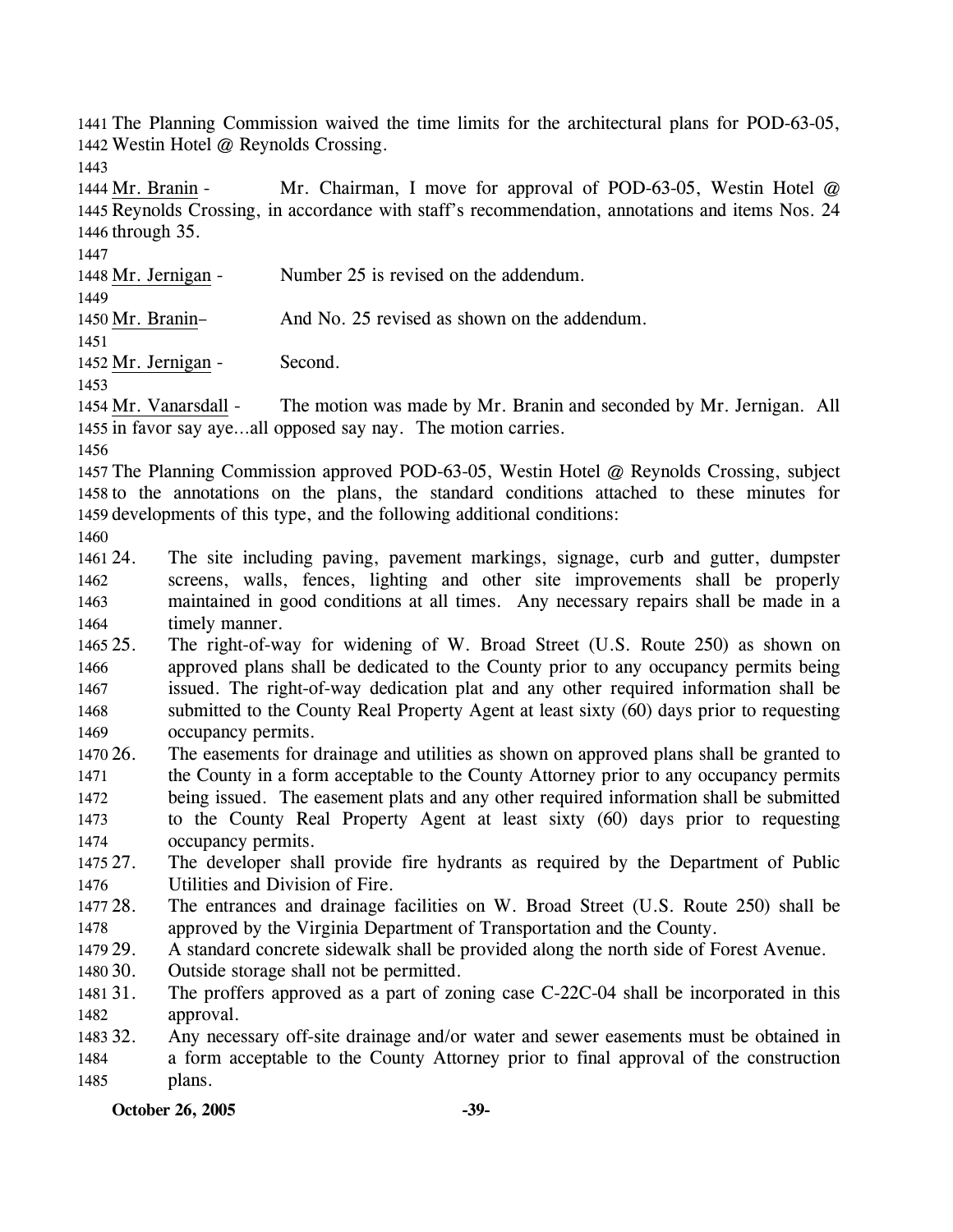1486 33. 1487 1488 Deviations from County standards for pavement, curb or curb and gutter design shall be approved by the County Engineer prior to final approval of the construction plans by the Department of Public Works.

1489 34. 1490 1491 Approval of the construction plans by the Department of Public Works does not establish the curb and gutter elevations along the Henrico County maintained right-ofway. The elevations will be set by Henrico County.

1492 35. 1493 1494 1495 1496 The location of all existing and proposed utility and mechanical equipment (including HVAC units, electric meters, junction and accessory boxes, transformers, and generators) shall be identified on the landscape plans. All equipment shall be screened by such measures as determined appropriate by the Director of Planning or the Planning Commission at the time of plan approval**.**

1497

### 1498 **PLAN OF DEVELOPMENT**

1499

| POD-65-05                   | Engineering Design Associates for BB&T Investors, LLC:         |
|-----------------------------|----------------------------------------------------------------|
| <b>BMG</b> Metals - Masonic | Request for approval of a revised plan of development as       |
| Lane (POD-7-97 Revised)     | required by Chapter 24, Section 24-106 of the Henrico County   |
|                             | Code, to construct a Phase 1, $16,500$ square foot             |
|                             | shop/warehouse addition and a Phase 2, $24,750$ square foot    |
|                             | shop/warehouse addition. The 10.13-acre site is located at 950 |
|                             | Masonic Lane on parcels 808-719-5752 and 7719. The zoning      |
|                             | is M-2, General Industrial District. County water and sewer.   |
|                             | (Varina)                                                       |

1500

Is there anyone in the audience in opposition to POD-65-05, BMG 1502 Metals in the Varina District? No opposition. Ted, we are operating off of the plan dated to 1503 day, right? 1501 Mr. Vanarsdall -

1504

That is correct. A revised plan has been handed out to you. Basically, it 1506 contains the annotations in the plan that was not included in the plan in your packet. The 1507 geometry has not changed. The first concern that staff identified in its staff report was the 1508 parking calculations had not been received. We have since received them and they are Secondly, the landscaping I believe has been resolved also as indicated in 1510 condition No. 30 which is a revised No. 30 that is included in your addendum. It essentially 1511 clarifies the type of trees and the spacing of them within the landscaped area that the staff is 1512 recommending. Staff can recommend approval of the revised plan subject to the standard 1513 conditions, additional conditions Nos. 24 through 30 with No. 30 revised as shown on your 1514 addendum. Staff will be happy to answer any questions. 1505 Mr. McGarry -1509 acceptable.

1515

1516 Mr. Vanarsdall - Are there any questions for Mr. McGarry?

1517

Mr. Chairman, the only thing that was holding up this case was the 1519 landscaping and the parking and we had a bond issue on that too which has all been cleared up. 1518 Mr. Jernigan -1520

1521 Mr. Vanarsdall - Okay. That's good.

**October 26, 2005 -40-**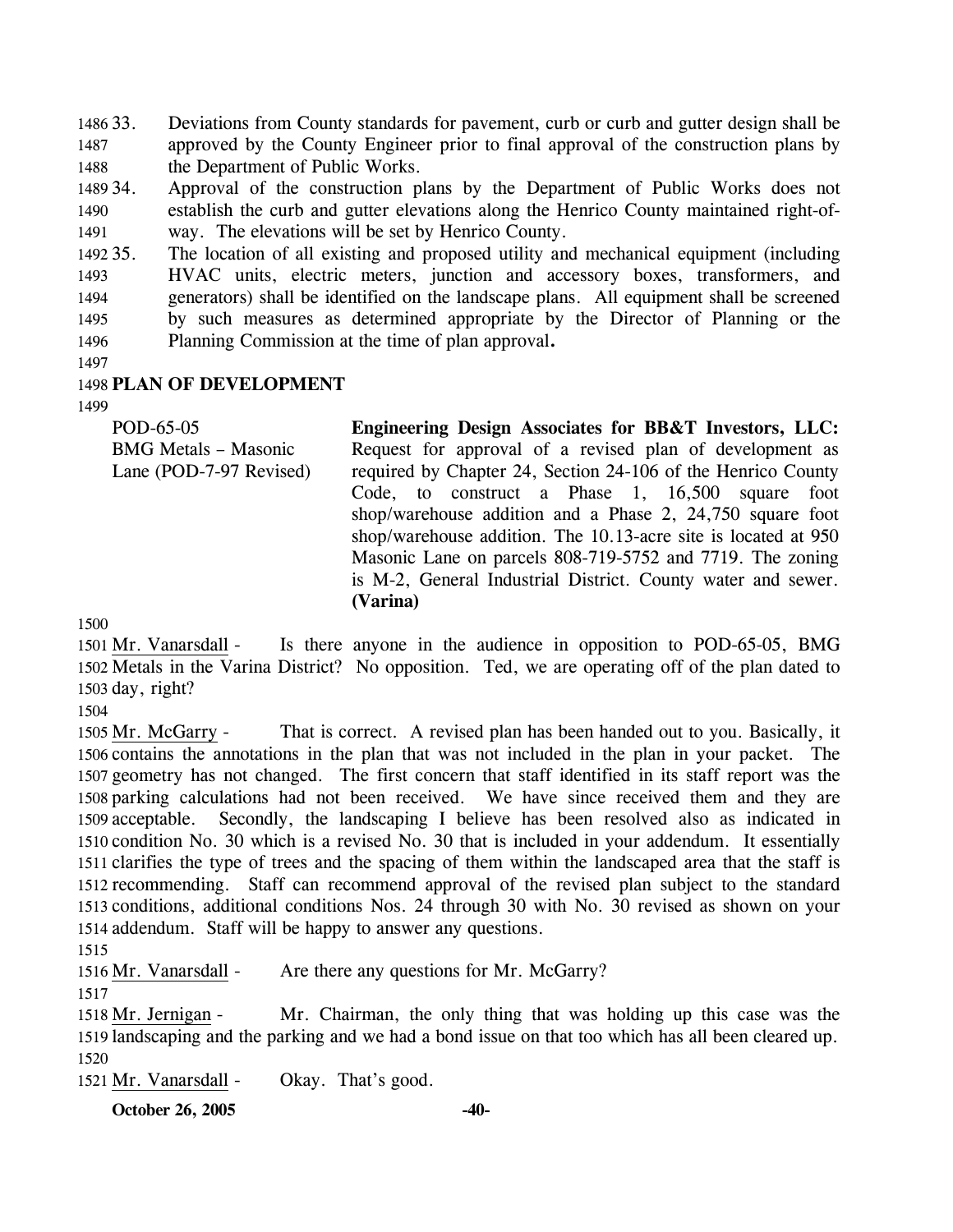| 1522 Mr. Jernigan -   | I don't need to hear from the developer. |                                                |  |
|-----------------------|------------------------------------------|------------------------------------------------|--|
| 1523                  |                                          |                                                |  |
| 1524 Mr. Vanarsdall - |                                          | All right. Well, I'll entertain a motion then. |  |

1525

With that, I will move for approval of POD-65-05, BMG Metals on 1527 Masonic Lane, subject to the standard conditions for developments of this type and the 1528 following additional conditions Nos. 24 through 30 and No. 30 being revised on the addendum 1529 and staff's recommendation. 1526 Mr. Jernigan -

1530

1531 Mrs. Jones - Second.

1532

The motion was made by Mr. Jernigan and seconded by Mrs. Jones. All 1534 in favor say aye...all opposed say nay. The motion passes. 1533 Mr. Vanarsdall -

1535

1536 The Planning Commission approved POD-65-05, BMG Metals (POD-7-97 Revised) subject to 1537 the annotations on the plan, the standard conditions attached to these minutes for developments 1538 of this type, and the following additional conditions.

1539

1540 24 1541 The developer shall provide fire hydrants as required by the Department of Public Utilities and Division of Fire.

1542 25. 1543 1544 Any necessary off-site drainage and/or water and sewer easements must be obtained in a form acceptable to the County Attorney prior to final approval of the construction plans.

1545 26. 1546 1547 26. Deviations from County standards for pavement, curb or curb and gutter design shall be approved by the County Engineer prior to final approval of the construction plans by the Department of Public Works.

- 1548 27. 1549 1550 Insurance Services Office (ISO) calculations must be included with the plans and contracts and must be approved by the Department of Public Utilities prior to the issuance of a building permit.
- 1551 28. 1552 1553 Approval of the construction plans by the Department of Public Works does not establish the curb and gutter elevations along the Henrico County maintained right-ofway. The elevations will be set by Henrico County.

1554 29. 1555 1556 1557 1558 The location of all existing and proposed utility and mechanical equipment (including HVAC units, electric meters, junction and accessory boxes, transformers, and generators) shall be identified on the landscape plans. All equipment shall be screened by such measures as determined appropriate by the Director of Planning or the Planning Commission at the time of plan approval**.**

 $155930$ . 1560 1561 In order to screen the loading docks from I-64, provide significant evergreen screening along the north side of the BMP with the Phase 1 landscape plan. Landscaping should be provided by Loblolly Pines planted 30 feet on center.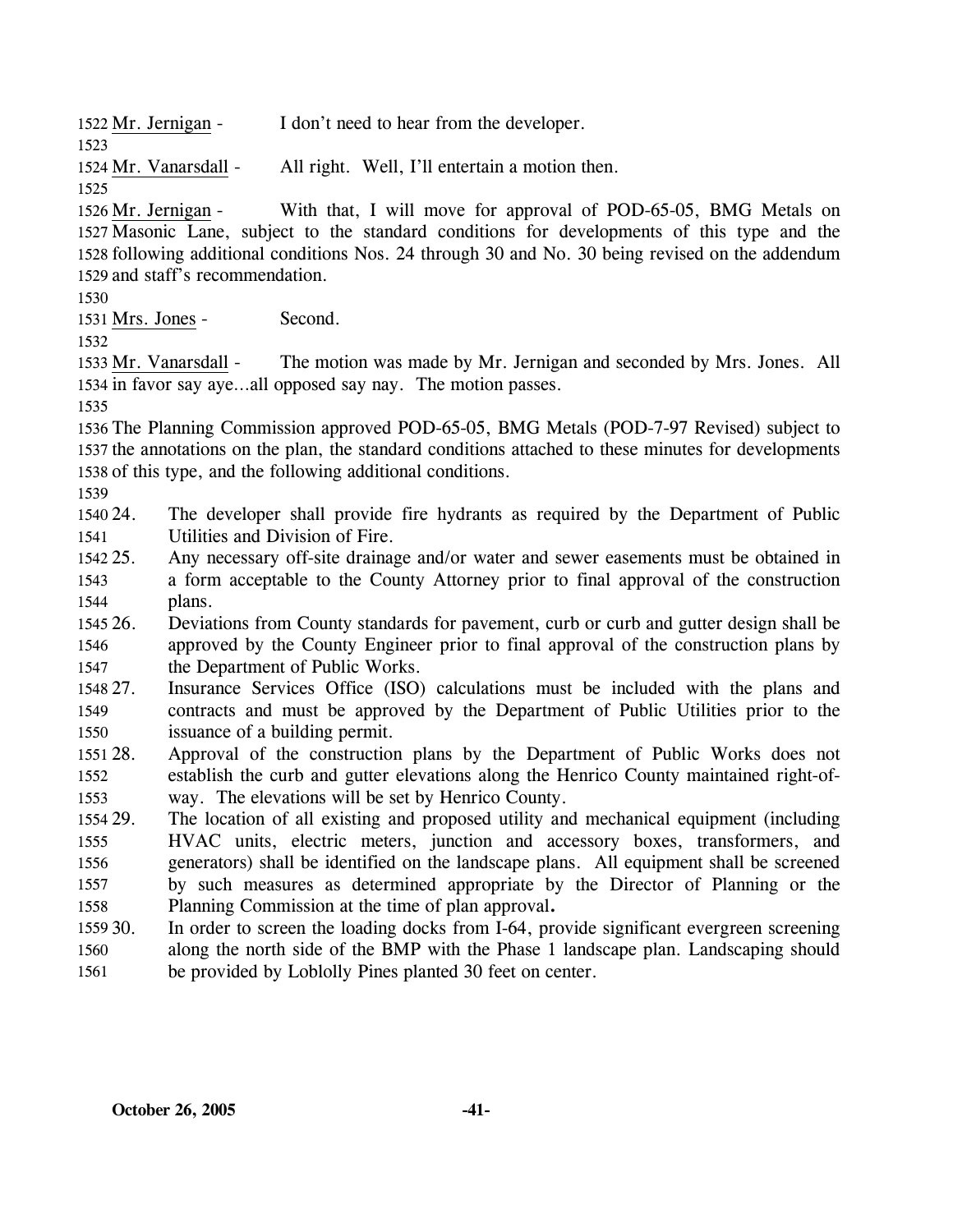1563

Covey Run (October 2005 Plan) Church Road

**Youngblood, Tyler & Associates, P.C. for Youngblood Properties, LLC:** The 7.72-acre site proposed for a subdivision of 16 single-family homes is located on the south line of Church Road, approximately 123 feet west of Blandfield Street on parcels 738-754-4849 and 738-753-1882. The zoning is R-3C, One-Family Residence District (Conditional). County water and sewer. **(Tuckahoe) 16 Lots** 

1564

Is there anyone in the audience in opposition to subdivision Covey Run (October 2005 Plan) in the Tuckahoe District. No opposition. Good morning, Mr. Kennedy. 1566 1565 Mr. Vanarsdall -1567

Good morning, members of the Commission. I'm glad that I'm able to 1569 speak today. I've got my voice back from surgery, thank you. 1568 Mr. Kennedy -

1570

1571 Mr. Vanarsdall - I heard you asked the doctor if you could sing opera.

1572

1573 Mr. Kennedy - He said I could sing opera but no one may not want to listen.

1574

1575 Mr. Vanarsdall - He told you could sing tenor, ten or twelve miles from his office.

1576

The subdivision before you is substantially consistent with the proffered 1578 plan. The conditions of approval have been revised to address staff's concerns regarding 1579 impact of the subdivision on the adjoining property. The revision to condition No. 21 provides 1580 for the immediate dedication of right-of-way adjacent to the Rigsby's property prevent the 1581 ability for a spite strip to be developed there. So, based on what was previously shown as 1582 common area will now be additional right-of-way, and the developer would have a 1583 maintenance agreement for landscape improvements for within that common area, the area that 1584 was previously common area. 1577 Mr. Kennedy -

1585

 And the addition of condition No. 22 provides for additional right-of-way adjacent to the Rigsby's property. It permits grading without imposing on their property, so what was normally a 50-foot right-of-way will be a 55-foot right-of-way with an additional area for grading. Staff recommends approval for conditional approval of the plat subject to the annotations on the plan, standard conditions for subdivisions served by public utilities, and additional conditions Nos. 12 through 20 on the agenda and the revised condition No. 21 and added condition No. 22 on the addendum.

1593

Are there any questions of Mr. Kennedy by Commission members? 1595 Would you like to hear from the applicant, Mrs. Jones? 1594 Mr. Vanarsdall -

| 1596                  |                                 |
|-----------------------|---------------------------------|
| 1597 Mrs. Jones -     | Not on this one, no.            |
| 1598                  |                                 |
| 1599 Mr. Vanarsdall - | Then I will entertain a motion. |

**October 26, 2005 -42-**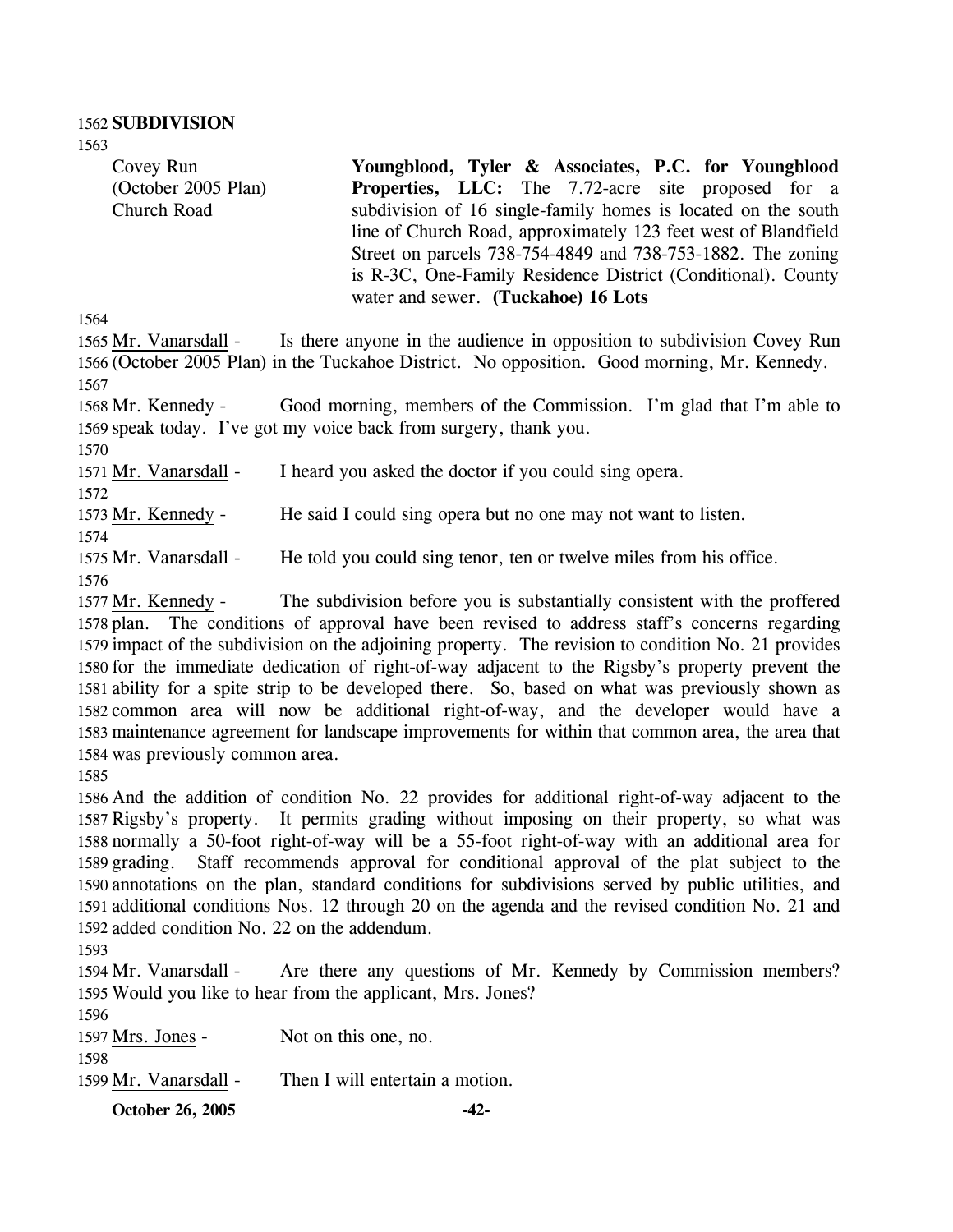Thank you, Mr. Kennedy. We did work out the areas of concern. So, 1601 with that, I would like to move for approval of subdivision Covey Run (October 2005 Plan) 1602 subject to the annotations on the plans and standard conditions for subdivisions served by 1603 public utilities and the additional conditions Nos. 12 through 21, No. 21 being revised and No. 22 added on the addendum. 1604 1600 Mrs. Jones -

1605

1606 Mr. Jernigan - Second.

1607

The motion was made by Mrs. Jones and seconded by Mr. Jernigan. All 1609 in favor say aye...all opposed say nay. The motion carries. 1608 Mr. Vanarsdall -

1610

 The Planning Commission granted conditional approval for subdivision Covey Run (October 2005 Plan) subject to the annotations on the plans, the standard conditions attached to these minutes for subdivisions served by public utilities, and the following additional conditions: 1614

 $161512.$ Each lot shall contain at least 11,000 square foot, exclusive of the flood plain areas.

- 1616 13. 1617 1618 The limits and elevation of the 100-year frequency flood shall be conspicuously noted on the plat and construction plans and labeled "Limits of 100-year floodplain." Dedicate floodplain as a "Variable Width Drainage & Utilities Easement."
- 1619 14. 1620 1621 The detailed plant list and specifications for the landscaping to be provided within the 25-foot-wide planting strip easement along Church Road shall be submitted to the Department of Planning for review and approval prior to recordation of the plat.
- $1622$  15. 1623 Any necessary offsite drainage easements must be obtained prior to approval of the construction plan by the Department of Public Works.
- $162416.$ 1625 The proffers approved as part of zoning case C-21C-05 shall be incorporated in this approval.
- 1626 17. 1627 1628 1629 1630 17. Prior to requesting the final approval, a draft of the covenants and deed restrictions for the maintenance of the common area by a homeowners association shall be submitted to the Department of Planning for review. Such covenants and restrictions shall be in form and substance satisfactory to the County Attorney and shall be recorded prior to recordation of the subdivision plat.
- 1631 18. The proposed BMP shall satisfy DPW safety design standards.
- 1632 19. 1633 Existing structures shall be demolished, and existing wells and drainfields abandoned prior to recordation of the plat.
- 1634 20. 1635 1636 1637 1638 1639 1640 20. All filled areas located within the buildable area for a principal structure or accessory structure, may be developed with engineered fill. All material shall be deposited and compacted in accordance with the Virginia Uniform Statewide Building Code and geotechnical guidelines established by a professional engineer. A detailed engineering report shall be submitted for the review and approval by the Building Official prior to the issuance of a building permit on the affected lot. A copy of the report and recommendations shall be furnished to the Directors of Planning and Public Works.
- 1641 21. 1642 1643 1644 The common area at the southwest corner of Covey Run and Church Road shall be dedicated as additional right-of-way and the developer shall enter into a maintenance agreement with the Department of Public Works for entrance landscape features within the additional right-of-way.

**October 26, 2005 -43-**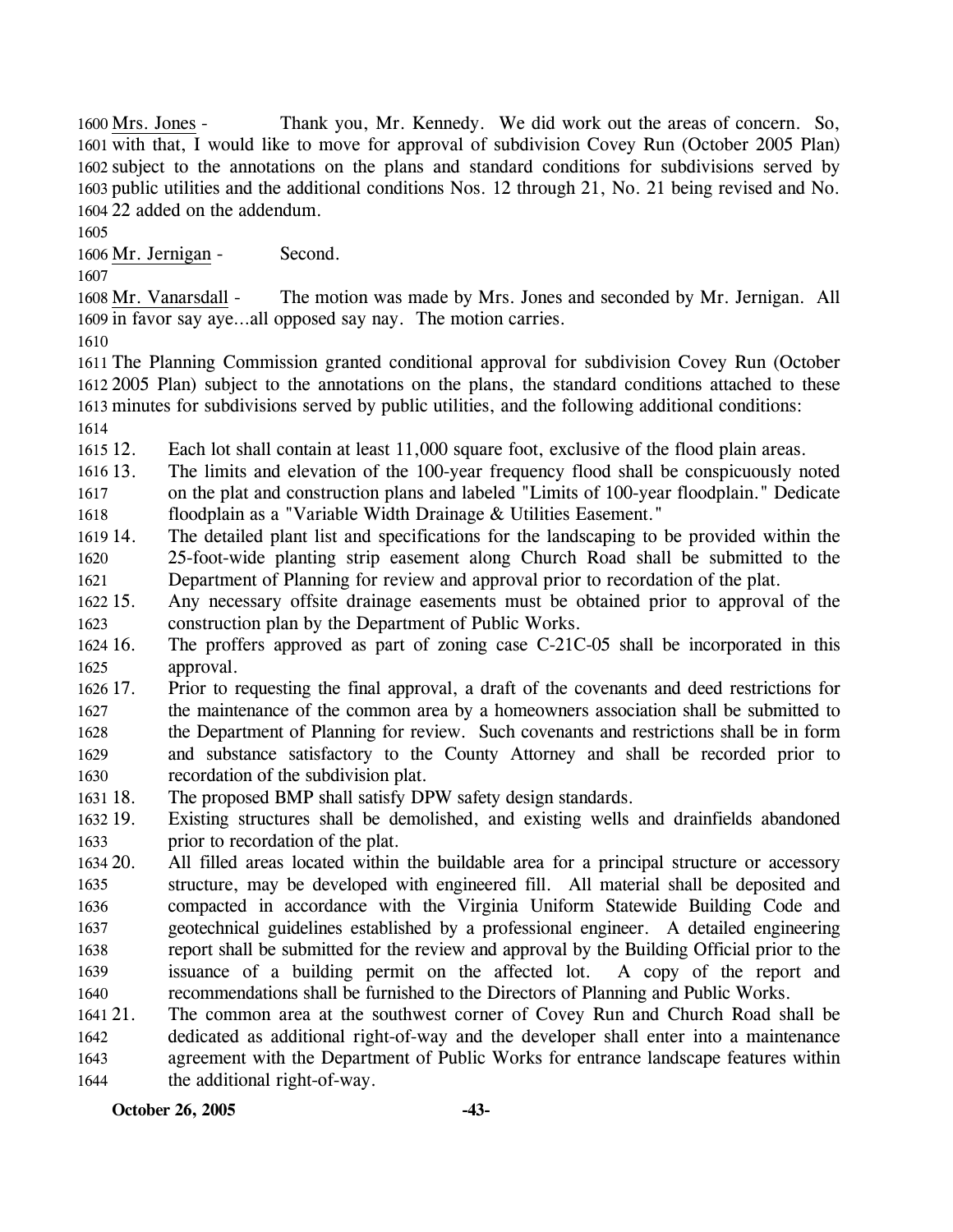1645 22. 1646 The right of way for Covey Run Drive shall be a minimum of 55 feet in width, with an offset centerline.

1647

### 1648 **SUBDIVISION & EXCEPTION**

1649

Falcon Rest (October 2005 Plan) Pump Road and Falconbridge Road **Youngblood, Tyler & Associates, P.C. for Youngblood Properties, LLC:** The 6.29-acre site proposed for a subdivision **and an exception pursuant to Section 19-4(a) of the Henrico County Code,** of 15 single-family homes is located on the west line of Pump Road, approximately 25 feet north of Falconbridge Drive on parcels 741-747-0388 (part) 741-747-7064 and 0773. The zoning is R-2AC, One-Family Residence District (Conditional). County water and sewer. **(Tuckahoe) 15 Lots** 

1650

Is there anyone in the audience in opposition to subdivision Falcon Rest (October 2005 Plan) in the Tuckahoe District? No opposition. Ms. Goggin. 1652 1651 Mr. Vanarsdall -

1653

There is a revised plan and an additional graphic for the exception request 1655 in your addendum. There is one outstanding issue with this subdivision. The applicant does 1656 request an exception from the 25-foot additional rear yard setback for lots adjacent to a major 1657 collector road for Lot 15. The proffers require that the 25-foot buffer along Pump Road is 1658 exclusive of setbacks. This creates a 95-foot building setback for Pump Road leaving a small 1659 buildable area for Lot 15. The developer has indicated that there will be enough buildable area for 1660 a custom design home if the additional 25-foot setback exception is granted by the Planning 1661 Commission. The setback exception should be a separate motion from the subdivision motion. 1662 The applicant as well as the Department of Public Works design representative is here, if you have 1663 any questions of them. 1654 Ms. Goggin -

1664

1665 Should the Commission act on this request in addition to the standard conditions for subdivisions 1666 served by public utilities, the annotations on the revised plans and additional conditions Nos. 12 1667 through 17 on the agenda are recommended.

1668

All right. Are there any questions of Ms. Goggin by Commission 1670 members? 1669 Mr. Vanarsdall -

1671

Ms. Goggin, it is my understanding that this is not a unique case that there 1673 have been other times when exceptions have been sort for a situation such as this. Is that correct? 1672 Mrs. Jones -1674

1675 Ms. Goggin - Yes, ma'am.

1676

And this is something that probably should have jumped out at someone, 1678 somewhere, along the line but unfortunately was not addressed through the process to this point, 1679 right? 1677 Mrs. Jones -

1680

**October 26, 2005 -44-**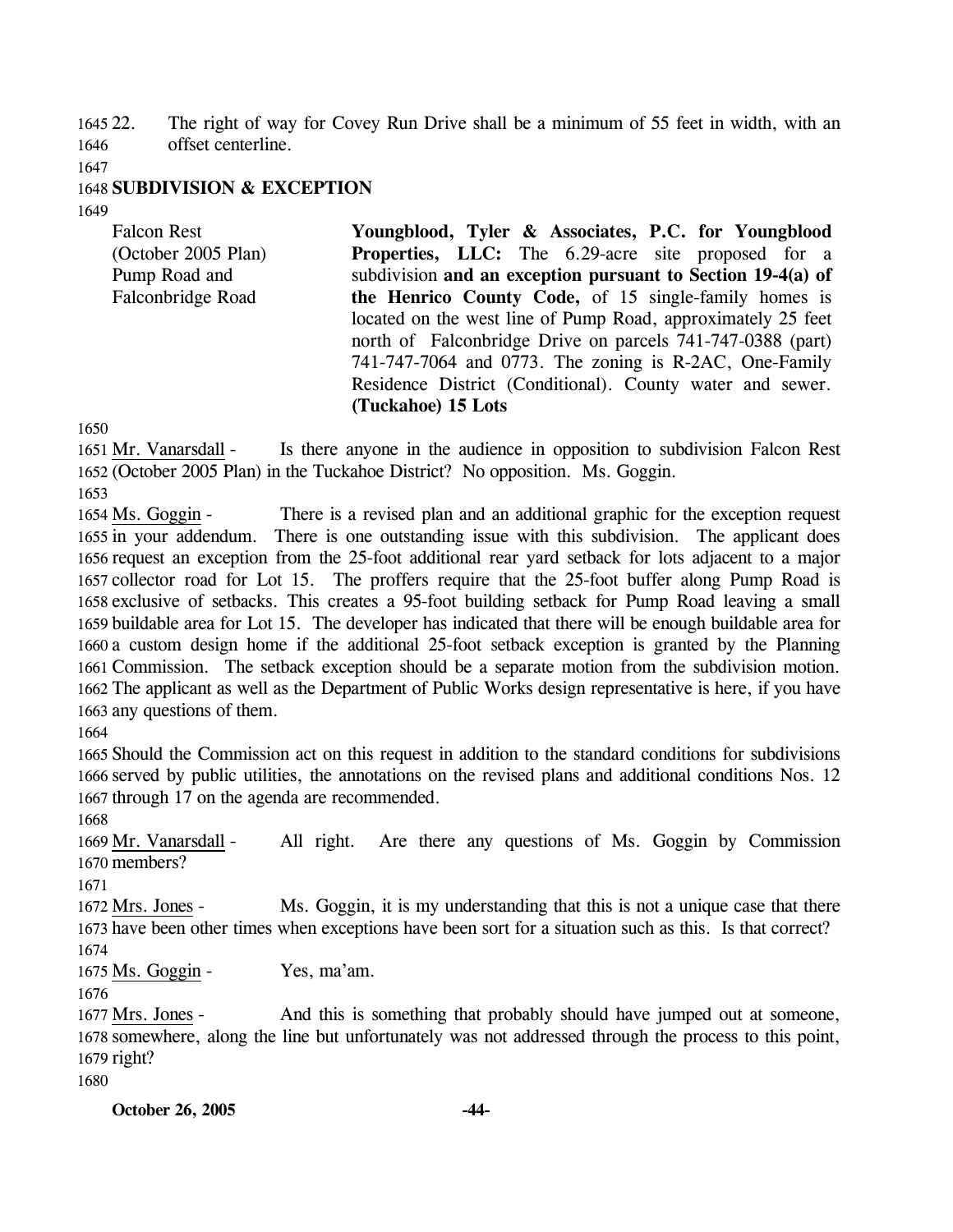1681 Ms. Goggin - Yes, ma'am.

We need to be very, very, careful when allowing these exceptions. And for 1683 that reason, I wished it had been brought up earlier. I wished we could have worked this out 1684 through the rezoning case. I don't whether this is a good precedent to set. I'm concerned about 1685 that. The other Commissioners may have cases in their districts where they have done this before 1686 and so as one of the newer members you can educate me, but I find there needs to be an 1687 overwhelming reason to make an exception. I would like to have any staff discussion of the 1688 reasoning behind the exception and why you feel it is important to do this, in addition to what you 1689 have already said, if you haven't, if not, I would like to hear from the applicant. 1682 Mrs. Jones -

1690

1691 Mr. Vanarsdall - Mr. O'Kelly.

1692

Mrs. Jones, maybe the only comment I would have is that, in considering 1694 this exception, if you believe if it were not granted that you would be denying all reasonable use of 1695 the property taken as a whole that might be something for you to consider. I would also 1696 recommend, after you hear from the applicant, if they would be in agreement, to modifying 1697 condition No. 13 requiring a detailed plan prior to recordation of the plat rather than final approval 1698 which may give us some more time to think through the type of dwelling that might be permitted 1699 or permissible on this lot. And give them more opportunity to think that through and design 1700 something appropriate for the lot. 1693 Mr. O'Kelly -

1701

Than you for that suggestion. I would like to hear a response to that, that 1703 would be nice. Thank you. 1702 Mrs. Jones -

1704

1705 Mr. Vanarsdall - All right. Come on down, Mr. Youngblood.

1706

Good morning, Mr. Chairman, members of the Commission. I'm Dick 1708 Youngblood. That lot will be in the second phase of the development of this property. We have 1709 left this existing house there and we have left the original owner to be able to live in that house 1710 until, I think, June of this coming year. The first phase will be the 10 lots in the back. We 1711 weren't aware when we did the rezoning that we would have a 95-foot setback if we excluded the 25-foot landscape buffer along Pump Road from the setback. So, when we were made aware of 1712 1713 this we realized that the depth of the buildable area without this exception is extremely narrow, 1714 even though we have a wide buildable area. So, if you grant the exception I feel it would not be a 1715 problem to build a house because of the width that we have on this buildable area on this lot. As 1716 far as given you a plan before recordation I kind of hesitate to do that in that we are probably 1717 going to build this house for a custom house to somebody therefore we probably need to have the 1718 lot recorded prior to being able to sell the lot with a house on it. I'd say that we could maybe do a 1719 plan but not be held to that plan, prior to recordation. 1707 Mr. Youngblood -

1720

In other words, you don't want to proffer the plan, but you would have 1722 more than what you have now? 1721 Mr. Vanarsdall -

1723

Yes. These houses have gotten pretty expensive and everyone of them that 1725 she's built, my daughter is a builder out there, and everyone of them that she has built out there 1724 Mr. Youngblood -

**October 26, 2005 -45-**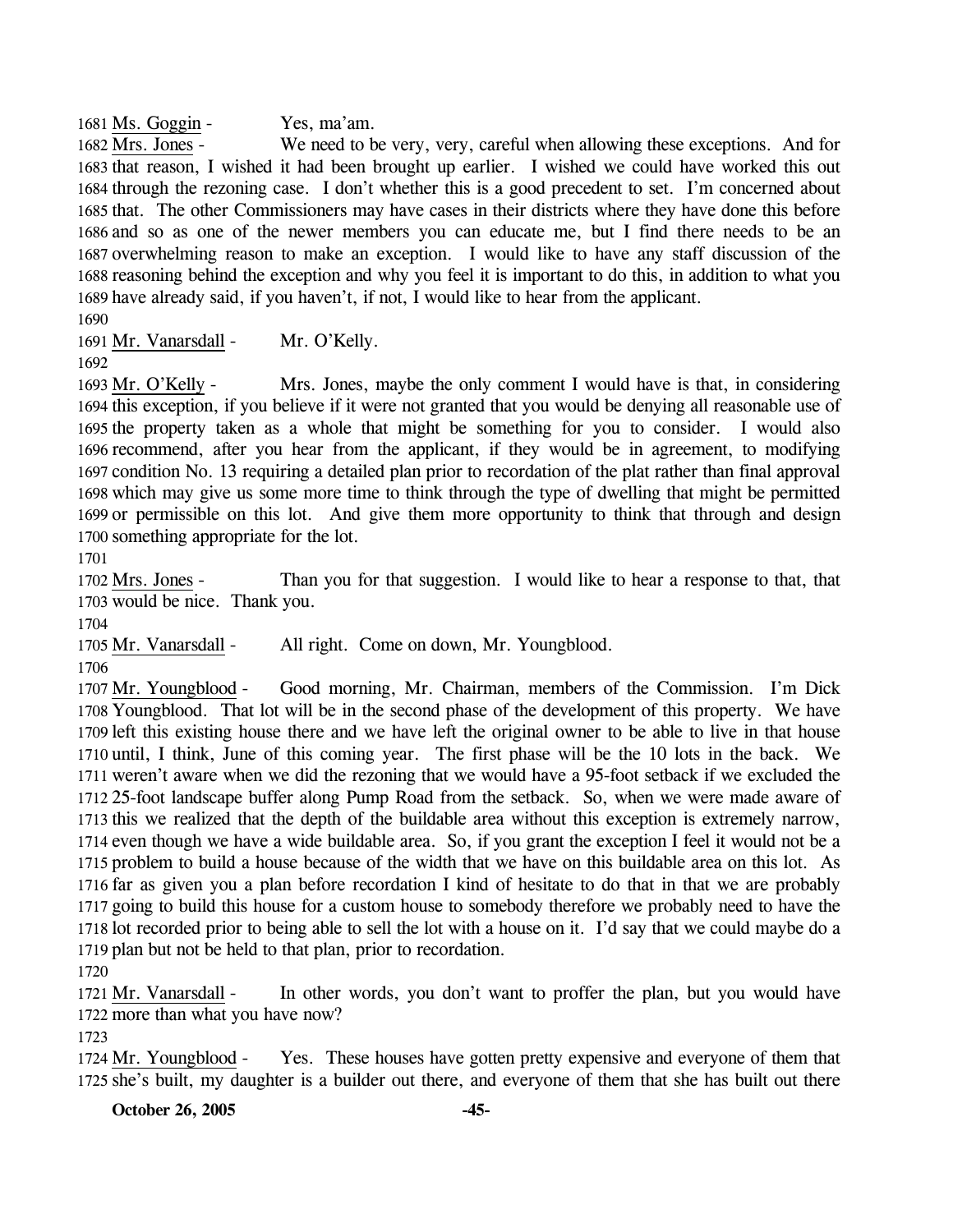1726 lately she has to do changes to the plan that she had originally started with on those lots. So, I 1727 don't want to be stuck with a plan that we are telling you we are going to build there when we end 1728 up having to modify that plan for a customer.

1729

1733

My only concern is that, the way that the condition currently reads is that 1731 the plan has to be submitted prior to requesting final approval. I just think that's too early in the 1732 process. 1730 Mr. O'Kelly -

Yes, I agree with that. We don't mind submitting a plan prior to 1735 recordation, but I don't won't to be held to that plan as exactly have to be built. 1734 Mr. Youngblood -1736

**October 26, 2005 -46-** 1737 Mr. O'Kelly - Well, it would not be a proffer. 1738 1739 Mr. Youngblood - Okay. 1740 1741 Mrs. Jones - So, you would submit a .... 1742 I will submit a plan prior to the approval of that section for recordation, 1744 yes. 1743 Mr. Youngblood -1745 1746 Mrs. Jones - The recordation of the plat for that. 1747 Of that second section, right. The third section is what it would be. It 1749 would be Section C. 1748 Mr. Youngblood -1750 1751 Mr. Vanarsdall - It would be a condition rather than a proffer. 1752 1753 Mr. Youngblood - Right. 1754 And I know the nature of Custom Homes, obviously you will need to have 1756 the buyer put their stamp on it. 1755 Mrs. Jones -1757 1758 Mr. Youngblood - The buyer is going to have a lot to say with what's going on. 1759 I realize that. But, as a sample, I think it is important for all of us to think 1761 through the situation of this house on this particular one lot through an unfortunate kind of a 1762 technical problem that has been create through neither one of our fault but we have to deal with it. 1760 Mrs. Jones -1763 1764 Mr. Youngblood - I agree. 1765 So, you will be willing to agree to the condition No. 13 reading: Prior to 1767 recordation of the plat of Section C. 1766 Mrs. Jones -1768 1769 Mr. Youngblood - Right. 1770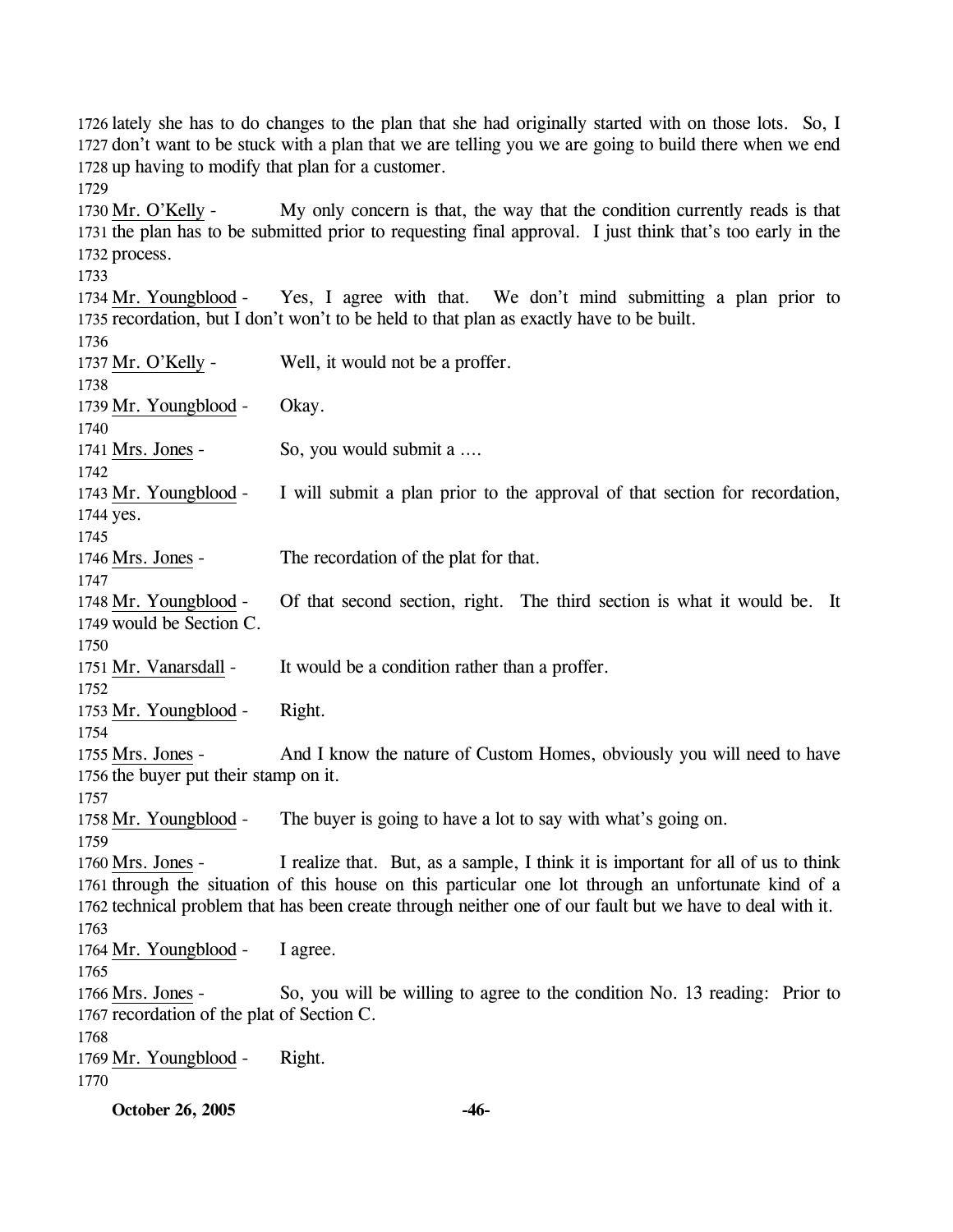1771 Mr. Vanarsdall - We take out the words "final approval." 1772 Yes, take out "requesting final approval" from that condition. Mr. 1774 Secretary, does that meet the intent of what you were suggesting? 1773 Mrs. Jones -1775 1776 Mr. O'Kelly - Yes, it does, Mrs. Jones. 1777 1778 Mrs. Jones - Okay. 1779 1780 Mr. Youngblood - Do you have any other questions while I'm here. 1781 1782 Mrs. Jones - We are just dealing with the exception for the moment. 1783 1784 Mr. Youngblood - Oh, okay. 1785 The other question that I have related to the exception was as this house is 1787 situated, obviously, it will be the Pump Road exposure will be considered the rear yard. 1786 Mrs. Jones -1788 1789 Mr. Youngblood - Yes, ma'am. 1790 Is it your thought, I just want to get your thought on this, that the house 1792 would be in some way angled so that it is not, or special buffering required, so that the 1793 homeowner have some privacy from that. 1791 Mrs. Jones -1794 The house with this reduced depth for buildable area could not be angled. 1796 It could maybe a slight angle but not much of an angle. We have a big width, and we just don't 1797 have that much depth and therefore the house would have to front on that cul-de-sac. 1795 Mr. Youngblood -1798 1799 Mrs. Jones - Okay. 1800 1801 Mr. Vanarsdall - Thank you, Mr. Youngblood. 1802 1803 Mr. Youngblood - Thank you. 1804 1805 Mrs. Jones - I'm ready to entertain a motion as to the exception, if that's suitable. 1806 1807 Mr. Vanarsdall - That's fine. 1808 Again, I say I don't think we do these things lightly but in the overall 1810 scheme of the subdivision to impose the extra 25 feet setback, would create a situation that would 1811 be out of kilter with the flow of the homes and the properties around the subdivision. I think it's 1812 in the best interest of the subdivision as a whole and the area to ask for and to grant an exception 1813 from the 25-foot additional rear yard setback for lots adjacent to a major collector for Lot 15 of 1809 Mrs. Jones -

1814 Falcon Rest. I move approval.

1815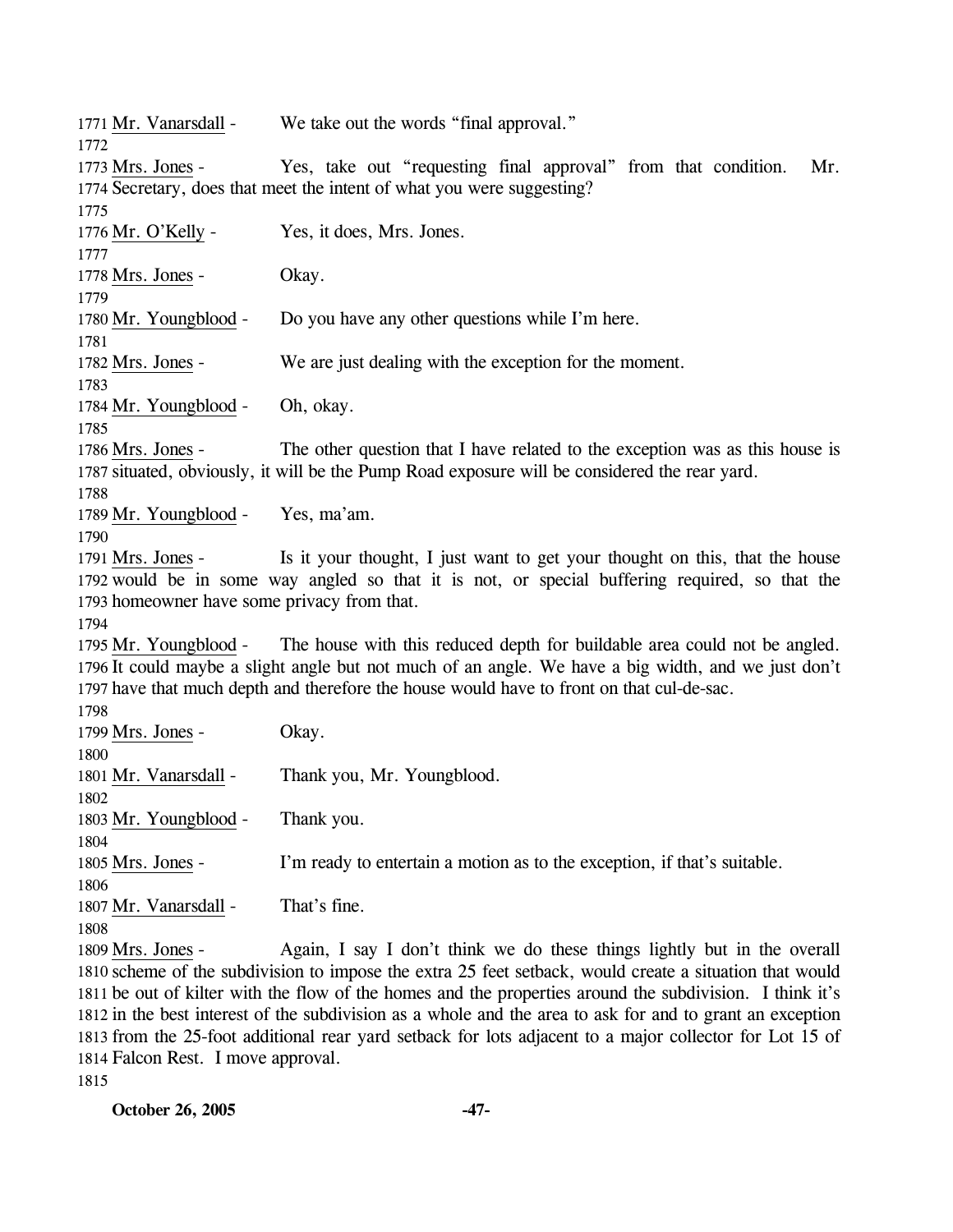1816 Mr. Jernigan - Second.

1817 1818 Mr. Vanarsdall -

The motion was made by Mrs. Jones and seconded by Mr. Jernigan. All in 1819 favor say aye...all opposed say nay. The motion carries. 1820

1821 The Planning Commission approved the special exception for a 25-foot additional rear yard 1822 setback for lots adjacent to a major collector for Lot 15 of Falcon Rest (October 2005 Plan) 1823 subdivision.

1824

I just have a few additional questions for the applicant for the actual 1826 subdivision of Falcon Rest, if I may. 1825 Mrs. Jones -

1827

1828 Mr. Vanarsdall - State your name again, Dick.

1829

1830 Mr. Youngblood - I'm Dick Youngblood.

1831

Mr. Youngblood, as you and I both know, this has been an interesting 1833 subdivision in that there have been neighbors that have been very attentive to every single 1834 phase of our conversations about this. So, I just want to make sure as we come to subdivision 1835 approval that, as you and I discussed, the drainage in the back, would you please reiterate the 1836 lots adjoining Whitaker Woods and Wellington. We've discussed the drainage situation, public 1837 versus private, would you just state the final line on that? 1832 Mrs. Jones -

1838

Well, we have given a 20-foot no clear tree protection area adjacent to 1840 both of those subdivisions. And, in doing so, we also put a 16-foot drainage easement right 1841 next to that no clear tree area and we have proposed a stormsewer system up that back line to 1842 be able to collect all of the surface water that comes from this property to an existing inlet 1843 that's in Section A. And, our construction plans show that. It shows that it is a public 1844 easement and a public stormsewer. Our last meetings with the Public Works Department, they 1845 have agreed to accept it as a public stormsewer system. 1839 Mr. Youngblood -

1846

Okay. Thank you. That was quite an issue. I appreciate you working 1848 through all of these. 1847 Mrs. Jones -

1849

1850 Mr. Youngblood - With the fill-in area and you've got neighbors you've got to deal with.

1851

Yes, we do. All right. I would move, unless there are further 1853 questions, I move for approval of subdivision Falcon Rest (October 2005 Plan) at Pump Road 1854 and Falconbridge Drive. This is a conditional approval subject to the annotations on the plans 1855 and standard conditions for subdivisions served by public utilities and the following additional 1856 conditions Nos. 12 through 17 with the revised No. 13 to read: Prior to recordation of plat of 1857 Section C the engineer shall furnish etc. 1852 Mrs. Jones -

1858

1859 Mr. Branin - Second. 1860

**October 26, 2005 -48-**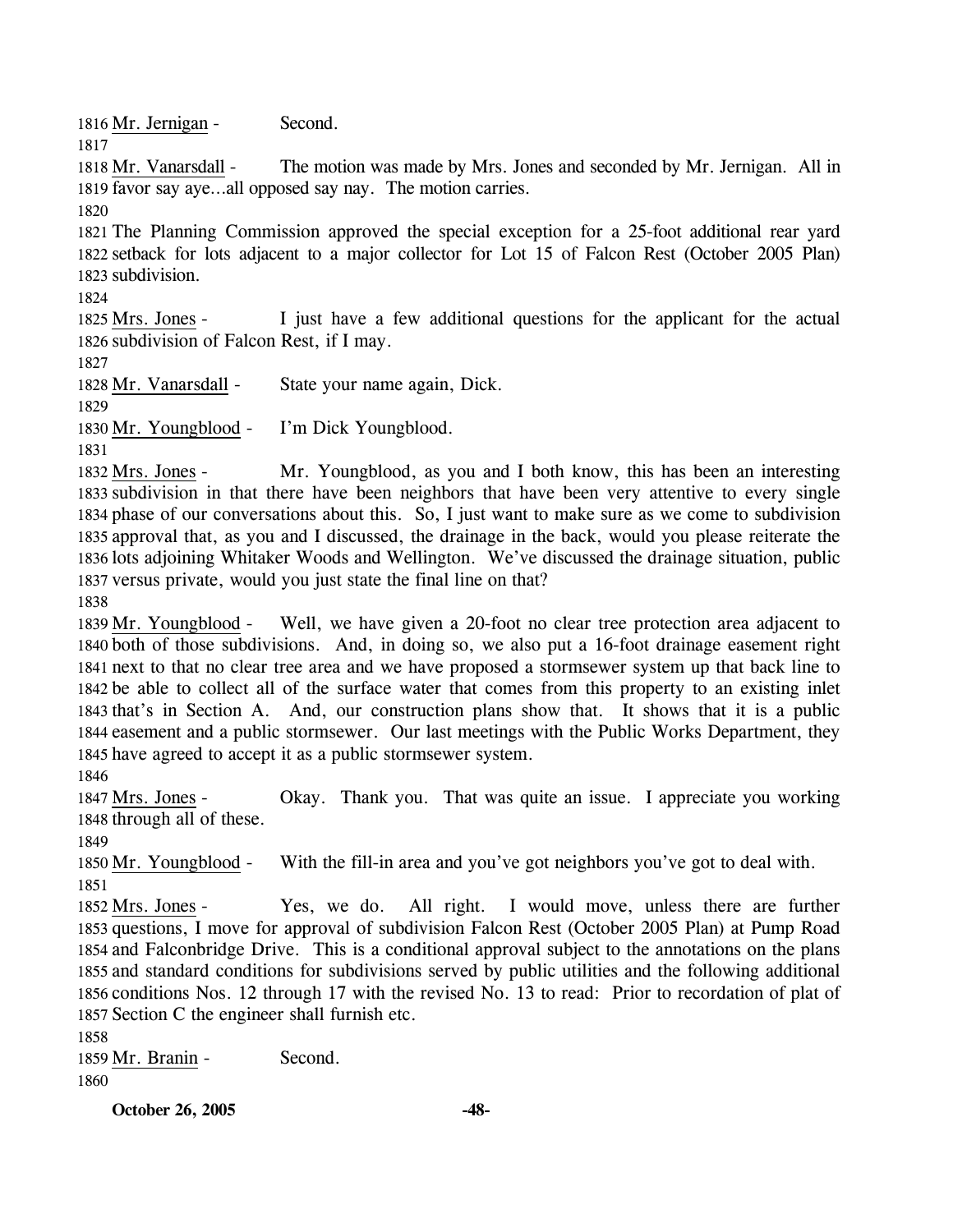The motion was made by Mrs. Jones and seconded by Mr. Branin. All 1862 in favor say aye...all opposed say any. The motion carries. 1861 Mr. Vanarsdall -

 The Planning Commission granted conditional approval to subdivision Falcon Rest (October 2005 Plan) subject to the annotations on the plans, the standard conditions attached to these minutes for subdivisions served by public utilities, and the following additional conditions: 1866

1867 12. Each lot shall contain at least 13,500 square feet.

1868 13. 1869 1870 1871 13. Prior to requesting recordation of the plat for Section C, Lot 15, the engineer shall furnish the Department of Planning Staff a plan showing a dwelling situated on Lot 15 to determine if the lot design is adequate to meet the requirements of Chapter 24, of the Henrico County Code.

- 1872 14. 1873 1874 1875 The detailed plant list and specifications for the landscaping to be provided within the 25foot-wide planting strip easement along Pump Road and 20-feet on the western property line shall be submitted to the Department of Planning for review and approval prior to recordation of the plat.
- 1876 15. 1877 15. Any necessary offsite drainage easements must be obtained prior to approval of the construction plan by the Department of Public Works.
- 1878 16. 1879 The proffers approved as part of zoning case C-20C-05 shall be incorporated in this approval.
- 1880 17. 1881 1882 1883 1884 1885 1886 1887 Any future building lot containing a BMP, sediment basin or trap and located within the buildable area for a principal structure or accessory structure, may be developed with engineered fill. All material shall be deposited and compacted in accordance with the Virginia Uniform Statewide Building Code and geotechnical guidelines established by a professional engineer. A detailed engineering report shall be submitted for the review and approval by the Building Official prior to the issuance of a building permit on the affected lot. A copy of the report and recommendations shall be furnished to the Directors of Planning and Public Works.
- 1888

# 1889 **SUBDIVISION**

1890

Oglethorpe Park @ Greenbroke (October 2005 Plan) Dublin, Belfast Roads and Glasgrow Street

**Youngblood, Tyler & Associates, P.C. for George Coleman, Jr., James R. and Marie A. Oglethorpe, Joan M. Trent and Fidelity Properties, Limited:** The 12.37-acre site proposed for a subdivision of 34 single-family homes is located on the south side of Dublin Road between Belfast Street and Glasgow Road on parcels 745-764-6608, 7122, 7834, 2159, 1645, and 1031. The zoning is R-3C, One-Family Residence District (Conditional). County water and sewer. **(Three Chopt) 34 Lots** 

1891

Is there anyone in the audience in opposition to Oglethorpe Park  $@$ 1893 Greenbrooke (October 2005 Plan) in the Three Chopt district? No opposition. Ms. Goggin. 1892 Mr. Vanarsdall -1894

Staff has received a revised plan, as requested, addressing concerns with the 1896 BMP design and amenities for the development. The applicant requested and Public Works 1895 Ms. Goggin -

**October 26, 2005** -49-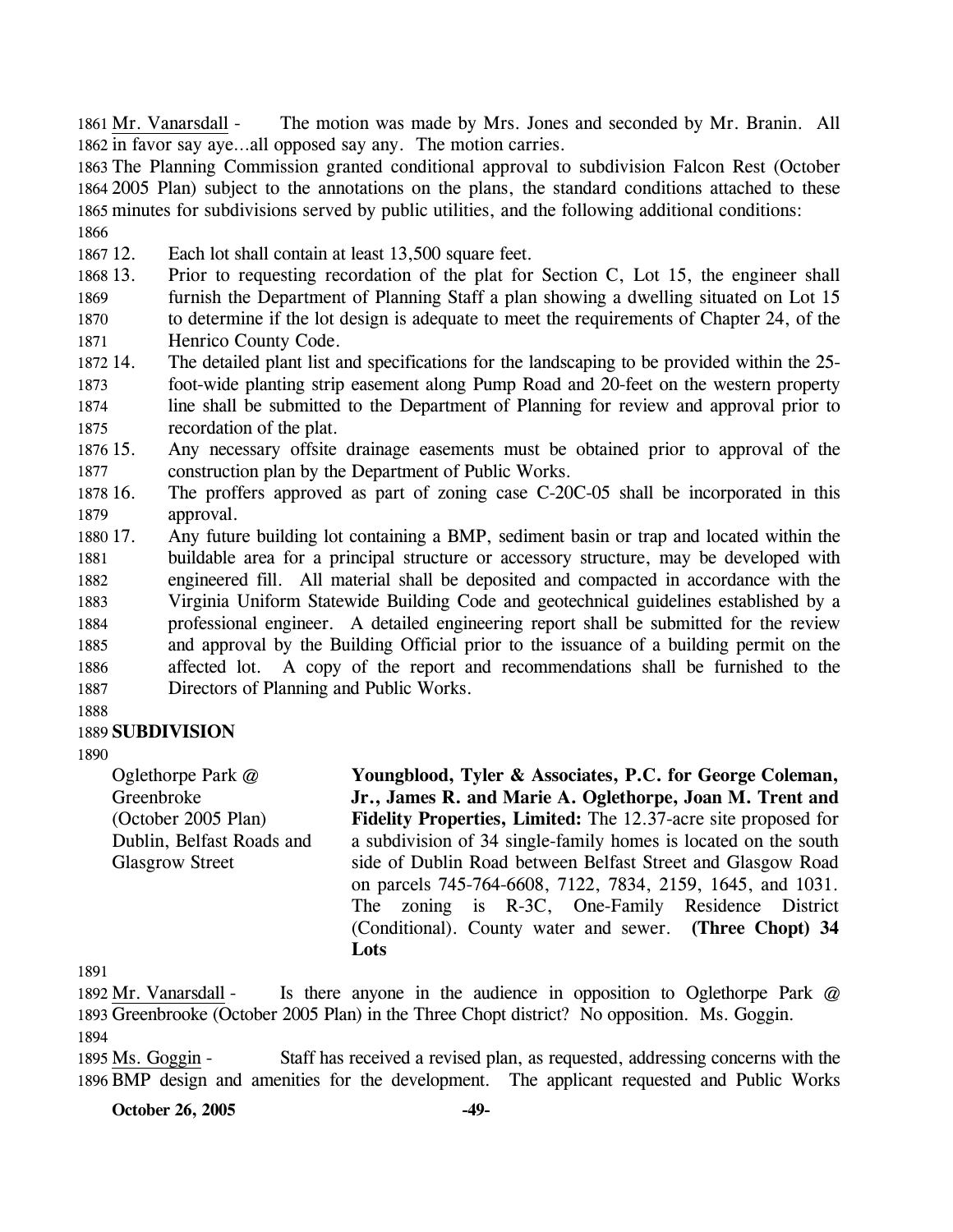granted a waiver permitting a wet pond instead of a dry pond or a marsh basin to meet water quality requirements. The developer intends to make the pond an amenity with a fountain and benches in addition to walking trails and providing playground equipment and benches in the proposed common area between Lots 3 and 4 in Section C. There is an additional condition on page 7 in the addendum requiring the details for the tot lot, access path and other amenities to be on the construction plan for review and approval. There are representatives from Public Works here if you have any questions of them. Staff can recommend approval subject to the annotations on the revised plan, the standard conditions for subdivisions served by public utilities, conditions Nos. 12 through 17 in the agenda and condition No. 18 in the addendum.

1906

Are there any questions of Ms. Goggin by Commission members? No 1908 questions. Mr. Branin. 1907 Mr. Vanarsdall -

1909

Mr. Chairman, first I would like to commend Mr. Tyler for putting a 1911 nice water feature and a tot lot under this property. I think he's doing a pretty good job with 1912 creating a good community. And, with that, I would like to move for approval of Oglethrope 1913 Park at Greenbrooke with the annotations on the plans, subject to standard conditions for 1914 subdivisions served by public utilities and the following additional conditions Nos. 12 through 1915 17. 1910 Mr. Branin -

1916

| 1917 Ms. Goggin -   | And No. 18 on the addendum. |
|---------------------|-----------------------------|
| 1918                |                             |
| 1919 Mr. Branin -   | And addendum item No. 18.   |
| 1920                |                             |
| 1921 Mr. Jernigan - | Second, Mr. Chairman.       |

1922

The motion was made by Mr. Branin and seconded by Mr. Jernigan. All 1924 in favor say aye...all opposed say nay. The motion carries. 1923 Mr. Vanarsdall -

1925

 The Planning Commission granted conditional approval to subdivision Oglethorpe Park @ Greenbrooke (October 2005 Plan) subject to the annotations on the plan, the standard conditions attached to these minutes for subdivisions served by public utilities and the following additional conditions:

1930

1931 12. Each lot shall contain at least 11,000 square feet.

- 1932 13. 1933 1934 13. A County standard sidewalk shall be constructed along both sides of the new roads and the south side of Dublin Street, the east side of Belfast Street and the west side of Glasgow Road.
- 1935 14. 1936 Any necessary offsite drainage easements must be obtained prior to approval of the construction plan by the Department of Public Works.

1937 15. 1938 The proffers approved as part of zoning case  $C$ -7 $C$ -05 shall be incorporated in this approval.

1939 16. 1940 1941 16. Prior to requesting the final approval, a draft of the covenants and deed restrictions for the maintenance of the common area by a homeowners association shall be submitted to the Department of Planning for review. Such covenants and restrictions shall be in form

**October 26, 2005 -50-**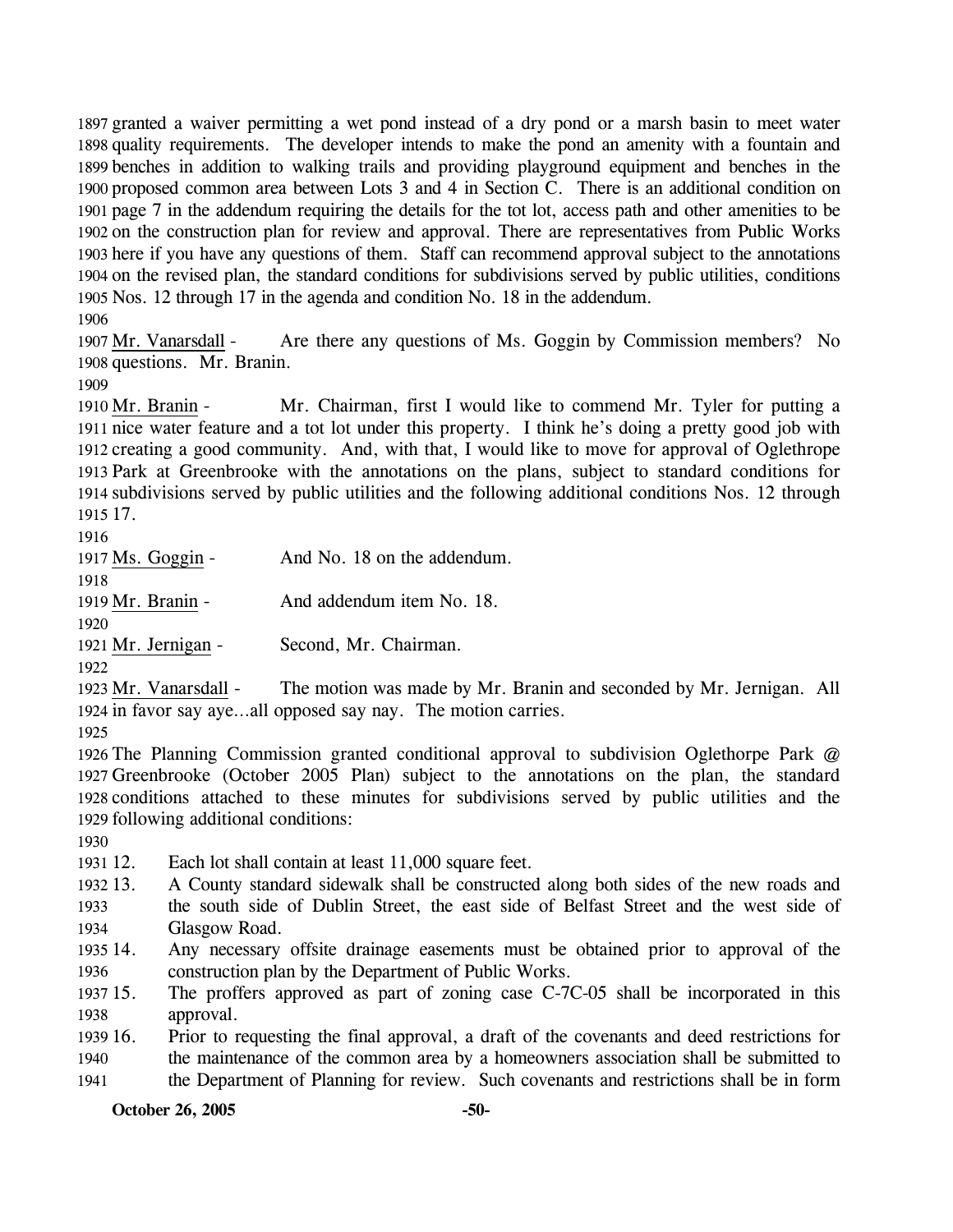1942 1943 1944 17. 1945 1946 1947 1948 1949 1950 1951 1952 18. 1953 1954 and substance satisfactory to the County Attorney and shall be recorded prior to recordation of the subdivision plat. 17. Any future building lot containing a BMP, sediment basin or trap and located within the buildable area for a principal structure or accessory structure, may be developed with engineered fill. All material shall be deposited and compacted in accordance with the Virginia Uniform Statewide Building Code and geotechnical guidelines established by a professional engineer. A detailed engineering report shall be submitted for the review and approval by the Building Official prior to the issuance of a building permit on the affected lot. A copy of the report and recommendations shall be furnished to the Directors of Planning and Public Works. Details for the tot lot, access path and other amenities shall be shown on the construction plan for review and approval. Next item, Mr. Chairman, is the approval of the September 28, 2005, 1956 minutes. 1955 Mr. O'Kelly -1957 1958 **APPROVAL OF POD MINUTES: September 28, 2005 Minutes**  1959 1960 Mr. Vanarsdall - Are there any corrections to the minutes? 1961 1962 Mrs. Jones - I have a correction. 1963 1964 Mr. Archer - And I have the other one. 1965 1966 Mrs. Jones - Would you like to go first. 1967 Yes, I'll go first. On page 63, line 2426, I think the word at the end of 1969 that line should be "now" instead of "there." That's all that I have. 1968 Mr. Archer -1970 Page 25, line 874, I was asking about the Gayton "mines," M I N E S, not 1972 the Gayton "lives." 1971 Mrs. Jones -1973 Are there any more corrections? If not, I'll entertain a motion to approve 1975 the minutes. 1974 Mr. Vanarsdall -1976 1977 Mrs. Jones - I so move. 1978 1979 Mr. Jernigan - Second. 1980 The motion was made by Mrs. Jones and seconded by Mr. Jernigan. All 1982 in favor say aye...all opposed say nay. The motion passes. 1981 Mr. Vanarsdall -1983 1984 The Planning Commission approved the September 28, 2005 minutes as corrected. 1985 1986 Mr. Vanarsdall - All right. Mr. O'Kelly, now we have this thing that a layman couldn't

**October 26, 2005 -51-**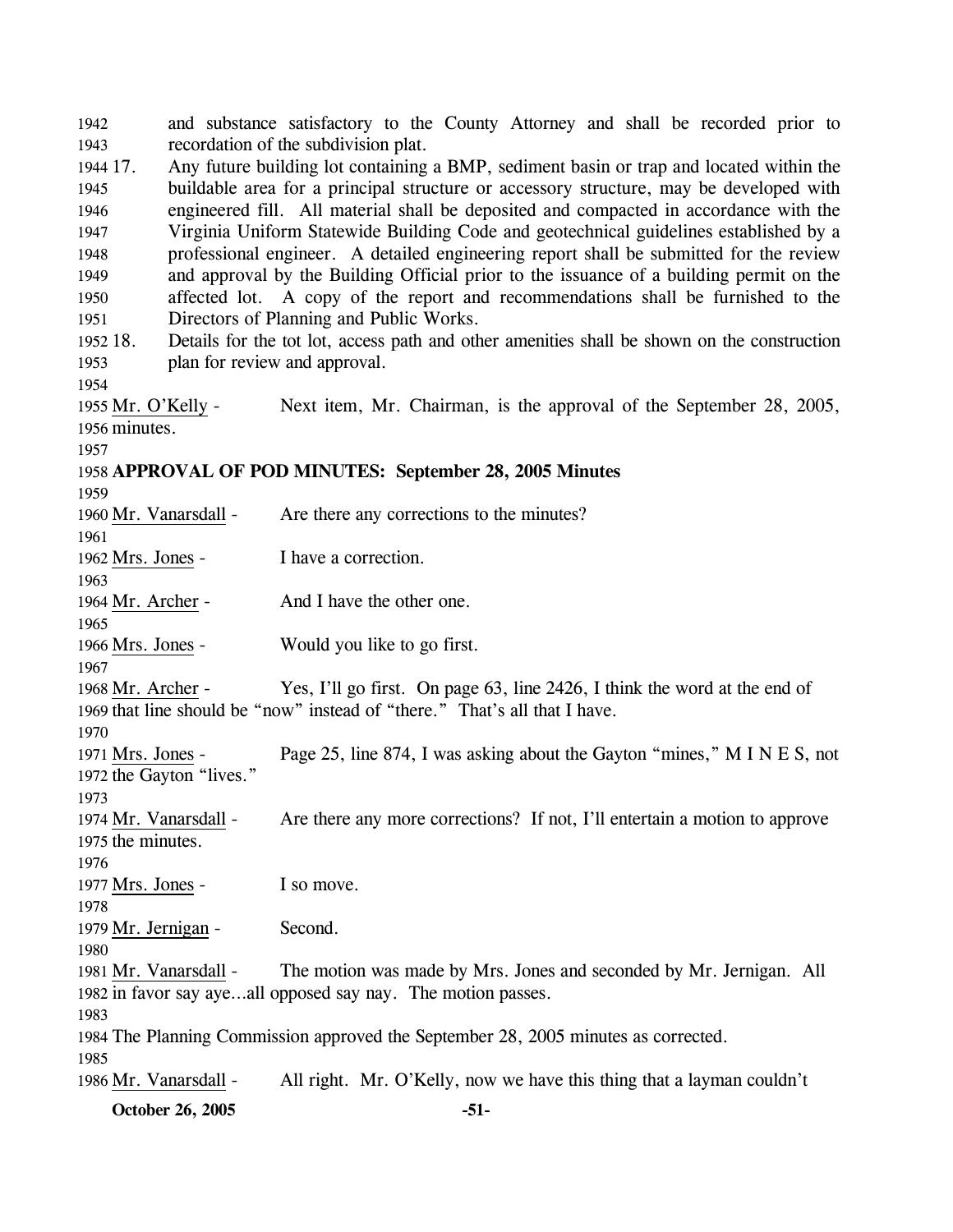1987 figure it out if they read it.

1988

The next item really is a discussion item requesting the Planning 1990 Commission to set a Work Session that will be for your November 10 Rezoning meeting, and I 1991 think the suggestion is that the work session began at  $6:00$  p.m. 1989 Mr. O'Kelly -1992

1993 **DISCUSSION ITEM: Set work session for November 10, 2005 for presentation by Division**  1994 **of Police regarding CPTED- Crime Prevention Through Environmental Design.**  1995

| 1996 Mr. Vanarsdall -         | Is that what the Police want to do?                                                           |
|-------------------------------|-----------------------------------------------------------------------------------------------|
| 1997                          |                                                                                               |
| 1998 Mr. O'Kelly -            | Yes, sir. They would like to present you with the                                             |
| 1999                          |                                                                                               |
| 2000 Mr. Vanarsdall -         | I mean, do they want to set it at six o'clock?                                                |
| 2001                          |                                                                                               |
| 2002 Mr. O'Kelly -            | I think that's what been recommended.                                                         |
| 2003                          | Do we get a meal with that?                                                                   |
| 2004 Mr. Vanarsdall -<br>2005 |                                                                                               |
| 2006 Mr. O'Kelly -            | I can certainly check into that. I don't think that will be a problem.                        |
| 2007                          |                                                                                               |
| 2008 Mr. Vanarsdall -         | We are not in favor of it without the meal, are we?                                           |
| 2009                          |                                                                                               |
| 2010 Mr. Jernigan -           | Yes, we won't be here early.                                                                  |
| 2011                          |                                                                                               |
| 2012 Mr. Vanarsdall -         | We have five no's and Mr. Kaechele has gotten with us. There are six in                       |
|                               | 2013 favor of the meal. All right, go ahead, Mr. O'Kelly. Oh, do we need a motion to do that? |
| 2014                          |                                                                                               |
| 2015 Mr. O'Kelly -            | Yes, sir. And that would be 6:00 p.m., here in the Boardroom. You                             |
|                               | 2016 might want to have dinner at 5:30 p.m. maybe in the                                      |
| 2017                          |                                                                                               |
| 2018 Mr. Vanarsdall -         | Why would we have to have it in here, because of the video and people                         |
| 2019 coming in?               |                                                                                               |
| 2020                          |                                                                                               |
| 2021 Mr. Branin -<br>2022     | Can't we do it upstairs?                                                                      |
| 2023 Mr. Jernigan -           | Dave, I'll tell you, I'm all right with having it at six and we can discuss it                |
| 2024 while we are eating.     |                                                                                               |
| 2025                          |                                                                                               |
| 2026 Mr. O'Kelly -            | Okay. We will try to do it in the large conference room.                                      |
| 2027                          |                                                                                               |
| 2028 Mr. Jernigan -           | Does anybody know what this is for? What date it is?                                          |
| 2029                          |                                                                                               |
| 2030 Mr. Archer -             | It's November 10.                                                                             |
| 2031                          |                                                                                               |
|                               |                                                                                               |

**October 26, 2005 -52-**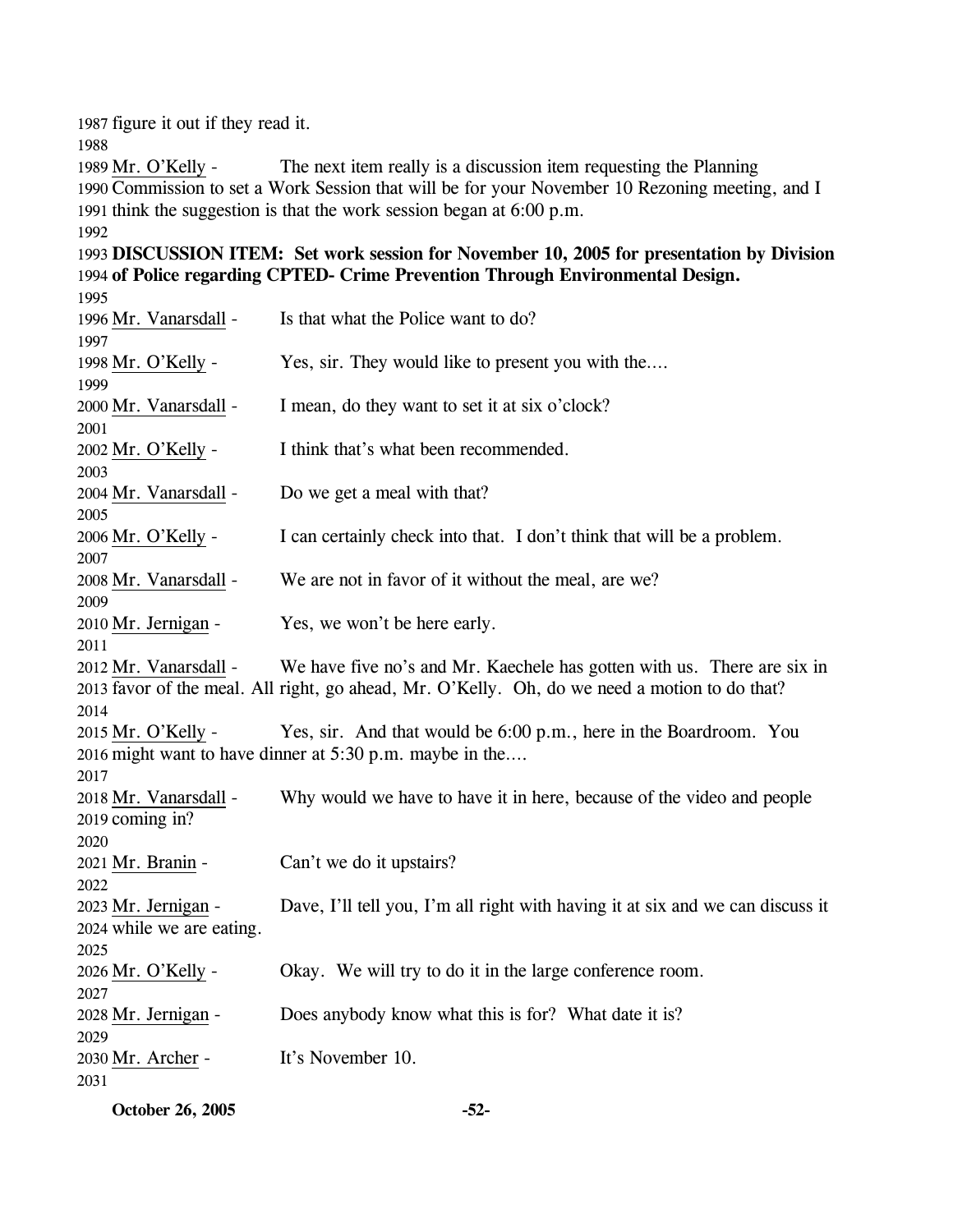**October 26, 2005 -53-** 2032 Mr. Jernigan - And I am assuming this is the discussion I had with Randy about where…. Wait a minute. Where are we now, on the Resolution or the Work 2034 Session? 2033 Mr. Vanarsdall -2035 2036 Mr. Jernigan - Yes, the Resolution. 2037 2038 Mr. O'Kelly - We haven't gotten there yet, Mr. Jernigan. 2039 We haven't finished the discussion item, yet. It's at  $6:00$  p.m. and we can 2041 chew while we listen. So, it ought to be in the conference room upstairs. 2040 Mr. Vanarsdall -2042 2043 Mr. O'Kelly - We will try to arrange that for the Planning Commission. 2044 2045 Mr. Jernigan - I mean, I'm okay with that. 2046 2047 Mr. O'Kelly - In the large conference room in the Planning Office. 2048 No. They call it the Manager's Conference room on the  $3<sup>rd</sup>$  floor, or are 2050 you talking about the conference room? 2049 Mr. Vanarsdall -2051 2052 Mr. O'Kelly - I'm talking about the large conference room in the Planning Department. 2053 2054 Mr. Vanarsdall - Where do we get the food? 2055 2056 Mr. O'Kelly - The Planning Office will take care of that. 2057 I mean, who will bring it in, because upstairs it's almost right next door to 2059 it. That's okay. Go ahead. I'll let you all worry about the details. 2058 Mr. Vanarsdall -2060 2061 Mr. Jernigan - I was moving ahead to fast. 2062 2063 Mr. Vanarsdall - All right, we need a motion and a second to do this, don't we, Dave? 2064 2065 Mr. O'Kelly - Yes, sir. 2066 Okay. I move that we set the work session for six o'clock on November 2068 10, 2005 in the large conference room. 2067 Mr. Archer -2069 2070 Mr. Vanarsdall - With a meal. 2071 2072 Mr. Archer - With a meal. 2073 2074 Mr. Jernigan - Second. 2075 2076 Mr. Vanarsdall - The motion was made by Mr. Archer and seconded by Mr. Jernigan. All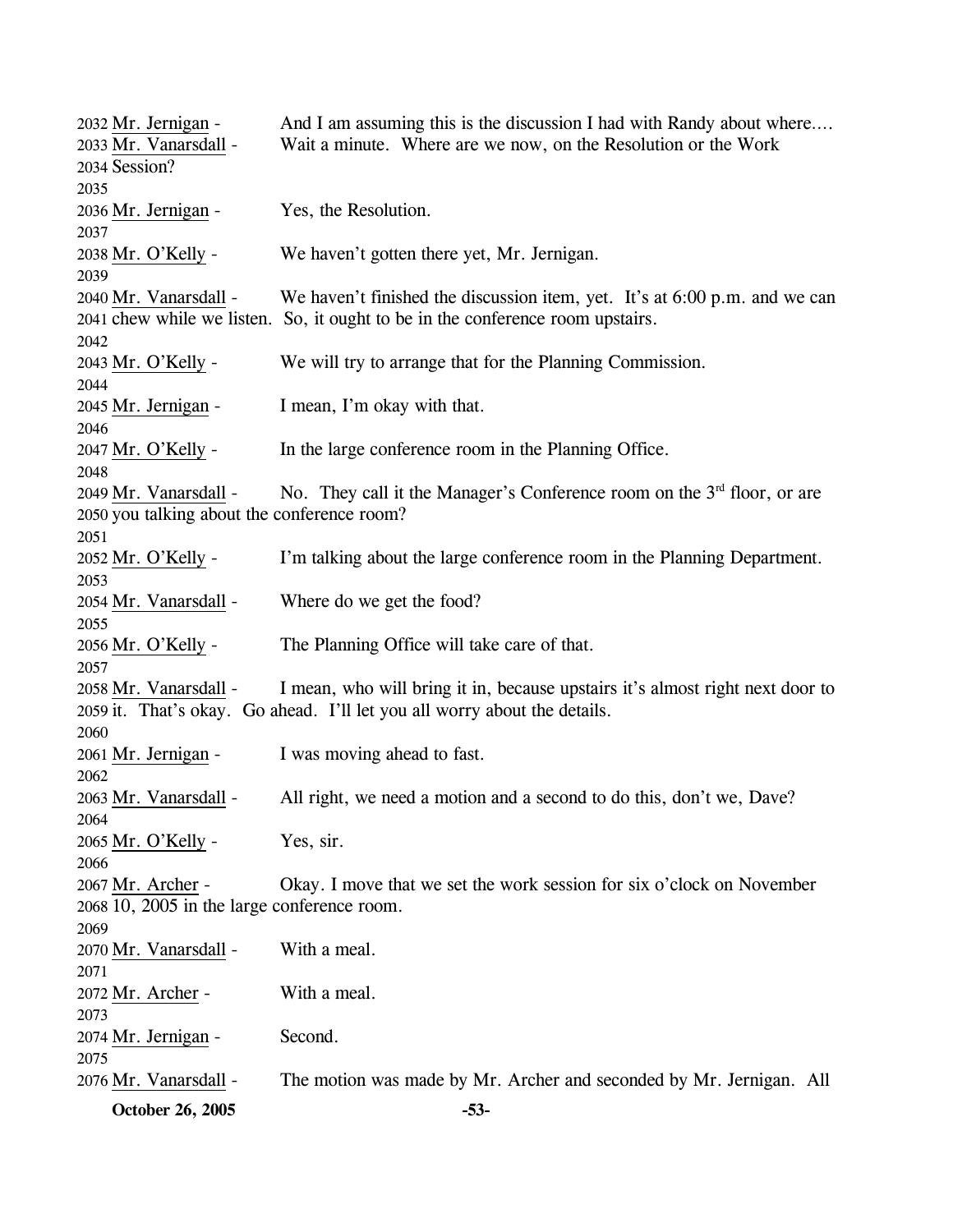2077 in favor say aye…all opposed say nay. The motion passes.

 The Planning Commission approved setting a work session for the Division of Police regarding CPTED – Crime Prevention Through Environmental Design for the November 10, 2005, Rezoning meeting at 6:00 p.m. with a meal. 2081

2082 Mr. Vanarsdall - Now we will get to what Ray was talking about. 2083

2084 Mr. Jernigan - Sorry, Mr. Chairman, I was jumping ahead.

2085 2086

2087 **RESOLUTION: To amend the zoning ordinance pertaining to the permitted location of**  2088 **accessory buildings and structures on a lot or parcel in agricultural and residential**  2089 **districts.** 

2090

2091

That's okay. A part of it yours, part of it is Mrs. O'Bannon and Mr. Kaechele requested. Swimming pools being made an exception and so forth. It looks like a 2093 good thing. 2094 2092 Mr. Vanarsdall -

2095

This resolution would initiate the process to begin to prepare an 2097 ordinance amendment, and the resolution suggests that the Planning Commission have a public 2098 hearing to discuss the draft ordinance on December 14. That would be your Plan of 2099 Development meeting. This is the result of a recent Supreme Court decision that has limited 2100 the ability of the Board of Zoning Appeals to grant variances for certain items. We propose an 2101 ordinance amendment that would change approval of accessory buildings in yards other than 2102 rear yards. In other words, inside and front yards rather than by a variance. That process 2103 would be changed to approval of a conditional use permit. And, that would be the ordinance 2104 that we would draft for your consideration. The request for the resolution and the ordinance 2105 amendment process was filed with the County Manager on behalf of Mr. Kaechele and Mrs. 2106 O'Bannon. 2096 Mr. O'Kelly -

2107

| 2107                  |                                                                      |  |
|-----------------------|----------------------------------------------------------------------|--|
| 2108 Mr. Vanarsdall - | So, we need a motion to go forward with this?                        |  |
| 2109                  |                                                                      |  |
| 2110 Mr. O'Kelly -    | Yes, sir.                                                            |  |
| 2111                  |                                                                      |  |
| 2112 Mr. Jernigan -   | I'll make a motion to initiate the zoning ordinance amendment study. |  |
| 2113                  |                                                                      |  |
| 2114 Mrs. Jones -     | Second.                                                              |  |
| 2115                  |                                                                      |  |
| 2116 Mr. Vanarsdall - | The motion was made by Mr. Jernigan and seconded by Mrs. Jones. All  |  |
|                       | 2117 in favor say ayeall opposed say nay. The motion passes.         |  |
| 2118                  |                                                                      |  |

2119 The Planning Commission approved to initiate the zoning ordinance amendment study and hold 2120 a Public Hearing on December 14.

**October 26, 2005 -54-**